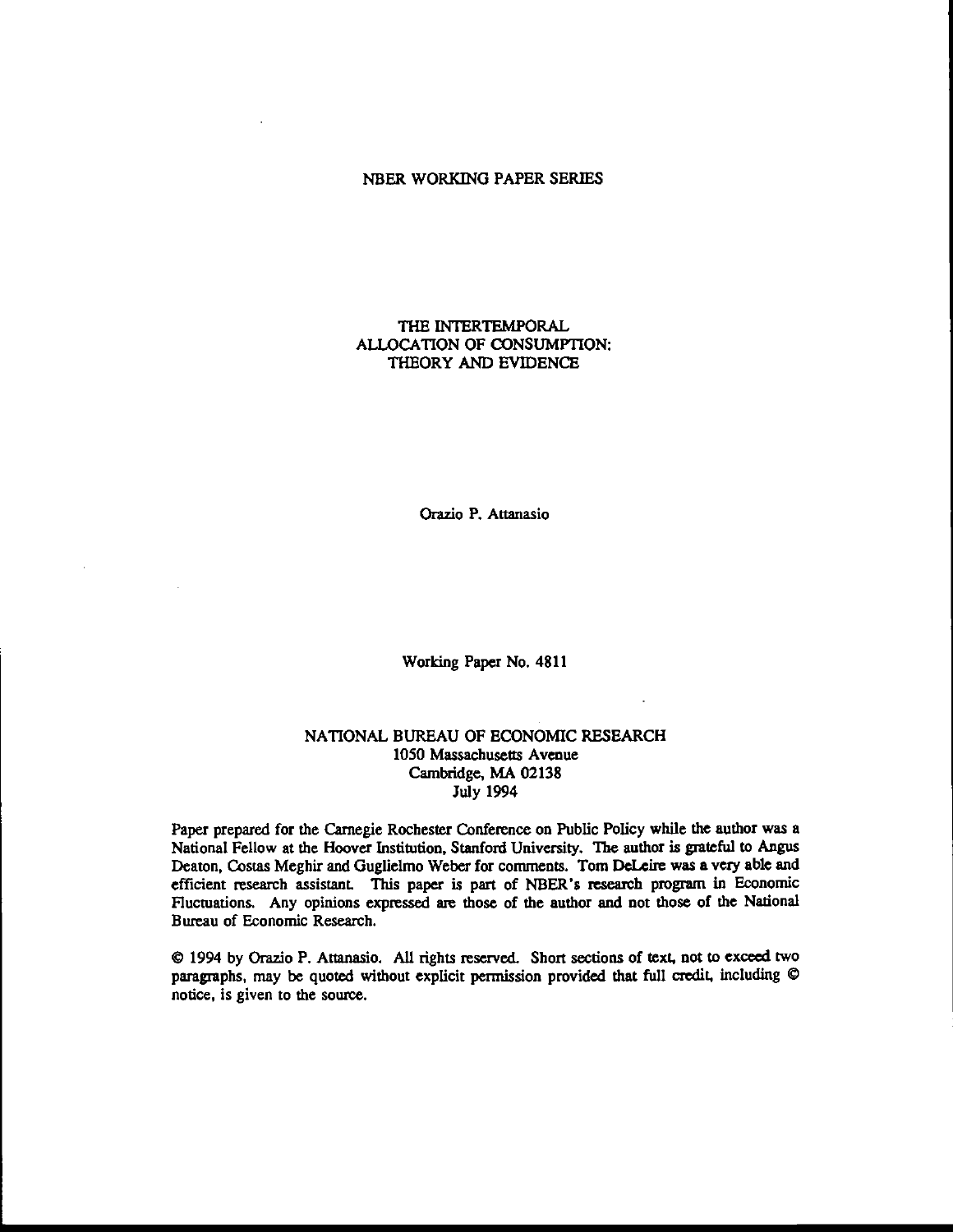# NBER Working Paper #4811 July 1994

# THE INTERTEMPORAL ALLOCATION OF CONSUMPTION: THEORY AND EVIDENCE

### ABSTRACT

Liquidity constraints and, more generally, imperfections in credit markets, can be extremely important for the intertemporal allocation of consumption and have received a substantial amount of attention in the theoretical and empirical literature on consumption. In the first part of the paper I review the reasons why liquidity constraints are important.

Unfortunately, for several reasons, it is not easy to test for the presence of liquidity constraints. Aggregation issues preclude the use of aggregate time series data for such a purpose. Tests based on micro data, however, are complicated by some serious identification problems. If a simple equilibrium model does not fit some data set, one can change the assumptions about the opportunity set available to the economic agents or the specification of their preferences. For instance, empirical evidence that detects excess sensitivity of consumption to income could be explained by liquidity constraints or by non separability between consumption and leisure. However, the available evidence shows that it is possible to find flexible specifications of preferences that fit consumption movements at business cycle frequencies. I also present some simulation evidence that shows that for many plausible parameter configurations, liquidity constraints are likely to be relevant only for a small proportion of economic agents.

In the last part of the paper I present some new evidence on the relevance of liquidity constraints based on debt holding data. The data indicate that the demand for debt of individuals more likely to be liquidity constrained is less elastic to changes in the interest rate.

Orazio P. Attanasio Department of Economics Stanford University Stanford, CA 94305 and NBER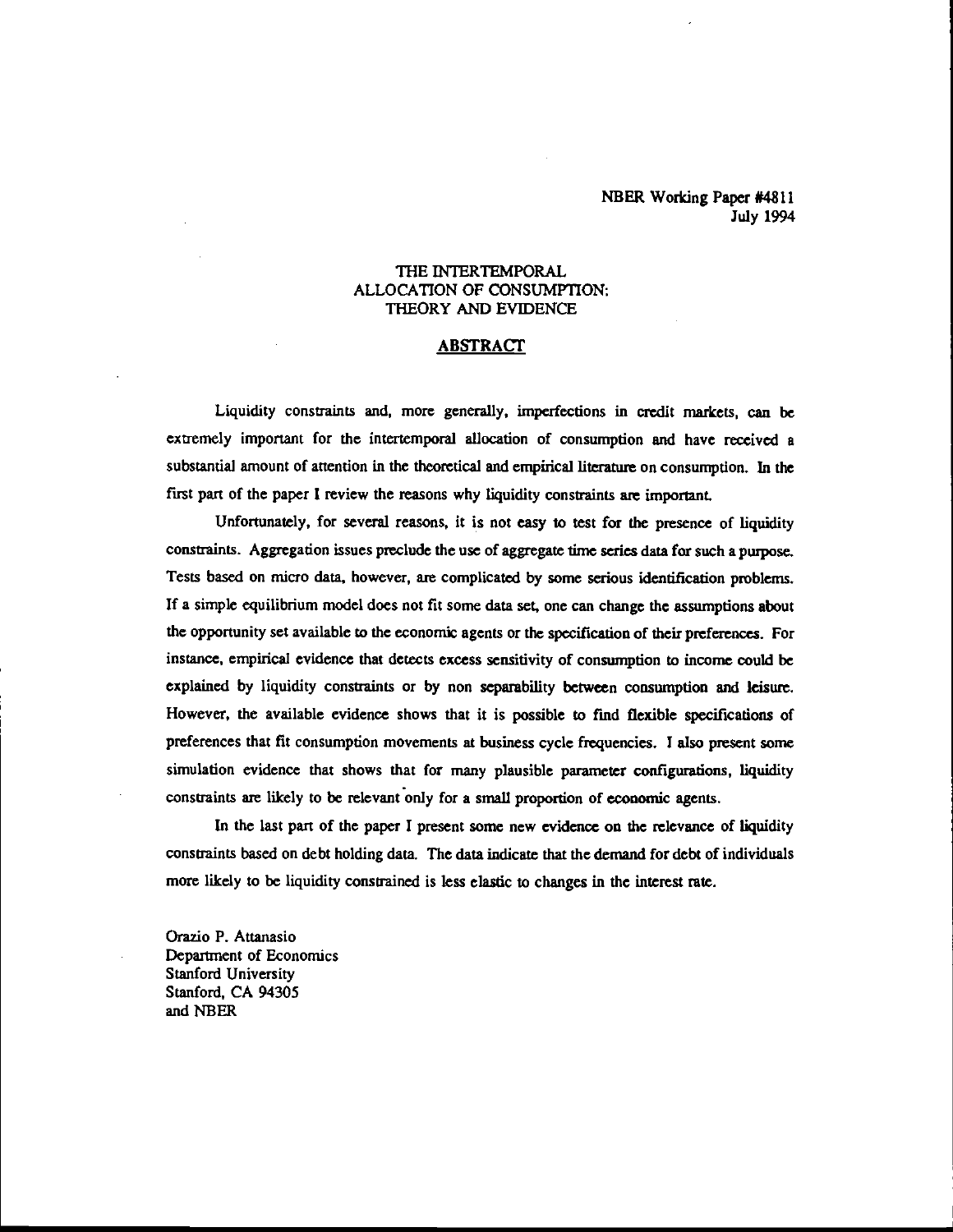#### Introduction

The determinants of aggregate and individual consumption have always attracted a considerable amount of attention. While from a theoretical point of view the life cycle model constitutes the most appealing and flexible framework to study consumption, there is no widespread agreement among economists on the empirical relevance of the model. Yet, establishing whether the life cycle model represents a reasonable approximation of consumer behavior and which, if any, modifications to the simplest version of the model need to be considered to fit the available evidence is of crucial importance for a number of important policy issues.

The two crucial elements in the analysis of consumption (as in most models of economic behavior) are the characterization of agents' preferences and of their opportunity set. The life cycle model sets consumers in a dynamic framework and provides the applied researcher with an empty box which should be filled with appropriate assumptions about preferences, expectations formations and so on. While rational expectations and expected utility maximization have become the standard paradigm, no consensus has emerged about the preference specifications that are necessary to fit observed behavior. Several issues, including intertemporal separability of preferences, aggregation across commodities, (non) separability between consumption and leisure, the effect of changing family composition on preferences, unobserved heterogeneity, and so on, have to be tackled.

The opportunity set available to consumers and in particular the kind of assets they can use to allocate resources over time has been a matter of considerable controversy. A wide range of hypotheses can be found in the literature. On one extreme, some economists have assumed the existence of perfect insurance markets which allow all consumers in the economy to diversify idiosyncratic risk completely by writing perfect contingent contracts. This hypothesis is attractive from a theoretical point of view for a number of reasons and has recently received a considerable amount of attention from empirical researchers. On the other extreme, consumers are assumed to be liquidity constrained in that they cannot hold negative amounts on any assets and therefore cannot borrow against future resources.

In this paper I argue that, from an empirical point of view, it is extremely difficult to separate the specification of preferences from the specification of the opportunity set available to an individual. Furthermore, I argue that it is extremely difficult, if not impossible, to test hypotheses about the assets available to an individual using either micro- or macro- economic data. One needs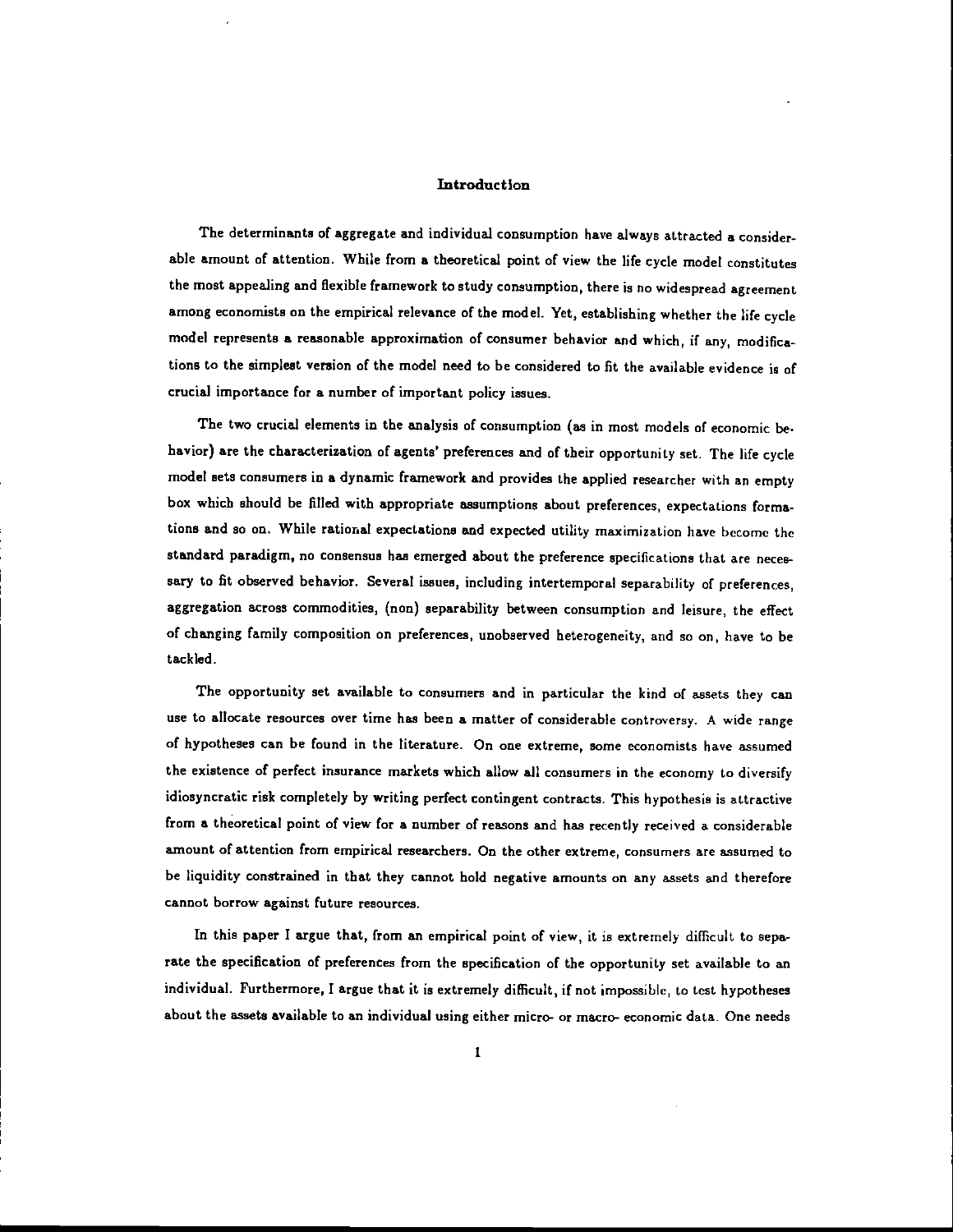extremely strong and untestable identification assumptions and extremely rich data sets to be able to say anything on these issues. These considerations apply both to tests of the perfect insurance hypothesis and to test of the liquidity constraints hypothesis.'

The message of this paper is not completely negative, however. I argue that with enough identifying assumptions one can use available data sources to establish the plausibility of different market structures. The exercise I propose is not completely vacuous in that to fit the available data, one might be forced to make a number of more or less unrealistic assumptions which may lead the researcher to disregard the model under study for policy analysis. On the other hand, one might be able to fit the available data with reasonable assumptions about preferences and opportunity sets and, at the same time, obtain plausible values for the structural parameters. Under these circumstances, the theoretical model constitutes a useful framework to characterize and describe the data and is potentially useful for policy analysis. In addition, given an assumed market structure and estimated preference parameters, one can establish to what extent certain constraints are likely to be binding.

As stressed above, these problems are relevant for both the perfect insurance and the liquidity constraints paradigm. In what follows, however, I focus on the literature on liquidity constraints. I consider different versions and different implications of the hypothesis and discuss part of the available eyidence. In the final section of the paper, I present and discuss some new evidence, I argue that even with detailed data on asset holdings, finance charges, consumption, labor supply and income, it is difficult to distinguish between different hypotheses.

The rest of this paper is organized as follows. In the next Section, I define liquidity constraints and discuss their importance and their implications within the framework of a general intertemporal optimization model. In the following Section, ! discuss what can be learned about the presence of liquidity constraints from aggregate time series data. I the pose the same question for micro data. Finally, I present a new test for the presence of liquidity constraints which uses uses data on vehicle loans. The paper ends with some general considerations.

### Liquidity constraints: theory

In this section, I define what is meant by liquidity constraints and discuss their importance. I

 $\mathbf{1}$ This argument is related to the discussion in Heckman and MaCurdy (1988) on the observational equivalence of equilibrium and 'disequilibrium' labor market outcomes. However, my characterization of the problem is not as negative as theirs.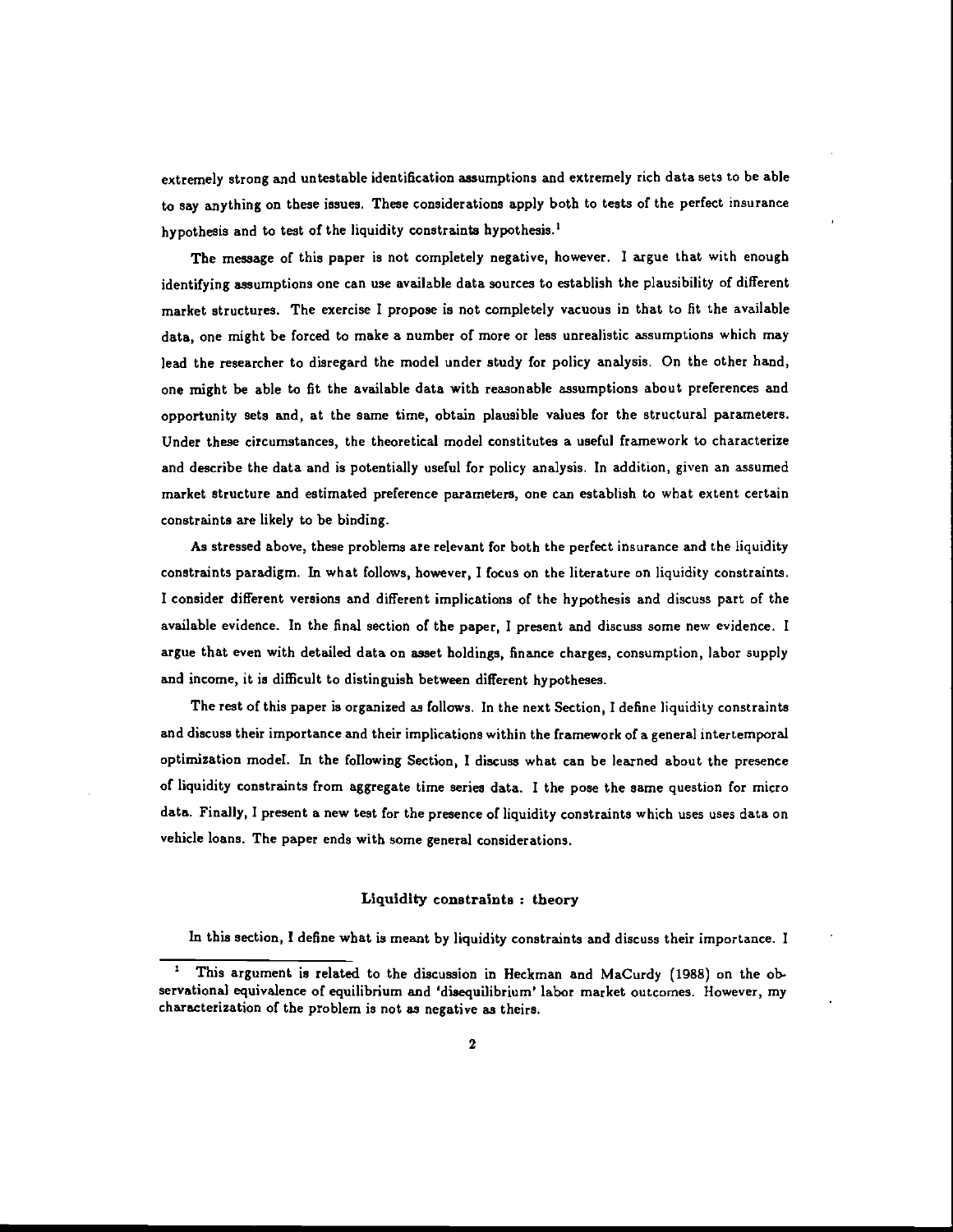present a fairly general intertemporal model which can be used to sketch some potentially testable implications of liquidity constraints.

#### What is it meant by liquidity constraints?

In this paper, I consider two possible definitions of liquidity constraints.<sup>2</sup> According to the first, an individual or a household is unable, for whatever reason, to borrow against future earnings beyond a certain limit (which can be positive or zero).<sup>3</sup> In general, the limit itself can be endogenous.<sup>4</sup> As a consequence, the first- order condition which describes the intertemporal allocation of consumption typically relates the expected marginal utility of consumption in two different time periods to the relative price of consumption, does not hold as an equality if the restriction is binding.

The second definition is weaker and considers as liquidity constrained individuals who face a difference between borrowing and lending interest rates or, more generally, individuals for whom interest rates are not independent of their net asset position.

In this case, the expected value of the discounted marginal utility of wealth is equal to the current marginal utility of wealth for all those consumers with non- zero net assets. However, the interest rate used to discount future marginal utility is the borrowing rate for borrowers and the lending rate for lenders. Only for those individual with a zero net position does the first order condition hold as an inequality. More generally, if the rate depends in a continuous fashion on the net asset position, the intertemporal first order condition will have to take into account these effects explicitely.<sup>6</sup>

The situation is even more complicated if one considers the possibility of borrowing against a lumpy investment (house, automobile) whose services are obtained slowly over time or one considers assets which provide liquidity services. In these cases, as discussed by Juster and Shay (1964), there

<sup>2</sup> I will not discuss the motivation for the existence of liquidity constraints. The standard argument for the presence of rational liquidity constraints on the supply side appeals to asy metric information and adverse selection problems. See Stiglitz and Weiss (1981)

<sup>&</sup>lt;sup>3</sup> Indeed if one considers institutional saving such as social security contributions, it might even be negative.

See Alessie et at (1989) and Weber (1993).

<sup>&</sup>lt;sup>6</sup> See, for instance, Pissarides (1978) and Altonji and Siow (1987). Obviously, one can obtain the former definition from the latter if one lets the borrowing interest rate at the borrowing limit go to infinity.

go to infinity.<br><sup>6</sup> If we introduce a limit to the amount one can borrow at any rate, all individuals borrowing the limit will be characterized by a slack condition.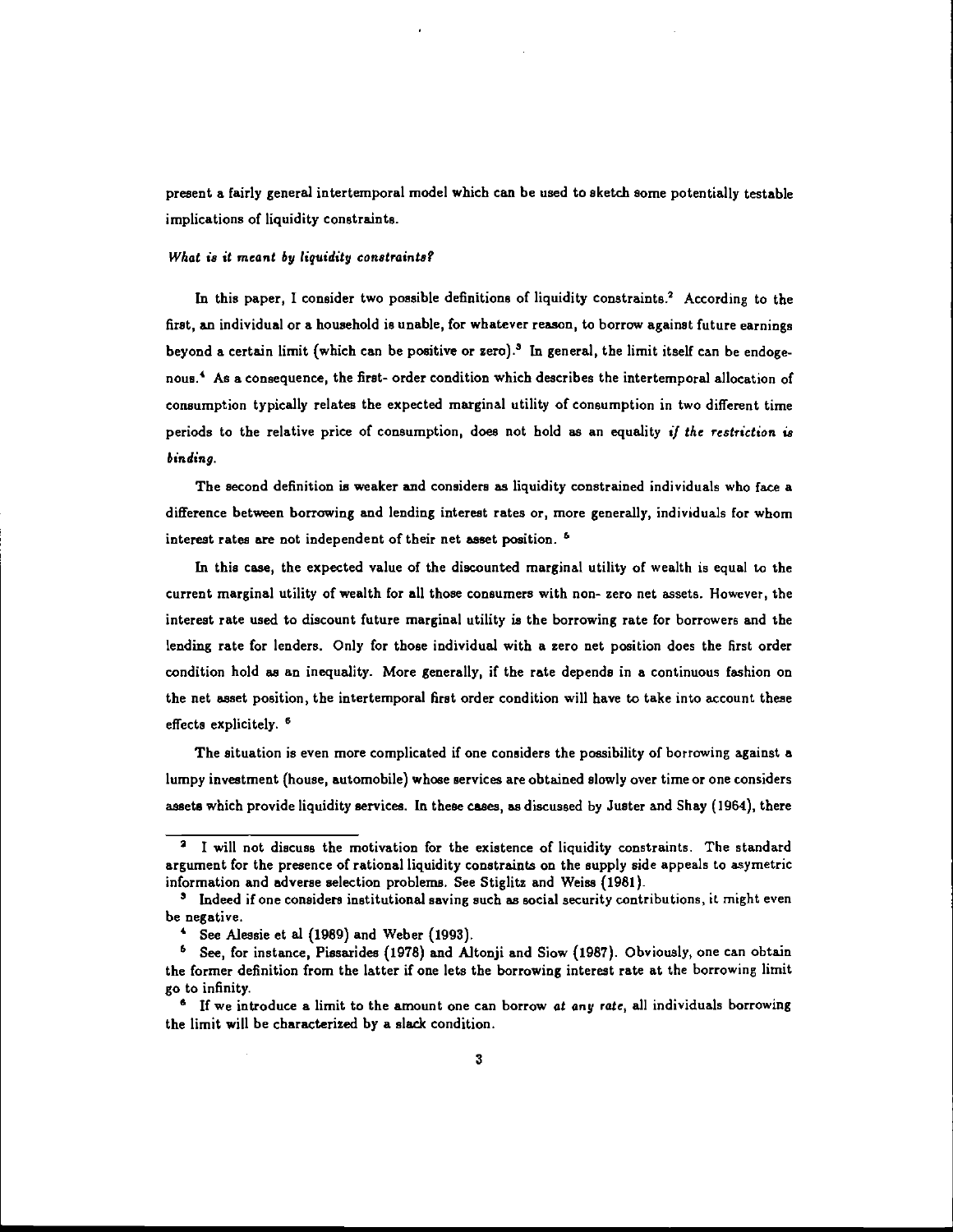might be several kinks in the intertemporal budget constraint.<sup>7</sup>

Fixed costs on some asset transactions might also be considered as liquidity constraints. Access to some forms of wealth can be extremely costly (housing wealth) or even impossible before a certain age (pension wealth)<sup>5</sup>.

The presence of liquidity constraints has been appealed to as a possible explanation of the observed correlation between expected consumption and income. Indeed, in many empirical papers the hypothesis of liquidity constraints has been tested by looking at such a correlation. It is therefore worth stressing that, under rational behavior, there is no general presumption that households facing liquidity constraints consume their current labor income and that an increase in disposable income would be entirely reflected in an increase in consumption. For this to be true, these constraints must be binding; individuals must be at a corner. Under the first definition this means that individuals must want to consume more than what they earn and must have run down their net asset positions. Under the second definition, individuals must hold a zero asset position.<sup>9</sup> Only under these conditions will liquidity constrained individuals consume their current disposable income.

This does not mean, however, that if liquidity constraints are not binding consumption behavior is unaffected. Indeed, as Hayashi (1987) clearly argues, the expectation of a future binding liquidity constraint with a zero borrowing limit is equivalent to a shortening of the planning horizon of the consumer. These effects, however, cancel out when we consider first differences of discounted marginal utilities, except in those periods in which the constraint is actually binding. This seriously limits, as stressed by Deaton (1992), the ability to detect the presence of tiquidity constraints using the Euler equations which characterize the intertemporal allocation of consumption.

To derive the behavioral implications of the presence of liquidity constraints and to discuss possible tests of this hypothesis, it is useful to consider a general and flexible model of intertemporal optimization. It is to this that I turn now.

# A flexible dynamic model of consumption

In this subsection, I introduce a flexible dynamic optimization model which can be used to

See also Jackman and Sutton (1982).

For the discussion at hand, however, the kind of liquidity constraints discussed above are more important. Even though some assets might be affected by transaction costs, the Euler equation for those that are not holds as an equality in the absence of liquidity constraints.

<sup>&</sup>lt;sup>9</sup> In both case the increase in income should not be as large as to change them into net savers.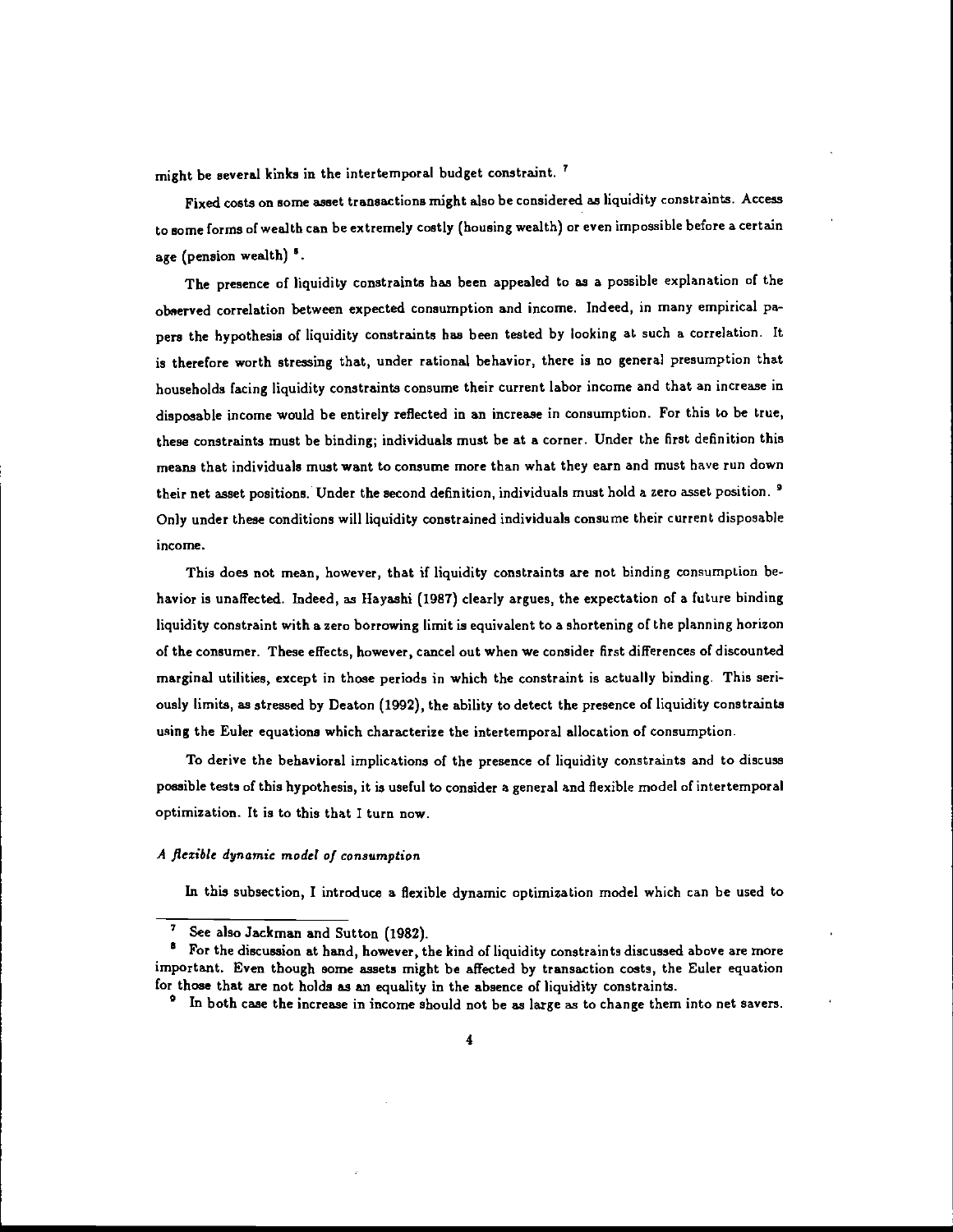sketch some of the implications of the two deftnitions of liquidity constraints given above. Consider the following optimization problem for a generic household.<sup>10</sup>

(1) 
$$
Max \sum_{j=1}^{T-t} E_t \phi(Z_{t+j}) U(c_{t+j}, l_{t+j}^1, l_{t+j}^2, K_{t+j}, Z_{t+j}) \quad s.t.
$$

(2) 
$$
\sum_{i}^{N} A_{t+j+1}^{i} = l_{t+j}^{1} w_{t+j}^{1} + l_{t+j}^{2} w_{t+j}^{2} - c_{t+j} - p_{t+j}^{k} c_{t+j}^{k} + \sum_{i}^{N} A_{t+j}^{i} (1 + R_{t+j}^{i})
$$

(3) 
$$
K_{t+j+1} = (1-\delta)K_{t+j} + c_{t+j}^k
$$

(4) 1.>O s=1,2

where c is non durable consumption,  $l^1$  and  $l^2$  are the husband's and wife's labor supplies,  $w^1$ and  $w^2$  are the respective real wage, K and  $c^k$  are the stock and expenditure on durables,  $p^k$  is the price of durables,  $A^i$  and  $R^i$  are the stock and the (ex-post) real interest rate on the i-th of N available assets and Z is a vector of variables which affect preferences. The function  $\phi()$  can be interpreted as a discount factor. The price of non durable consumption is normalized to unity. For notational simplicity, all quantities are real so that we do not have to worry about inflation. Preferences are assumed to be intertemporally separable; the within period utility function depends on consumption of non- durables, the services of durables and leisure, possibly in a non separable fashion. The household can invest or (in the absence of liquidity constraints of the first type) borrow in N different assets. The interest rate on asset  $\mathbf i$  is time varying. Equation (2) is the intertemporal budget constraint. Equation (3) describes the process of accumulation of the stock of durables which are assumed to depreciate at a constant rate  $\delta$ . Equation (4) states that labor supply cannot be negative  $^{11}$ .

 ${\bf 10}$ MaCurdy (1981) considers a very general model which also allows for human capital accumulation and taxes, both of which I ignore here. The model can also be generalized in other ways. For instance, one can make interest rates a function of the net asset position or introduce multiple non durable and durable commodities.

 $11$  Consumption and leisure hours also have to be positive. It is usually assumed that preferences are such that these constraints are never binding. Such an assumption is not plausible for durable consumption; therefore, it would be desirable to consider the possibility of a corner solution in the stock of durables.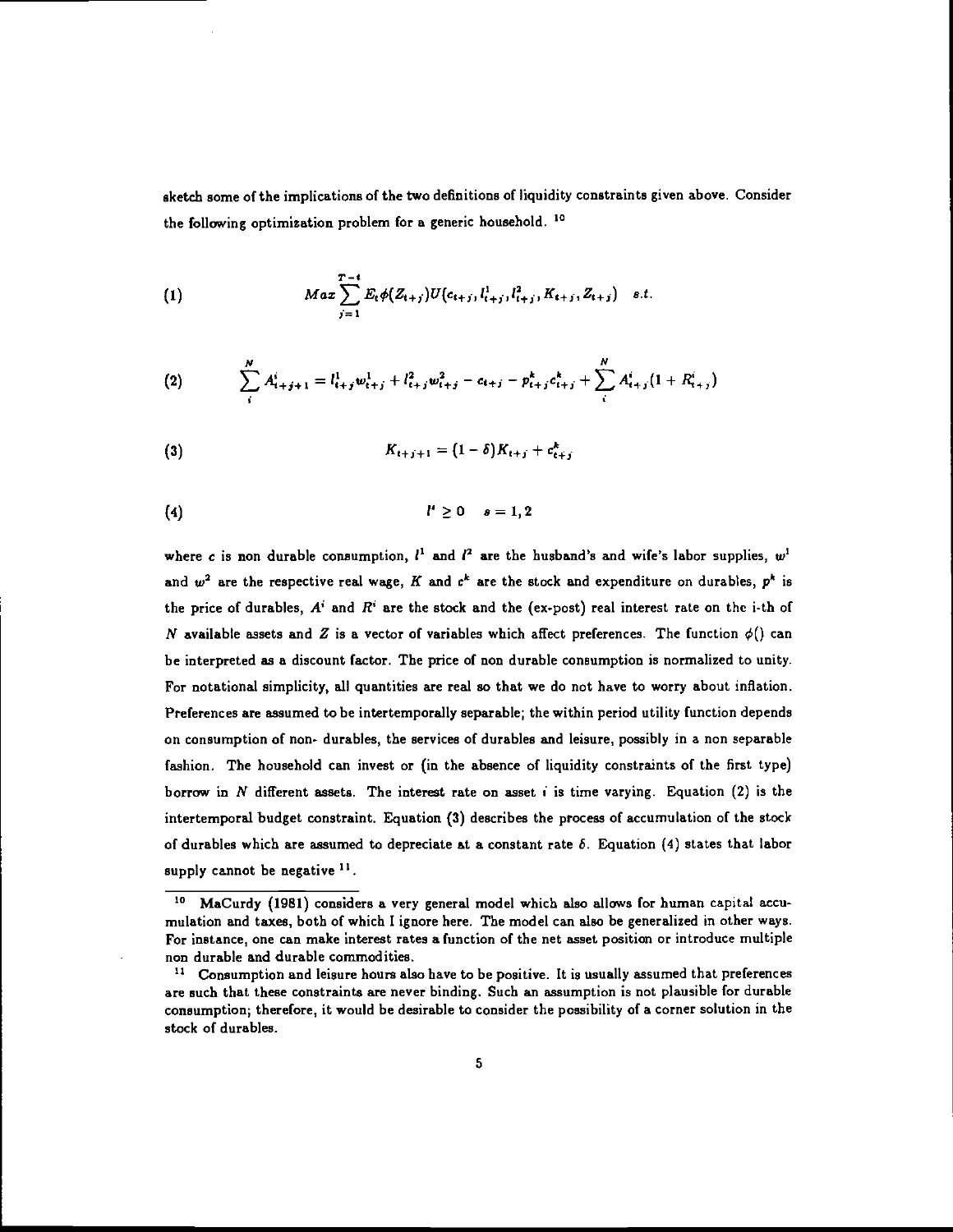If one ignores the possibility of liquidity constraints, one can derive, for each of the  $N$  assets,  $N$ Euler equations which relate the marginal utility of non durable consumption across time periods.

$$
\phi(Z_t)U_c(c_t,l_t^1,l_t^2,K_t,Z_t)=
$$

(5) 
$$
E_t[U_c(c_{t+1}, l_{t+1}^1, l_{t+1}^2, K_{t+1}, Z_{t+1})\phi(Z_{t+1})(1 + R_{t+1}^i)]; \qquad i = 1, ...N
$$

Similar conditions can be derived in terms of the marginal utility of an additional unit of durable stock, the only complication being that these marginal utilities will depend on future quantities because of the durability of  $K$ . <sup>12</sup>

In addition to the intertemporal conditions, one can derive intratemporal first order conditions which relate durable and non durable consumption as well as consumption and labor supply. The latter relate the marginal rates of substitution between consumption and leisure (of husband and wife) to the real wage and will hold either as equalities if the non-negativity constraints (4) are not binding or as strict inequalities if those constraints are indeed binding.

$$
(6) \hspace{1cm} U_c(.)w^s \geq U_{i^*}(.) , \hspace{1cm} s=1,2
$$

When one has several assets one can model the first kind of liquidity constraint as a limit on the total net worth:13

$$
(7) \qquad \qquad \sum_{i}^{N} A_{i+j}^{i} \geq M
$$

where  $M$  is, for the time being, exogenous. The constraint  $(7)$  involves a modification of the first order condition (5) in that one has to consider the possibility that the inequality is binding.

$$
\phi(Z_t)U_c(c_t,l_t^1,l_t^2,K_t,Z_t)=
$$

$$
(5') \hspace{1cm} E_t[U_c(c_{t+1},l_{t+1}^1,l_{t+1}^2,K_{t+1},Z_{t+1})\phi(Z_{t+1})(1+R_{t+1}^i)] + \mu_i; \hspace{1cm} i=1,...N
$$

 $\overline{12}$ if one considers multiple commodities and inflation explicitly, it is possible to derive an Euler equation for each commodity. The 'real' interest rate relevant for each of these equations will involve the inflation rate of the relevant price index.

<sup>13</sup> We can also consider constraints on single assets. The Euler equation, however, will hold for those assets that are not subject to the liquidity constraint.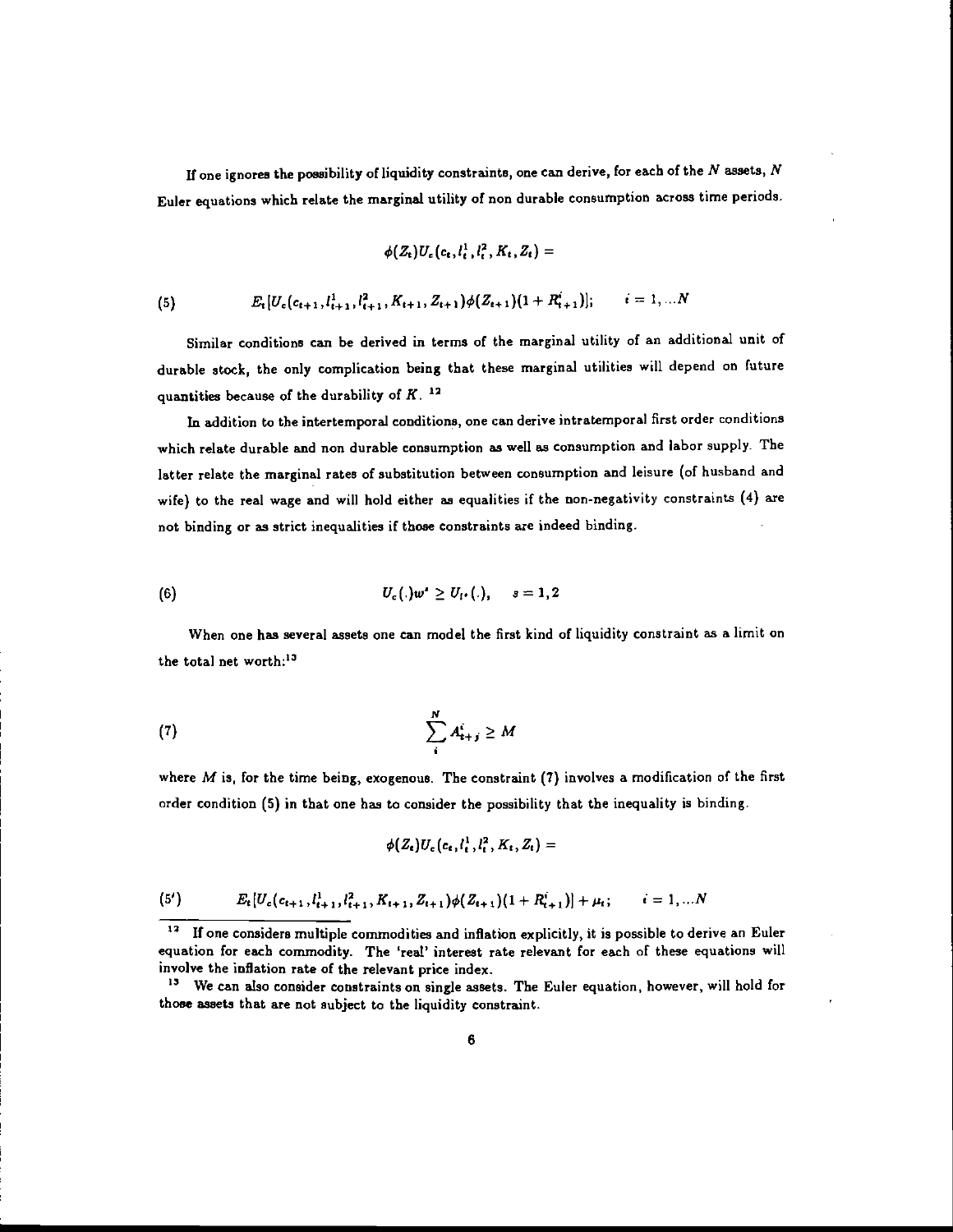where  $\mu_t$  is a Kuhn-Tucker multiplier which is zero if (7) is not binding and is positive when  $\sum_{i=1}^{N} A_{i+1}^{i} = M$ . If, in addition, one considers asset specific restrictions, one should add to equation (5') asset specific Kuhn-Tucker multipliers. 14

Several clarifications are in order. First of all, as noticed by Juster and Shay (1964), Zeldes (1989) and Runkle (1991), the Euler equation will hold as an equality only for those consumers for which inequality (7) is not binding. It is obviously possible that the Kuhn- Tucker multiplier  $\mu_t$  in equation (5') is, when different from zero, correlated with lagged or current expected income. However, this is not the only reason why expected income could enter equation (5'). As noted by Heckman (1974) in response to a paper by Thurow (1969), the life cycle consumption model does not necessarily predict the lack of correlation between consumption and income growth, if leisure affects the marginal utility of consumption. It should, therefore, be stressed that the interpretation of an eventual correlation between consumption and income as a symptom of the presence of liquidity constraints depends crucially on the assumption that consumption and leisure are separable in the within period utility function.

It is interesting to note that the presence of liquidity constraints can distort the intratemporal allocation of consumption and leisure. When the amount that can be borrowed depends on earnings, this is obvious (see Alessie et al. (1989) and Weber (1993)). However, even when this is not the case it is possible that a household in which either the husband or the wife would be at a corner in the absence of liquidity constraints, would change its behavior as a consequence of the inability to transfer resources from the future to the present because of the liquidity constraints. In other words, that husband or wife might be induced to enter the labor force as a consequence of the liquidity constraint. <sup>15</sup> This proposition can be easily proved in a two-period model without uncertainty. It is also possible to construct reasonable examples in which this effect can be important for female labor force participation.

Similar considerations apply to the intratemporal conditions which relate the consumption of durables and non-durables. As stressed by Jackman and Sutton (1982), Brugiavini and Weber (1992) and Chah, Ramey and Starr (1991), the effects that liquidity constraints have on the relationship between durable and non durable consumption are affected on the one hand by the

Note that, if the restriction is on net financial wealth and there are at least two assets which are held in non zero quantities and for which there are no specific constraints, one could eliminate  $\mu_t$  by taking the difference of equation (5') for the two assets. This fact could be exploited to test the importance of the Kuhn-Tucker multiplier  $\mu_t$ .

<sup>&</sup>lt;sup>15</sup> This observation is made, in a fairly informal way, by O'Brien and Hawley (1986).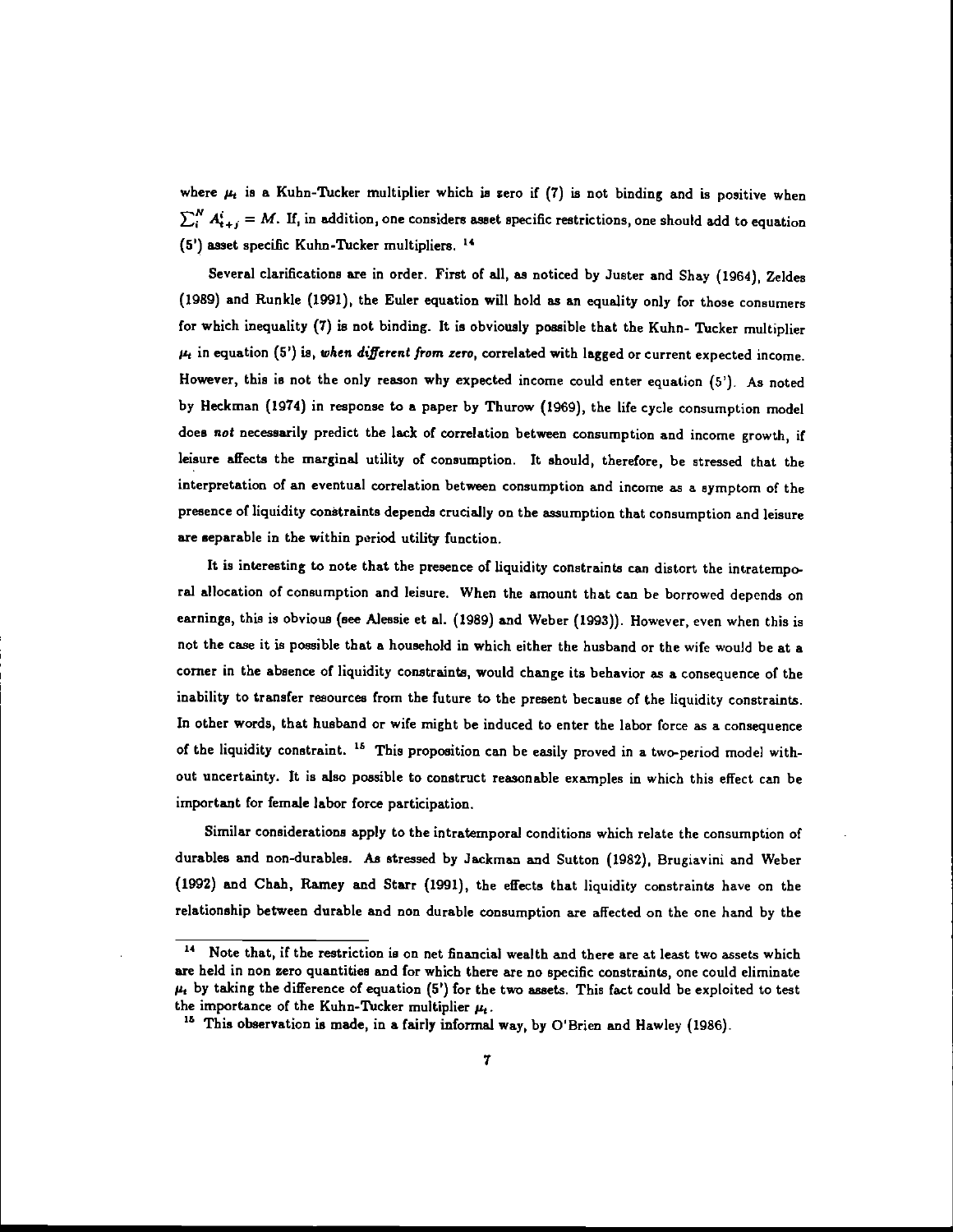durability of K and on the other by the fact durables can be collateralized, If the first effect is stronger (maybe because only a small portion of the durable stock can be collateralized), the presence of liquidity constraints will distort the intratemporal allocation in favor of non durables, while the opposite is true when a large part of the stock of durables can be collateralized. The reason for this result is intuitive. When durables cannot be collateralized they aggravate an eventual liquidity constraint because they involve an expenditure which does not give rise to consumption immediately (because of durability) in a period in which the marginal utility of consumption is unusually high. When durables can be collateralized, however, this alleviates the liquidity constraint.

If one relaxes the hypothesis of intertemporal separability, as in Meghir and Weber (1993), other implications of liquidity constraints can be derived. If preferences are defined over several non durable and non collateralizable commodities, one can exploit the fact that the presence of liquidity constraints affects intertemporal but not intratemporal first order conditions. Therefore, the presence of dynamic effects in Euler equations (which could be rationalized by time non separability), must be reflected in the intratemporal first order conditions. In addition, if preferences are not time separable, Meghir and Weber (1993) show that it is possible to identify all the structural parameters from the intratemporal condition. It is therefore possible to test the equality of the parameter estimates obtained from the intratemporal and from the interternporal first order conditions.

### Why are liquidity constraints important and what are their implications?

The life cycle - permanent income model of Modigliani and Brunberg (1954) and Friedman (1957) was partly conceived as an alternative to the Keynesian consumption function which relates consumption to current disposable income. The life cycle - permanent income theory has the advantage of being conceptually more appealing and seems to be able to explain a number of empirical puzzles both in macro and micro data, such as the difference between short-run and long-run propensity to consume and the difference in saving rates by income classes of white and black households. The immediate and obvious implication of the theory is that consumption does not depend on current disposable income and therefore changes in fiscal policy might have very different aggregate effects than those predicted by the Keynesian model.

Among the first to discuss the effects of capital market imperfections on the aggregate consumption function were Flemming (1973) and Thbin and Dolde (1971). Flemming (1973) clearly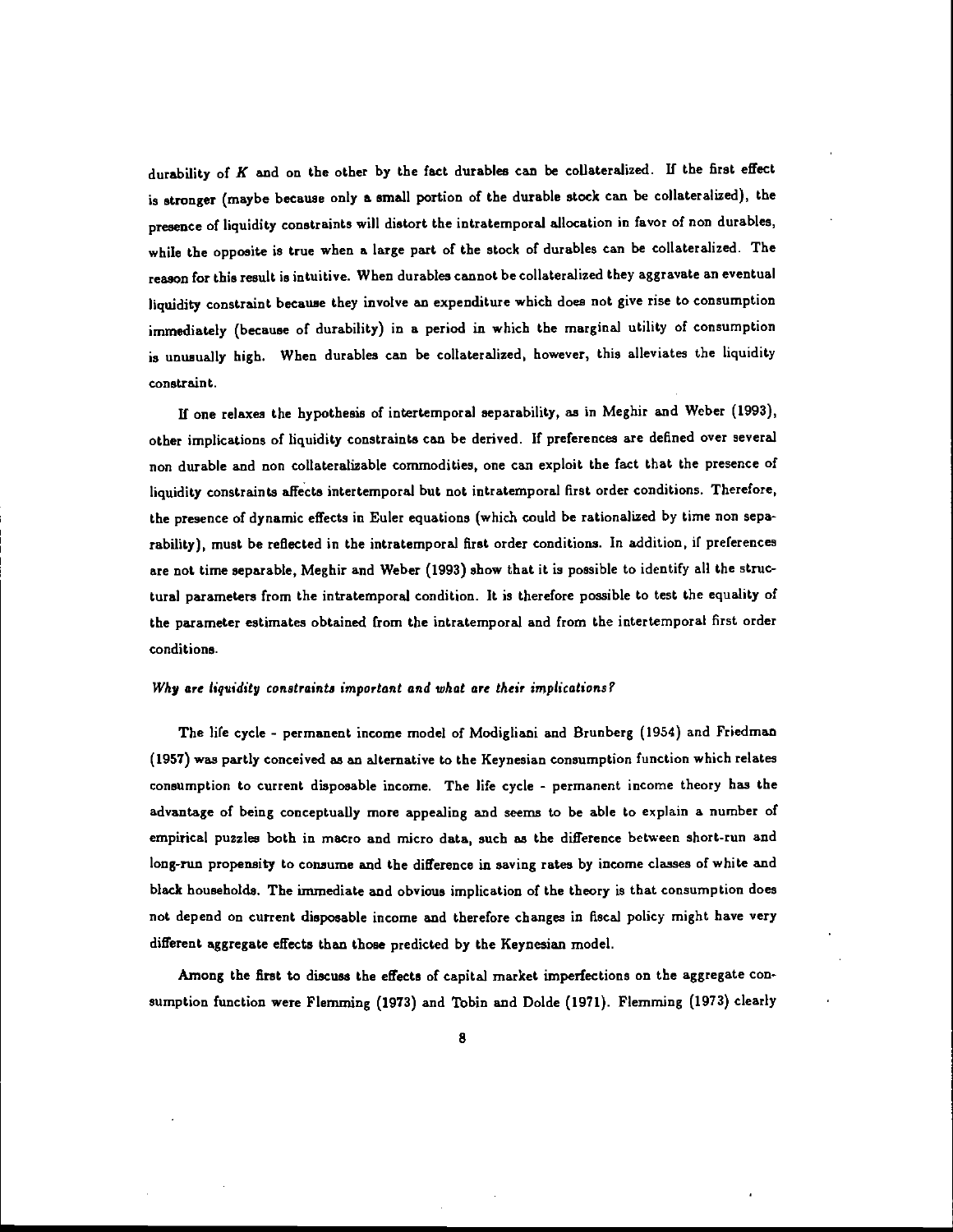argues that the inability to borrow against future income might cause consumption, in the short run, to depend on current disposable income. However, he stresses that "[t]he aggregate consumption function implied by imperfect capital markets depends on the way in which the distribution of income deviations generate 'distribution effects'. A simple permanent-income-type distributed lag consumption function may well fit the data better than any ad hoc alternative not designed to reflect a specific hypothesis about the distribution of income." (p. 163). He also points out that the aggregate marginal propensity to consume depends on the proportion of income fluctuations that are concentrated on people with low levels of assets and for whom it is "virtually impossible .... to horrow against future earnings." (p. 166)<sup>16</sup>

Tobin and Dolde (1971) present a simple life cycle model which is simulated to illustrate the importance of liquidity constraints for the aggregate effects of fiscal policy. They allow for individual heterogeneity (in that they consider individuals with different levels of resources) and conclude that liquidity constraints 'make a difference' (p.135) in that the marginal propensity to consume out of available resources is much higher than it would be without constraints. They also study changes in the tightness of liquidity constraints induced by monetary policy.<sup>17</sup>

Imrohoroglu (1989) assesses the welfare cost of liquidity contraints within the framework of an equilibrium model with infinitely lived agents. She considers both the case in which agents are prevented from borrowing and that in which they face different lending and borrowing rates. She finds that the inability to insure idiosyncratic risk decreases welfare substantially relative to the case of perfect insurance. Obviously, the magnitude of the welfare loss depends on the curvature of the utility function and on the variability of the idiosyncratic shocks. She also finds that introducing the possibility of borrowing, although at interest rates higher than those available to savers, reduces considerably the welfare loss. 15

Another issue that has received some attention and for which the possible presence of liquidity constraints is important is that of Ricardian equivalence. In a much quoted article Barro (1974) claims that government debt should not be considered net wealth as rational dynasties will antici-

Flemming (1973) also discusses some informal empirical evidence on the two issues that he thinks important: to what extent changes in labor income are related to changes in hours and to changes in employment and what is the average level of assets that newly unemployed individuals could use to maintain a certain level of consumption.

<sup>&</sup>lt;sup>17</sup> Tobin and Dolde (1971) do not consider uncertainty. They model liquidity constraints both as a difference in lending and borrowing rates and as a limit in the amount it can be borrowed.

<sup>&</sup>lt;sup>18</sup> Hansen and Imrohoroglu (1992) consider the effects on the welfare cost of introducing unemployment insurance in a model with borrowing restrictions. Imrohoroglu, tmrohoroglu and Joines (1993) consider social security schemes in an 65 period overlapping generations model.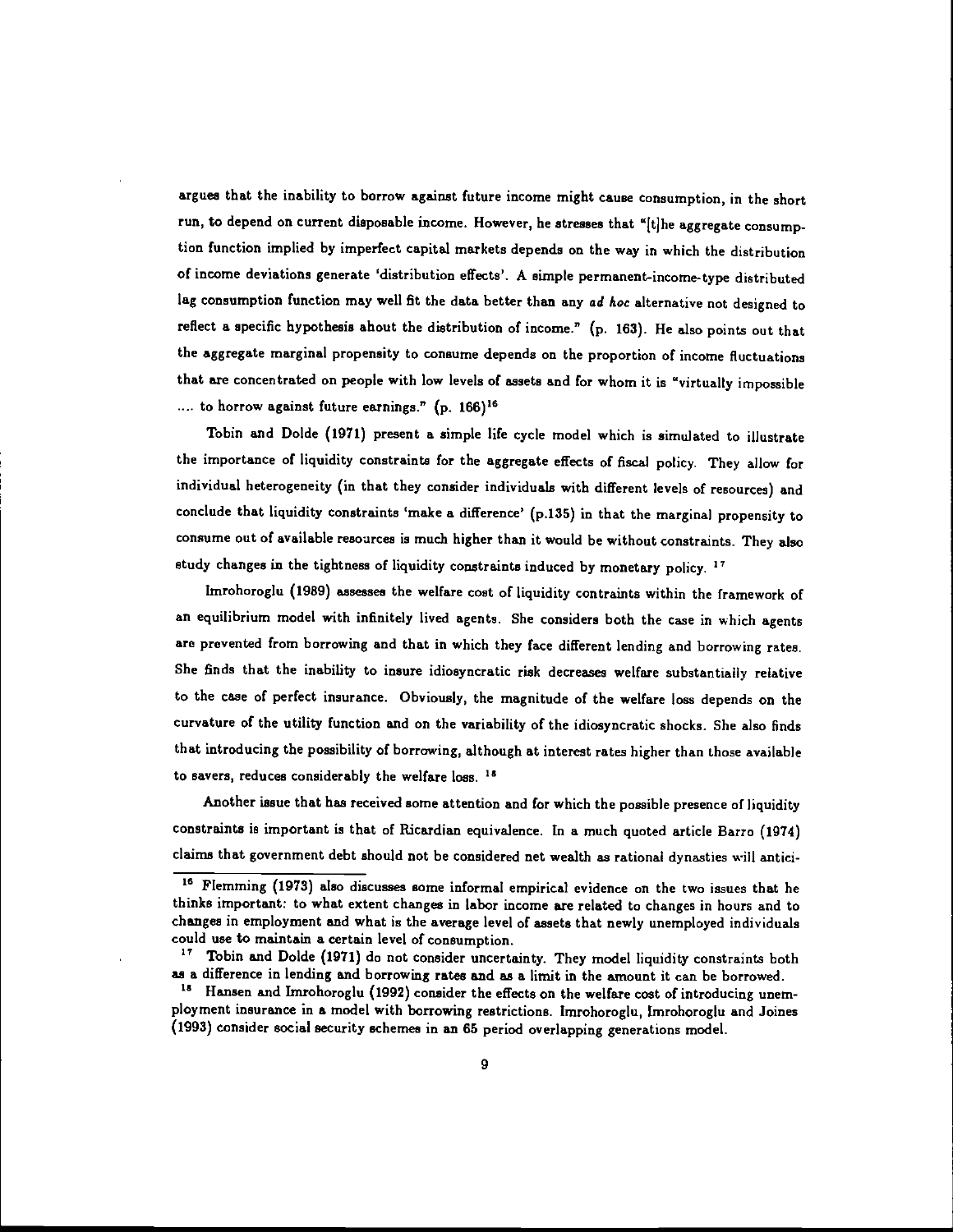pate the future taxes necessary to re-pay it; in this respect fiscal policy is neutral. As Tobin (1980) forcefully stressed, the presence of liquidity constraints might give fiscal policy an important role in that it provides liquidity constrained households the means by which to move resources from the future to the present.

Hubbard and Judd (1986) show how liquidity constraints are important for "the welfare costs of taxation..." and "for the debate over the impact of temporary tax cuts financed by debt." In particular, with the help of numerical simulations, they show that, in the presence of liquidity constraints, a reduction in capital taxation and an increase in labor taxation is not necessarily welfare improving and that the Ricardian proposition does not necessarily hold. <sup>19</sup>

In my opinion, the main reasons to worry about the presence of liquidity constraints and some of their implications can be summarized as follows.

(i) In the presence of binding liquidity constraints some individuals will be unable to smooth consumption over time and therefore the marginal propensity to consume out of available current resources would be higher than predicted by the life cycle model. This has obvious implications for the aggregate effects of changes in taxation or, more generally, shocks to disposable income. It should be clear, however, that even if liquidity constraints are important, there is no stable relationship between changes in current aggregate disposable income and consumption. The marginal propensity to consume out of disposable income will depend on the importance and the tightness of liquidity constraints, on which sectors of the population are affected by the change in disposable income, and on the timing and sign of the income shock. An aggregate consumption function which ignores these aspects would be inherently unstable.

(ii) Liquidity constraints affect changes in consumption only if and when they are binding. The levels of consumption, however, will be affected even by non-currently binding constraints. The severity of liquidity constraints depends on two things: the dynamic behavior of earnings and the specification of intertemporal preferences. The ways in which preferences and liquidity constraints can interplay to affect consumption levels and saving aremany. Impatient consumers are more likely to be constrained. On the other hand, as stressed by Carroll (1992), consumers with a strong precautionary motive might be given an additional incentive to save by the impossibility to borrow in the event of a negative income shock sometime in the future. More generally, both

Scheinkman and Weiss (1986) construct a general equilibrium model with borrowing constraints which is able to generate a fairly rich dynamics which reproduces some important features of actual business cycles. They also stress the implications that liquidity constraints have for the volatility of asset prices.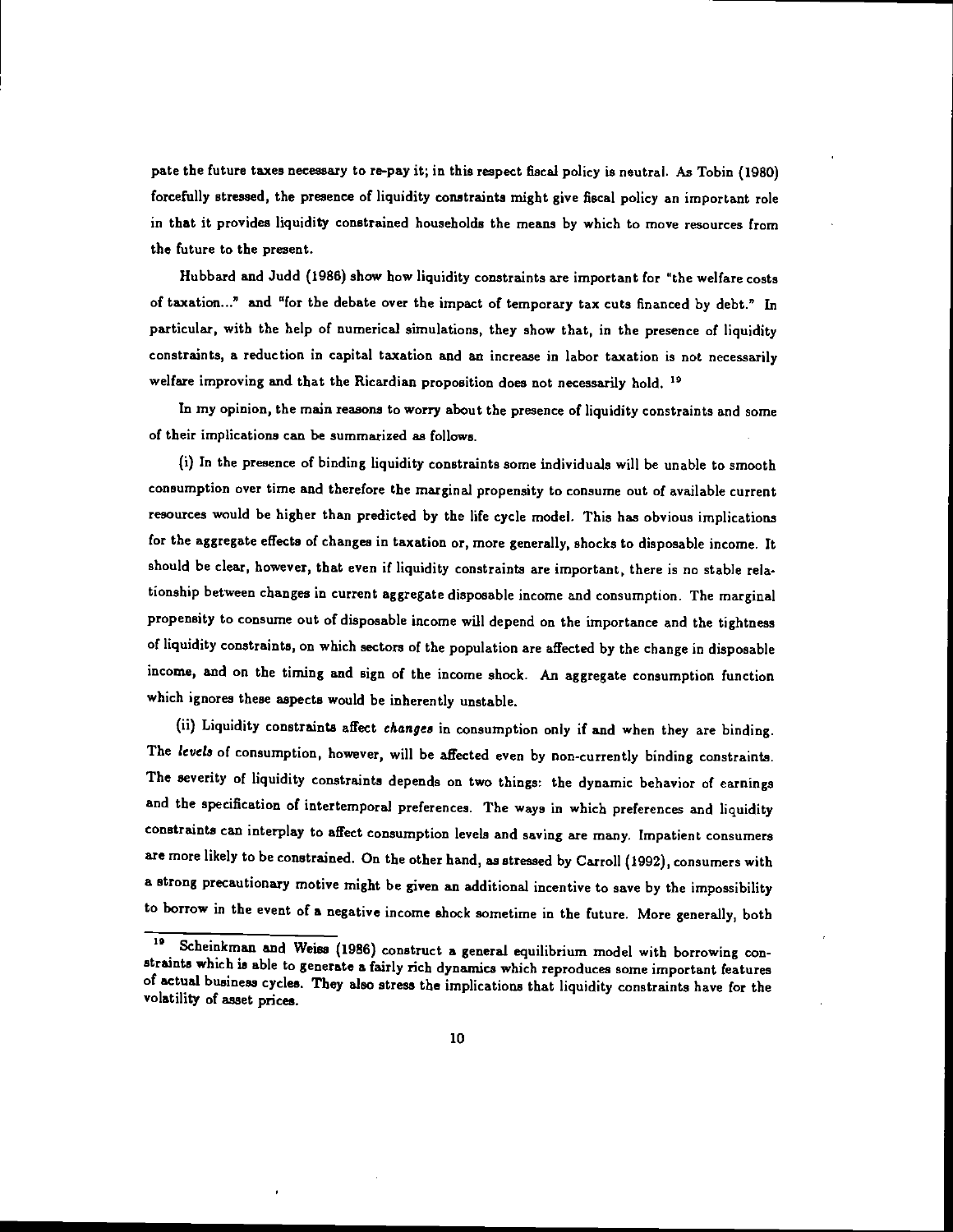Deaton (1991,1992) and Carroll (1992) stress how the behavior of impatient consumers with strong precautionary motives is similar to that of liquidity constrained consumers. Impatience prevents them from accumulating much wealth, on the other hand, prudence prevents them from having very low (or negative) amounts of wealth.

(iii) The presence liquidity constraints can increase the steady state aggregate saving rate. Jappelli and Pagano (1994) present an overlapping generation model in which this happens.

(iv) The welfare consequences of liquidity constraints depend on their nature, the extent to which they are binding, the variability of idiosyncratic shocks and the technology available for self-insurance.

(v) Once one admits the importance of liquidity constraints, the Ricardian equivalence proposition loses relevance. Indeed, government debt could be a way of transferring resources from the future to the present, a possibility prevented by the presence of liquidity constraints. The effects of introducing funded or unfunded social security schemes also depend on the relevance of liquidity constraints.

(vi) There are two conceptually distinct ways in which liquidity constraints can affect aggregate consumption and saving, both related to the reasons why individuals might want to transfer resources from the future to the present. On the one hand, young individuals facing steep earningage profiles might want to borrow against future earnings. On the other, individuals with low levels of assets might find it difficult to smooth temporary negative shocks to their earnings during downturns of the business cycle. For the purpose of policy analysis, the characterization of preferences and of the dynamic and stochastic properties of income for various demographic and economic groups is as important as establishing the study of the financial institutions and arrangements that characterize different economies. 20

Differences in consumption behavior over time and across countries have often been explained by the different development of financial markets (Jappelli and Pagano (1989, 1994)). Muetlbauer and Murphy (1990), Miles (1992), Attanasio and Weber (1994a) all stress the importance that the process of financial liberalization has had in explaining the increase in the average propensity to consume in the late 1980s in the UK.2' Guiso, Jappelli and Terlizzese (1991) argue that a possible

<sup>&</sup>lt;sup>20</sup> The inability to smooth shocks might not necessarily be an indication of liquidity constraints. Suppose that a shock affects everybody in the economy exactly in the same fashion and suppose that there is no technology to transfer resources interternporally. Consumption, in such a situation, would necessarily absorb the shock. However, in a general equilibrium context, this would be reflected in a movement in the interest rate.

<sup>&</sup>lt;sup>21</sup> The institutional aspects of the process of financial liberalization are discussed in Davies and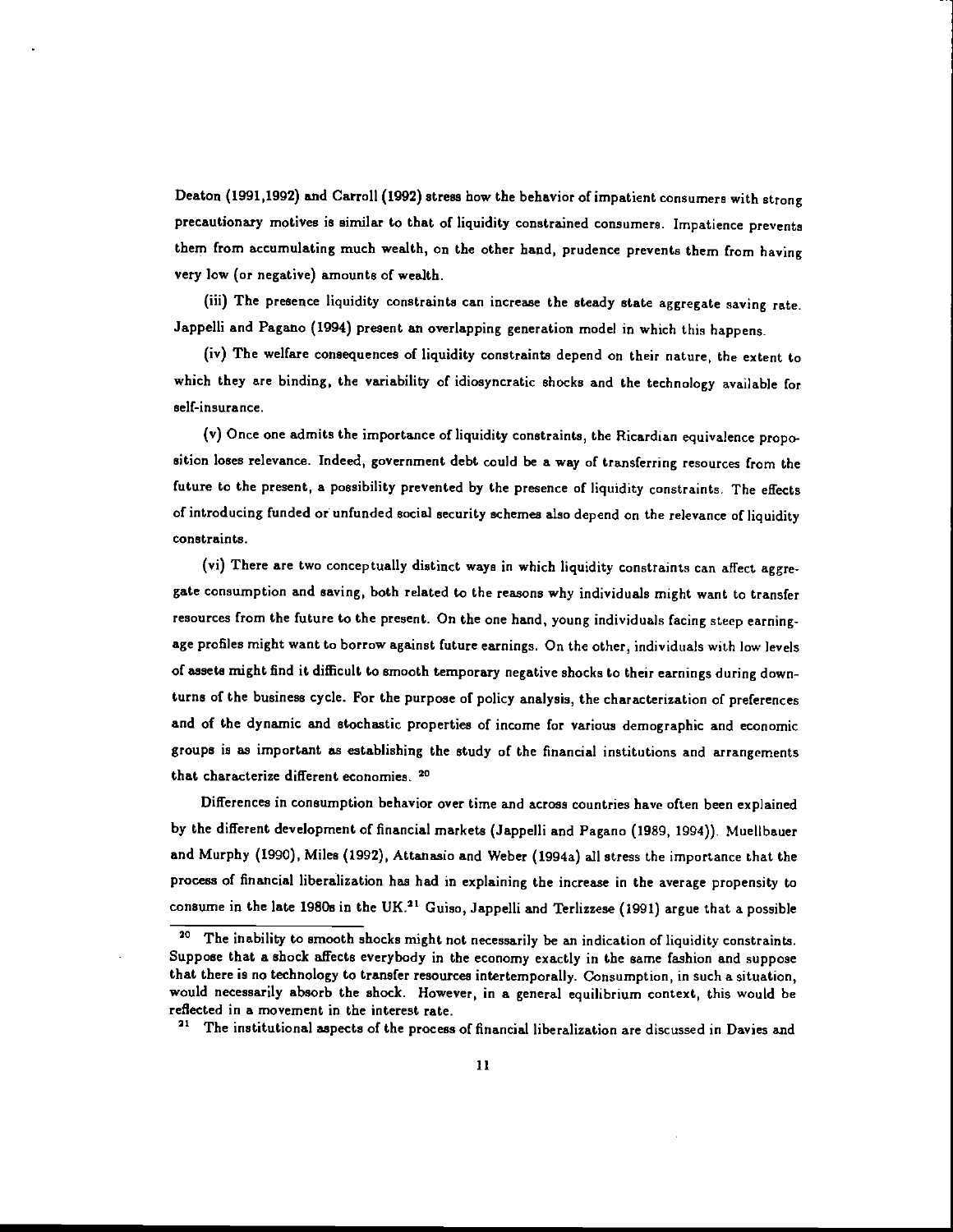explanation of the high saving rate of Italian households is the scarce development of financial markets in Italy where even borrowing against real estate is extremely difficult and costly. A similar explanation has been advanced to explain the high saving rates observed in Taiwan and South Korea.

The importance of differences in preferences in a stochastic environment is harder to establish. To give an idea of the problems involved in the next subsection I present some evidence based on some simulations.

# On the relevance of liquidity constraints: some simulation evidence

The dynamic problem discussed in section 1l.B does not have an analytical solution unless one is willing to make very strong assumptions about preferences and the nature of uncertainty. A closed form solution for consumption, however, would be extremely useful to assess the importance and likely relevance of liquidity constraints. One would like to establish what kind of mean earning profiles, earning variability, preferences, and so on, make liquidity constraints likely to be binding over the life cycle and over the business cycle. The solution that a number of authors have used is to simulate the model with plausible parameter values. The papers by Deaton (1991), Carroll (1992) and Hubbard, Skinner and Zeldes (1993) are examples of this. In this subsection I present the results of some simulations. A complete analysis of how the effects of liquidity constraints differ with changes in preference and technology parameters is beyond the scope of this paper. The objective of this section is to characterize the configurations of preferences (and in particular discount factors and risk aversion parameter), earning profiles and their variability, institutional arrangements and demographic changes that are likely to make liquidity constraints binding. The simulations derive the optimal consumption rule for a given set of preference and technology parameters in the absence of liquidity constraints. I want to characterize the configurations of preferences and income profiles under which the solution would need to be changed in the presence of liquidity constraints. The three main limitations of this analysis are: (i) no attempt is made to model consumption behavior when liquidity constraints are indeed binding; (ii) labor supply choices and, therefore, income are considered as exogenous; (iii) the analysis is partial equilibrium in nature as interest rates are taken as exogenous.

I solve the model using an algorithm developed in Attanasio et al. (1994). The method is similar to that of Deaton (1991) and Carroll (1992), but is slightly more general in that it allows

Weber (1991).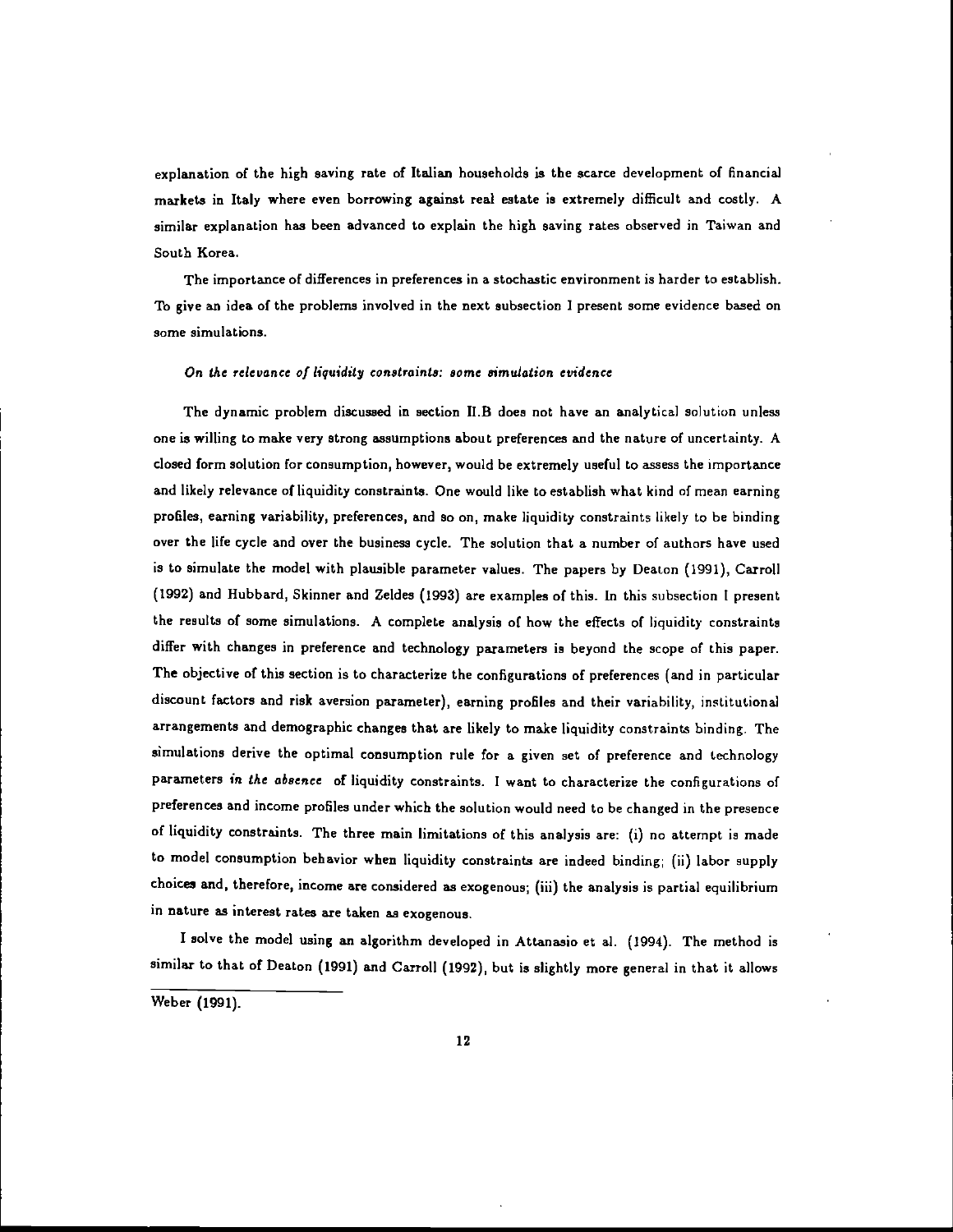for a more flexible income process and preference structure.

I assume that utility is intertemporally separable and that the within period utility function depends on household consumption. However, I allow the within period utility to depend on the number of 'adult equivalents' present in the household.

(8) 
$$
U(C_{t}, N_{t}) = \frac{1}{1 - \gamma} (\frac{C_{t}}{N_{t}})^{1 - \gamma}
$$

where C is household consumption and N is the number of adult equivalents. No effort is made to estimate adult equivalent schemes in a rigorous fashion.  $N_t$  is computed counting each adult beside the head as 0.8, a child between 16 and 17 as 0.6 and each additional child as 0.5. 22

In what follows, I simulate the behavior of many identical households with an average ageprofile for the number of adult equivalents. I obtain such a profile by first computing the average number of 'adult equivalents'  $N_t$  in each year-cohort cells and then smoothing these averages. The smoothing procedure involves regressing the year- cohort averages on a third degree polynomial in age and cohort specific intercepts.<sup>23</sup>

The 'household' is assumed to live for 50 years, being 'born' at age 25 and dying with certainty at age 75. 1 assume that the 'household' receives labor income until age 65 and retirement income after that. Labor income is given by a deterministic trend  $T_t^e$  and by a stochastic component  $W_t$ . The deterministic component depends only on the educational attainment of the household head and on his/her age. The stochastic component, consistently with the micro evidence presented by MaCurdy (1983) and Abowd and Card (1986) is given by the following process:

$$
\Delta log(W_{t}) = \epsilon_{t} + \theta \epsilon_{t-1}
$$

where  $\epsilon_t$  is normally distributed with variance  $\sigma^2$ . <sup>24</sup>

<sup>22</sup> The specification of the utility function in equation (8) is quite restrictive. Attanasio et al. (1994) implicitely estimate the relevant adult equivalent scheme in that demographic variables are introduced as determinats of the marginal utilily in the Euler equation and their coefficients are estimated. The implied age profiles for the effect of demographics on the marginal utility of consumption estimated by Attanasio et al. (1994) are not qualitatively different from those used in this paper.

<sup>&</sup>lt;sup>23</sup> Given the non linearity of the consumption function a more interesting excercise would be that of simulating the consumption of households with different adult equivalent age profile and aggregate their behavior.

When  $\theta \neq 0$  the problem has two rather than one state variables. This complicates the computation of the solution considerably. In what follows, I only report simulations with  $\theta = 0$ . Attanasio et al. (1994) consider the more general case.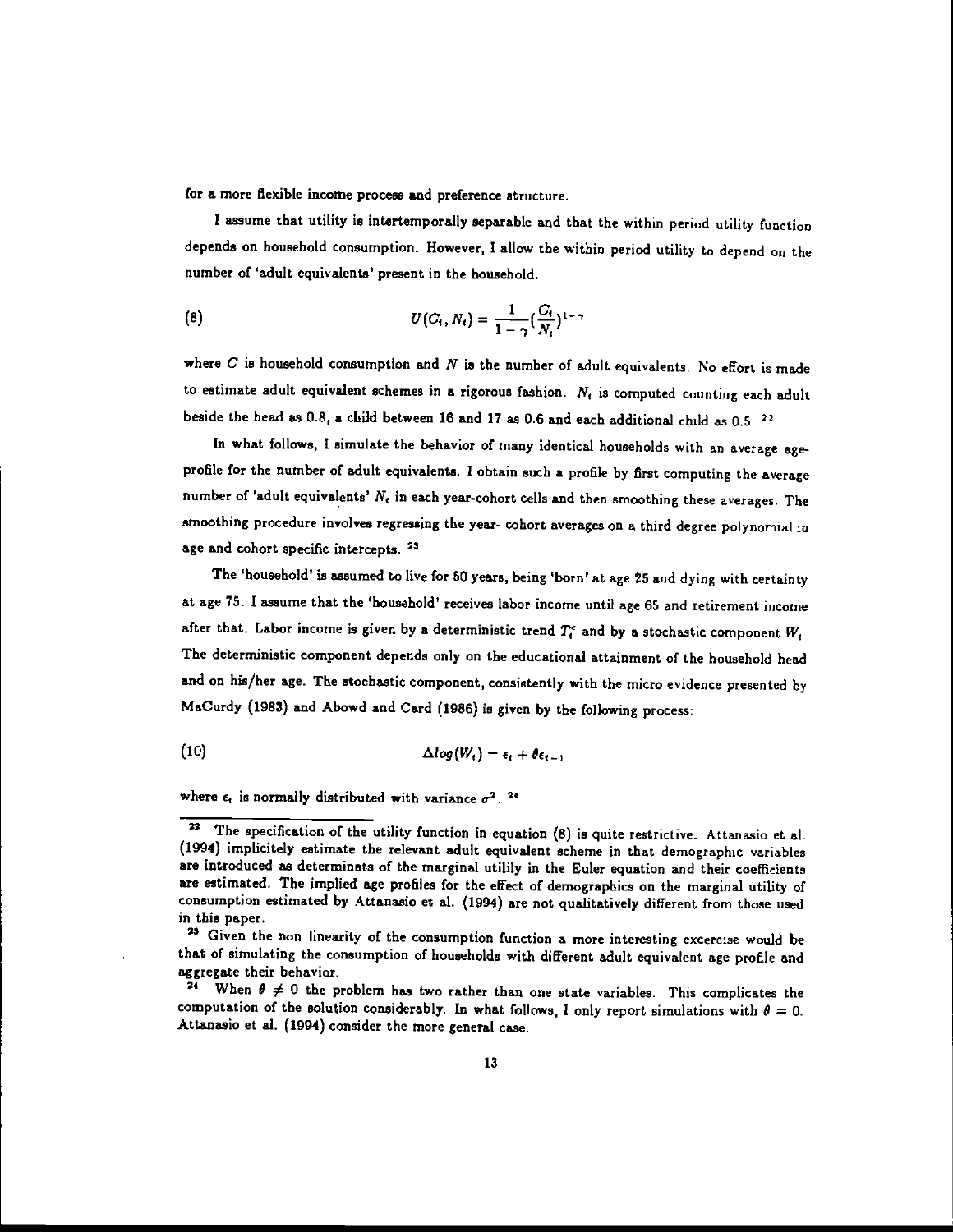The deterministic component of household income is modeled (up until retirement) as a third degree polynomial in age and is calibrated for four different education groups using data from the Consumer Expenditure Survey. After retirement it is equal to a constant calibrated from the same data. Retirement income is given by the product of the deterministic component and by a the realization of the random component of income at age 64. After age 64, therefore, there is no income uncertainty.

The 'pure' discount factor and the real interest rate are fixed at 0.03. The model can be easily generalized to allow for stochastic interest rates. It should be stressed that the only source of uncertainty in this model i about income. The model is easily generalized to incorporate uncertain lifetime. It is also possible to allow for stochastic utility and wealth shocks, which could be interpreted as shocks to health status.

I obtain the solution by backward recursion. Last period consumption function is obtained from the assumption that the household does not leave bequests. For the remaining periods, the consumption function is derived from the Euler equation. Because of the non-stationarity of labor income, I sotve the model, for each age, in terms of the ratio of consumption to current income Details on the solution method can be found in Attanasio et al. (1994).

I solve the model for four different education groups: high school dropouts, high school graduates, those with some college education and college graduates. Preference parameters are kept constant across the education groups. Income and family compositions, however, differ. In bgures I and 2, 1 plot the age profiles for labor income and adult equivalents used in the simulations for the four education groups. Notice the differences in scale and that both income and family composition profiles are steeper for college educated individuals.

In Figures 3 to 5, I report the results obtained for the four education groups for different values of the coefficients of risk aversion and of income uncertainty. Several features emerge clearly (and not completely unexpectedly) from the simulations.

First, the shape of the consumption age profile reflects that of number of adult equivalents plotted in Figure 2. In particular, the model is able to generate the hump-shaped consumption age profile observed in the data. Because there are differences across education groups in the life cycle pattern of family composition, there will be corresponding differences in the pattern of life cycle consumption.<sup>26</sup>

Indeed, Attanasio et al. (1994) show that some of the differences in the observed consumption age profiles across education groups are explained by differences in demographic variables. This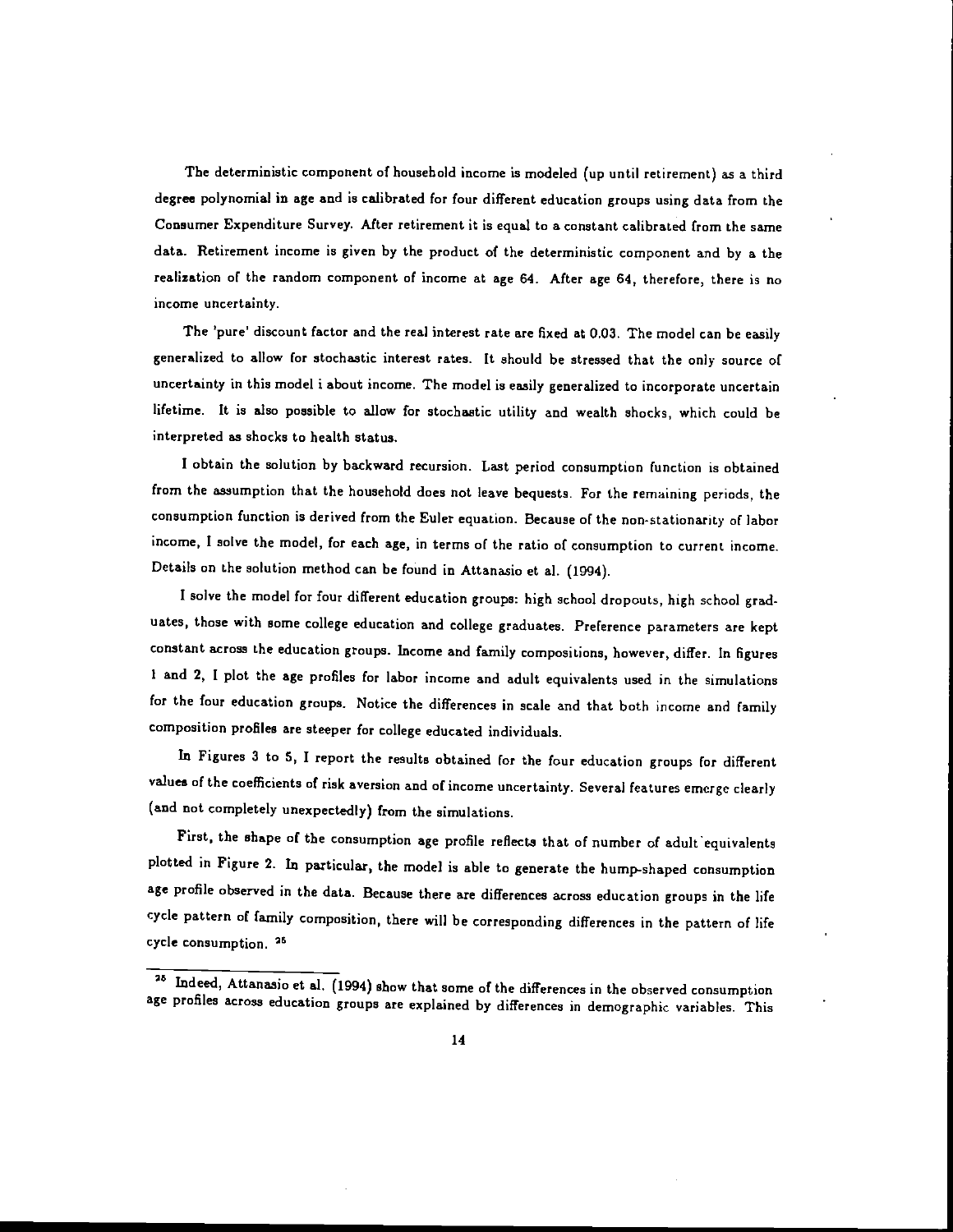Second, for relatively low values of uncertainty and risk aversion there is a relatively high demand for borrowing in the early part of the life cycle. This is obviously caused by the desire to smooth a very uneven income profile. The pattern of family composition reduces, to a certain extent, the necessity to borrow against future resources. However, because family composition peaks before income, there will be still a strong incentive to transfer resources from the future. This implies that an eventual liquidity constraint could have potentially strong effects.

Third, increasing the level of uncertainty decreases the desire to borrow. This decrease is caused by the precautionary motive for saving. For instance, when one compares Figures 3 and 4 one notices that the increase in the standard deviation of income induces a strong reduction in borrowing in the first part of the life cycle.

In the literature on liquidity constraints it is argued that 'poorer' households (either in terms of wealth or income) are more likely to be liquidity constrained. While this is plausible, it should also be considered that lower educated (and therefore 'poorer') households are likely to face greater uncertainty in earnings and therefore might have a stronger precautionary motive to save. Notice that with a 10 % standard deviation, high school dropouts do not desire to borrow.

Fourth, increasing the coefficient of relative risk aversion,  $\gamma$ , decreases the incentive to borrow. Several aspects are at play here. An increase in the coefficient of relative risk aversion will make the elasticity of substitution in consumption lower. This, per se, constitutes a greater incentive to smooth consumption and, therefore, to borrow in the first part of the life cycle. On the other hand, an increase in risk aversion also increases precautionary savings. Finally, an increase in  $\gamma$ accentuates the hump induced by demographics on observed consumption expenditure as it 'blows up' the needs of a larger family. In Figure 5, where the coefficient of relative risk aversion is 4, there is a further reduction, relative to Figure 4, in the amount borrowed in the first part of the life cycle.

The evidence presented here is hardly surprising; the aim of the exercise is to quantify the effects of changes in uncertainty and risk aversion given realistic income and family composition profiles. I conclude that for low levels of risk aversion and uncertainty, there might be strong incentives for young individuals to borrow against future earnings. However, these incentives can be strongly reduced changing these two parameters. An analogous effect can probably be obtained by considering a StoneGeary within period utility instead of an isoelastic one.

goes some way towards explaining the evidence presented by Carroll and Summers (1991) and discussed in Section IV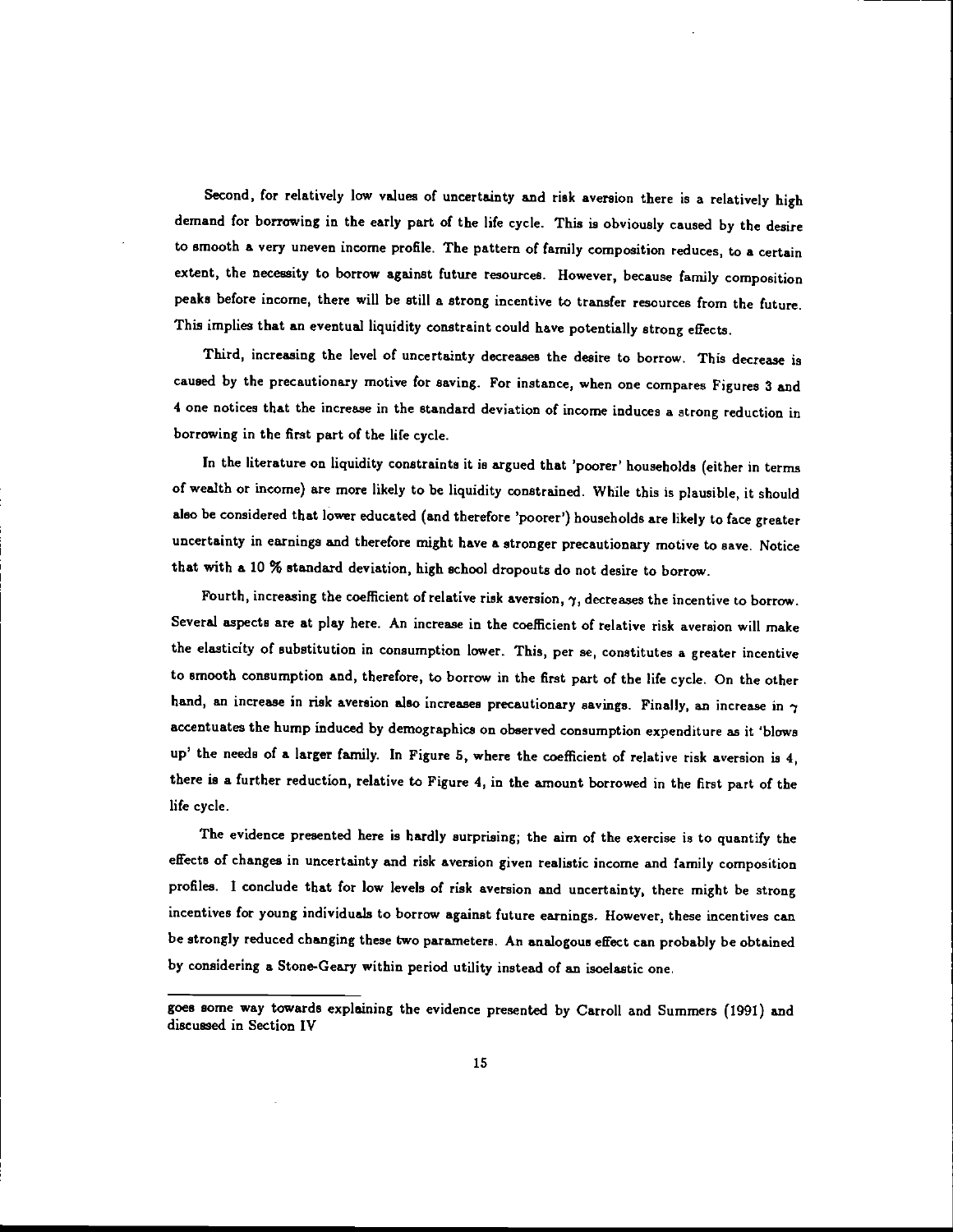A few additional caveats need to be mentioned. MI consumption in these simulations is non durable. The issue of durables, for which credit is usually more readily available, is not addressed. A fully specified model would consider both durable and non durable expenditure. Furthermore the model considered in this subsection ignores transaction costs in both changes in asset and consumption. There is only one source of uncertainty in the model, namely, income uncertainty. No insurance institutions, such as social security, are considered. Hubbard, Skinner and Zeldes (1993) consider shocks related to health status and some forms of social security

#### Liquidity constraints: what can we learn from aggregate time series?

Many of the most influential empirical papers on consumption have used aggregate time series data to test the implications of the life cycle- permanent income model.<sup>26</sup> The underlying assumption of many of these papers is that a representative consumer maximizes expected utility over a (possibly infinite) life cycle. Aggregate consumption data are then used to estimate the preferences of such a consumer and test the overidentifying restrictions of the model. The advantage of using aggregate time series data is that one can use relatively long sample periods and therefore circumvent the small T problem discussed in section IV. However, as I have argued elsewhere,<sup>27</sup> it is easy to construct examples both in which individuals behave according to the life cycle model, while aggregate data exhibit excess sensitivity and in which the opposite is true. Attanasio and Weber (1993) show that the use of improperly aggregated data explains the rejections of the overidentifying restrictions implied by the Euler equation for consumption that one typically finds in aggregate data. 25

The implication of this is that one cannot use aggregate time series data to estimate preference parameters or to test the validity of the model. A similar argument applies to tests of liquidity constrains. In a much quoted paper, Campbell and Mankiw (1989) regress aggregate consumption

A non-exhaustive list of the most widely quoted papers that use aggregate time series data include Hall (1978), Flavin (1981), Hansen and Singleton (1982,1983) Hayashi (1982), Mankiw, Rotemberg and Summers (1985), Bean (1986), Campbell (1987), Hall (1988), Campbell and Mankiw (1989).

<sup>&</sup>lt;sup>27</sup> Attanasio and Browning (1993).

<sup>&</sup>lt;sup>28</sup> In Attanasio and Weber (1993) a long time series of UK cross section data is used to generate 'aggregate' time series data using different aggregation criteria. The results indicate that when arithmetic means are used one obtains the same results as in aggregate data, while when theoryconsistent aggregation is used, one does not reject the overidentifying restrictions. For a useful survey of contributions to the aggregation literature see Stoker (1993).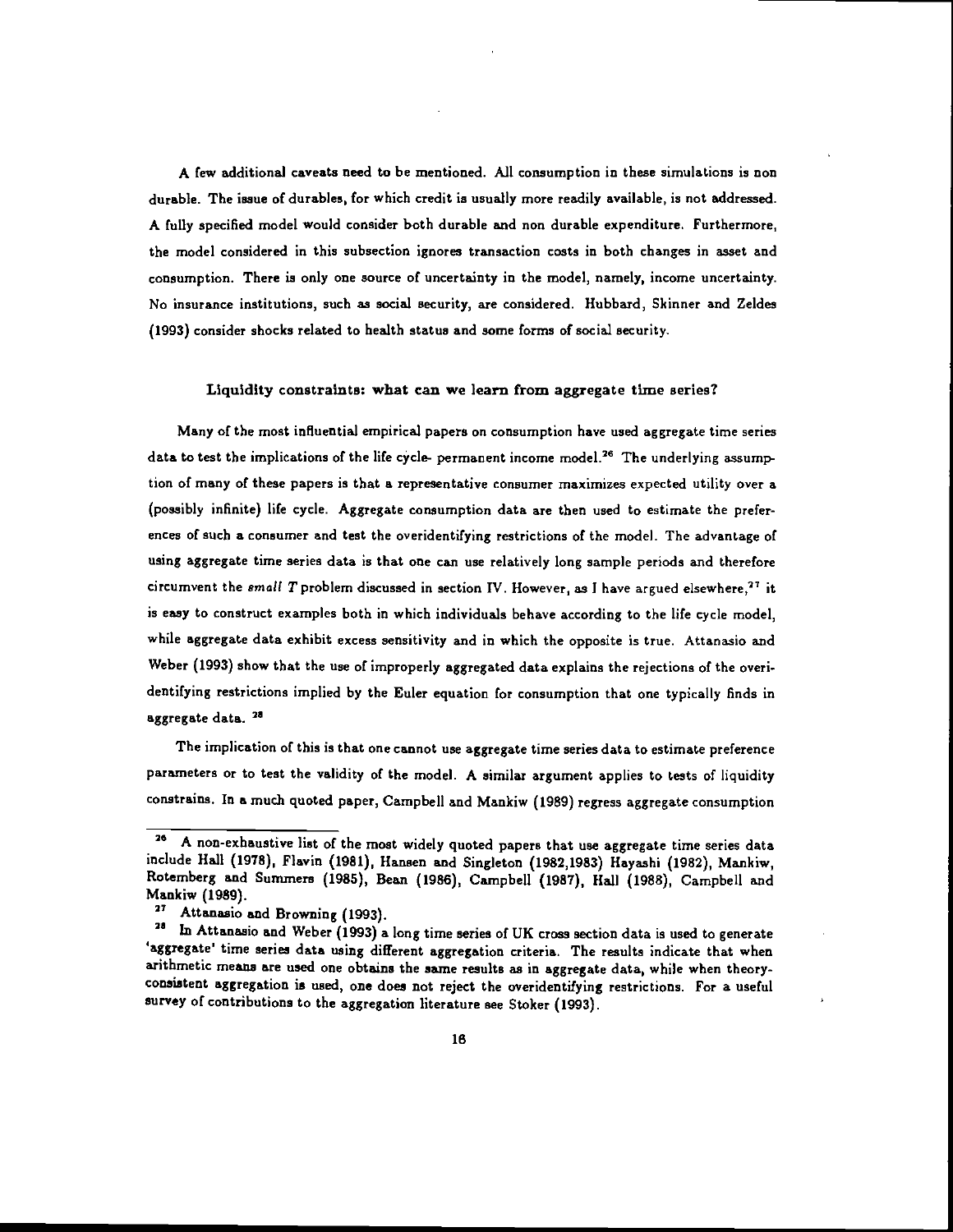growth on aggregate income growth and interest rates and interpret the coefficient on income growth as the fraction of individuals subject to liquidity constraints. This interpretation is justified oniy under the following very stringent conditions.

(i) Consumption and leisure are separable in the utility function;

- (ii) The fraction of consumers who are liquidity constrained is constant over time;29
- (iii) Liquidity constrained individuals always consume their labor income, in both an up-swing and in a down-swing of the business cycle.

None of these restrictions are realistic or plausible. As a consequence the interpretation of the empirical findings presented by Campbell and Mankiw (1989) is questionable. For the same reason, a flexible, dynamic, Keynesian consumption function of the kind estimated, for instance, by Davidson et al. (1978) is unlikely to be useful for policy analysis: an obvious example of Lucas' (1976) critique. As stressed in the early papers by Tobin and Dolde (1971) and Flemming (1973), to assess the effect of liquidity constraints on the way aggregate consumption reacts to changes in income, one must evaluate the distributional effects of various types of shocks as well as the composition of the population.

This is not to say that the analysis of aggregate time series data on consumption is useless. For many practical purposes, such as forecasting, a flexible dynamic model is extremely useful. Indeed, the life cycle theory and a priori knowledge about the existence of binding liquidity constraints can be useful in the formulation of the econometric specification to be used in estimation and forecasting.<sup>30</sup>

The main innovation of the life cycle model is to treat the allocation of resources over time in a way similar to the determination of the demand for different commodities given a total amount of consumption expenditure. Given the amount of theoretical and empirical studies devoted to aggregation problems in demand analysis, it is interesting to note how the same problems have received little attention in consumption studies.

# Liquidity constraints: what can we learn from micro data?

Above, I sketched some of the implications of the presence of liquidity constraints for micro

Or at least varies in a fashion such that the product of the variable part of liquidity constrained individuals and of the rate of growth of income is uncorrelated with the instruments used in estimation.

<sup>&</sup>lt;sup>30</sup> A good example of this practice is the paper by Blinder and Deaton (1985).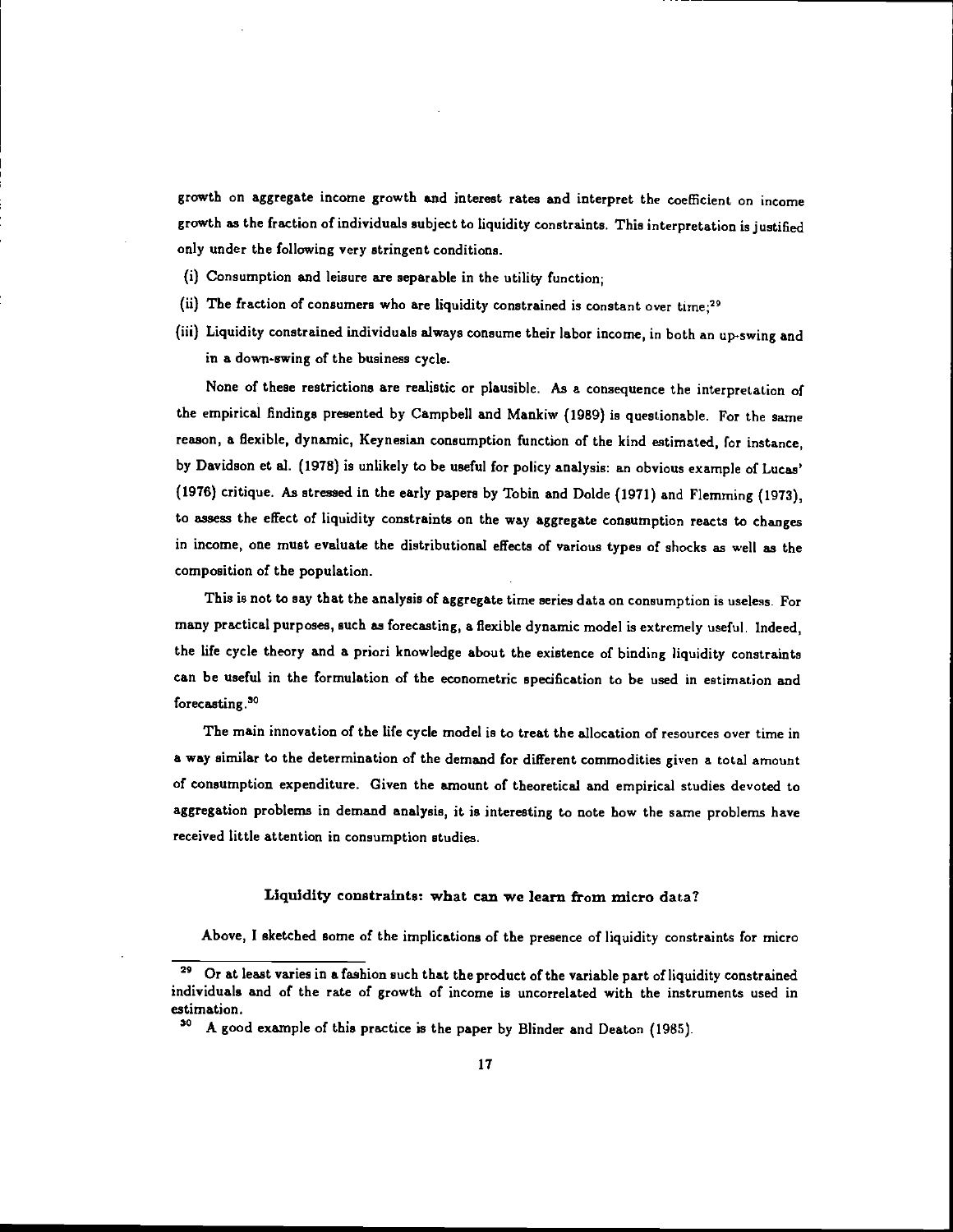economic data. In this section, I summarize those implications, discuss some of the existing literature and present some new empirical evidence. This section is not meant to be an exhaustive survey. Rather, I want to evaluate critically the most widely cited contributions. I do not dwell on technical criticisms of the various studies as I want to focus on the main ideas of the tests for liquidity constraints. One aspect, however, should be mentioned. Most of these studies use expenditure on food as a measure of consumption. While this is justified hy the lack (until recently) of reliable micro data on consumption, one should remember that such a measure is probably not the most appropriate one. Tojustify its use in the study of intertemporal allocation of consumption, one must appeal to a number of assumptions which are strongly violated in all available studies of demand behavior. Indeed, Attanasio and Weber (1994b) show that the use of food consumption can lead to very misleading conclusions in the analysis of Euler equations for consumption.

### Excess 8ens;tivlty of consumption to labor income

By far the most common test of the validity of the life cycle model is that of 'excess sensitivity' of consumption to expected labor income. Because one of the main implications of the life cycle model is that consumption should be smoothed, there should not be any relationship between consumption changes and expected current or lagged income, if consumption and leisure arc separable in the utility function.

As mentioned above, these issues are not new and go back to the exchange between Thurow (1969) and Beckman (1974). Nonetheless, several papers have focussed on the excess sensitivity issue, using both aggregate and microeconomic data. Hall and Mishkin (1982), Zeldes (1989), Altonji and Siow (1987), Runkle (1991) and Keane and Runkle (1992) all use the Panel Survey on Income Dynamics (PSID), while Lusardi (1992) uses the Consumer Expenditure Survey (CES), to test the hypothesis that consumption changes are related to lagged or expected income. This boils down to estimating an equation like the following:

(10) 
$$
\Delta ln(c_{i,t+1}) = \alpha_0 + f_i + \beta' \Delta z_{i,t} + \alpha_1 r_{i,t+1} + \alpha_2 y_{i,t} + \epsilon_{i,t+1}
$$

where  $f_i$  is either a random or a fixed effect reflecting unobserved heterogeneity,  $r_{i,t+1}$  is the real interest rate,  $z_{i,t}$  are demographic variables that might affect the marginal utility of non durable consumption<sup>31</sup> and  $y_{i,t}$  is either the expected change or the level of lagged income. The

<sup>&</sup>lt;sup>31</sup> With quarterly or monthly observations it is also useful to allow seasonal dummies to affect the marginal utility of consumption.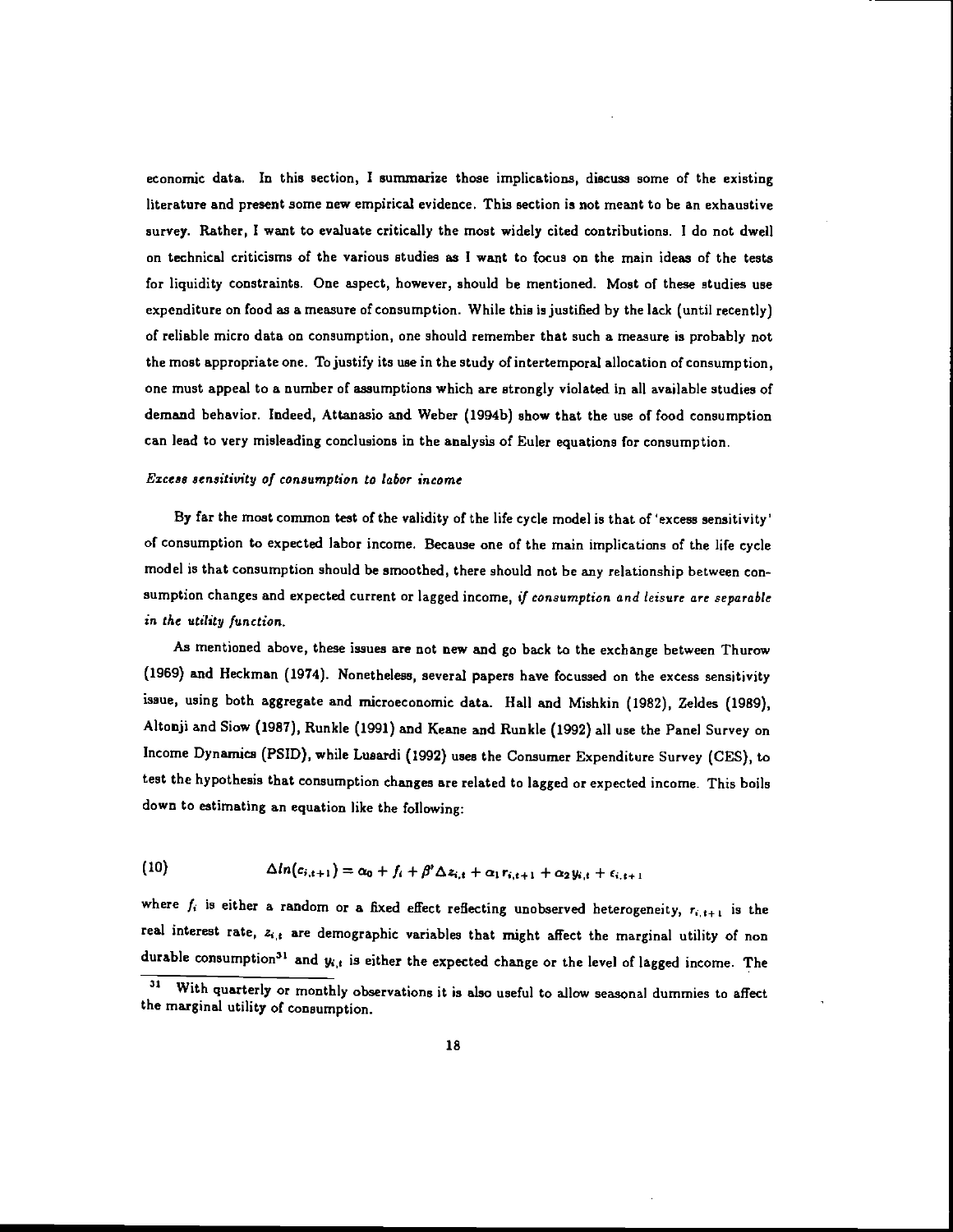null hypothesis considered is that  $\alpha_2 = 0.32$  Several econometric problems are relevant for the estimation of an equation like (10). The most serious, however is the fact that the error term  $\epsilon_i^i$ include expectational errors which are correlated across individuals.33 As a number of authors have noted (Chamberlain (1984), Hayashi (1987), and Deaton (1992)), the rational expectations hypothesis does not imply that the cross sectional mean of  $\epsilon_i$  goes to zero as N goes to infinity. Only under special assumptions about the nature of the residuals is it possible to get consistent estimates of the parameters of equation (10) when  $T$ , the available number of time periods, is fixed. The number of periods a household stays on a panel is typically not very large: even if the survey runs for several years, in the presence of household specific fixed effects, it might be difficult to obtain consistent estimates.

The availability of time series of repeated cross sections (or short panels) presents a possible solution to these problems. As suggested by Deaton (1985) and Browning, Deaton and Irish (1985), one can construct synthetic panels that can be used in estimation. The advantage is that even in the presence of family (or group) specific fixed effects one can obtain consistent estimates because the relevant dimension is the length of the synthetic panel and not the number of periods a single household is interviewed. Furthermore, even though one works with aggregated equations, one controls the aggregation process directly in that it is possible to compute cohort averages of any non linear function of observable variables. Finally, when necessary it is possible to use complementary data sources.

Most of the papers mentioned above ignore the possibility that leisure and consumption are not separable in the utility function. However, if this happens to be the case, the marginal utility of consumption depends on leisure which will therefore enter the Euler equation. The observed correlation between consumption and income could, therefore, be rationalized on this basis.

The effects that household labor supply might have on measured consumption seem obvious: going to work and dressing for work involve costs that might be substantial; female labor force participation is likely to imply the substitution of household production with market goods and so on. Browning and Meghir (1991), using the British Family Expenditure Survey, present strong

<sup>&</sup>lt;sup>32</sup> Hall and Mishkin (1982) actually estimate an equation for the level rather than the log of consumption. This follows from their use of quadratic utility.

<sup>33</sup> A discussion of several other econometric problems can be found in Keane and Runkle (1992) and in the discussions of that paper in the same issue of the Journal of Economic and Business Statistics.

<sup>34</sup> Moffitt (1993) discusses at length the advantages of synthetic panels methods. For the use of complementary data sources, see Arrellano and Meghir (1992).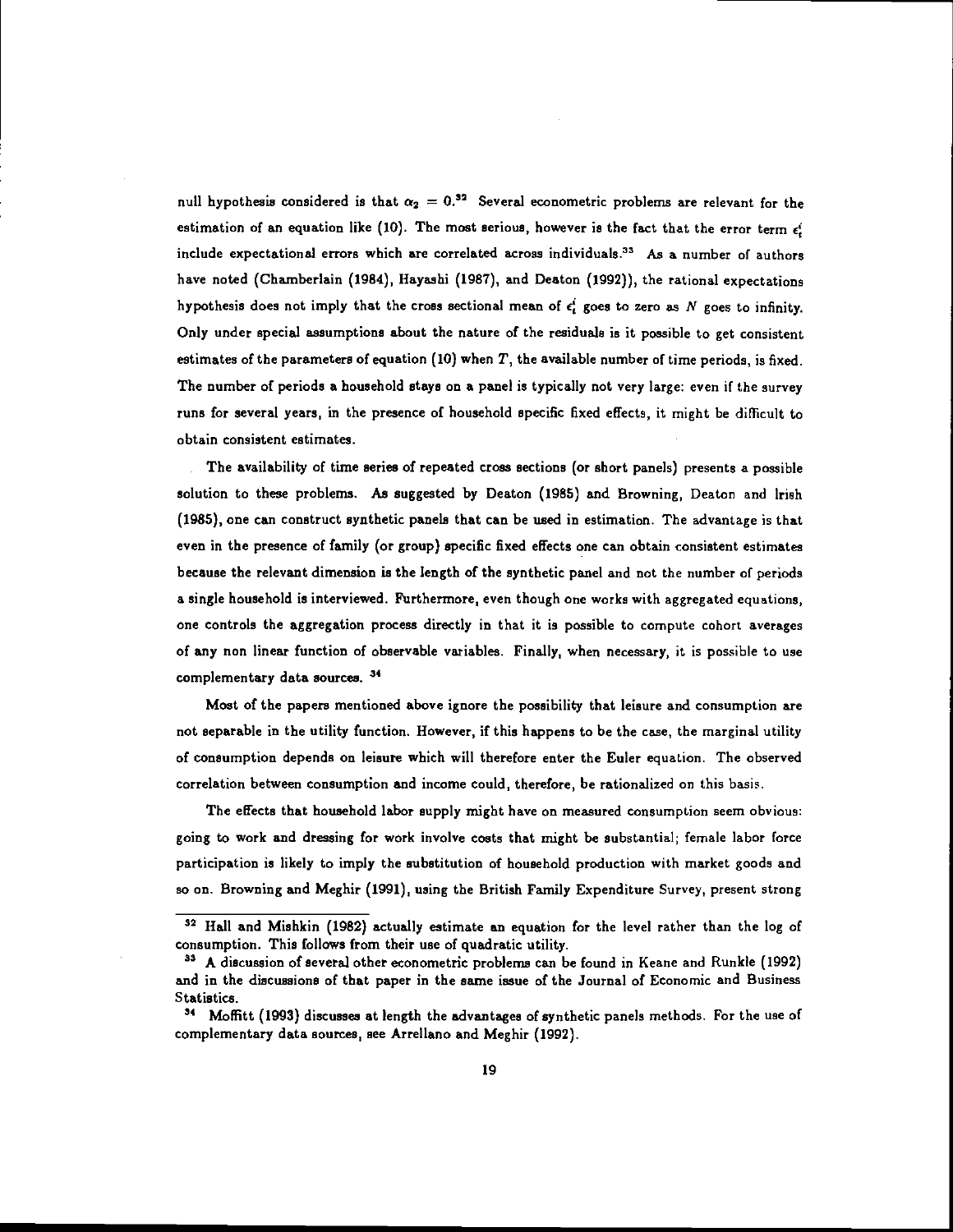evidence against the hypothesis of separability between consumption and leisure.

A simple test of the separability assumption can be performed as follows. Consider equation (6) for  $s = 1,2$  and assume that the marginal utility of the husband's and wife's leisure is log-linear in the two leisures and consumption, If one takes logs and subtracts one equation from the other one obtains, for all the households not at a corner:

(11) 
$$
log(w_{it}^1/w_{it}^2) = \alpha_1 log(l_{it}^1) + \alpha_2 log(l_{it}^2) + \alpha_3 log(c_{it}) + \beta' Z_{it} + u_{it}
$$

where  $Z_{it}$  are observable variables thought to affect the marginal utilities of wife and husband leisure and  $u_{it}$  reflects unobserved heterogeneity. Notice that this equation holds true for households at an interior solution regardless of the presence of liquidity constraints. The hypothesis of weak separability between consumption and leisure implies  $\alpha_3 = 0$ . Weak separability is necessary but not sufficient to guarantee that neither the husband's nor wife's leisure enter the Euler equation for consumption.<sup>35</sup> However, finding that  $\alpha_3$  is significantly different from zero provides decisive evidence for the inclusion of labor supply variables in the Euler equation for consumption.

I estimate equation (11) by instrumental variables using an appropriate correction for selectivity described in Attanasio and MaCurdy (1993) using data from the Consumer Expenditure Survey 1980-1990. The specification allows for several family composition variables and a polynomial in the husband's and wife's age to affect the marginal rate of substitution between the two leisures.<sup>36</sup>  $\alpha_3$  is estimated at 0.15 with a standard error of 0.068, which implies a p-value of 0.024. This result calls for the inclusion of one or more labor supply variables in equation (10).

A number of papers have used synthetic cohort techniques to estimate and test Euler equations for consumption and to address the issue of excess sensitivity of consumption to income growth when allowance is made for labor supply (and demographic) effects. Attanasio and Weber (1993), Attanasio and Browning (1993)and Blundell, Browning and Meghir (1994) using the UK family expenditure survey show that once labor supply and demographic effects are allowed for, on quarterly data there is no evidence of excess sensitivity of consumption to income. Attanasio and Weber (1994b) reach a similar conclusion using data from the US Consumer Expenditure Survey. It should also be stressed that these studies use comprehensive measures of consumption rather

 $3<sub>5</sub>$ If consumption affects the marginal utility of husband and wife's leisure in the same way, i.e. if leisure is weakly but not strongly separable from consumption,  $\alpha_3 = 0$  and yet there is no presumption that leisure does not enter the intertemporal Euler equation for consumption.

 $36$  Details about the estimation methodology, the specification used and the data are available upon request.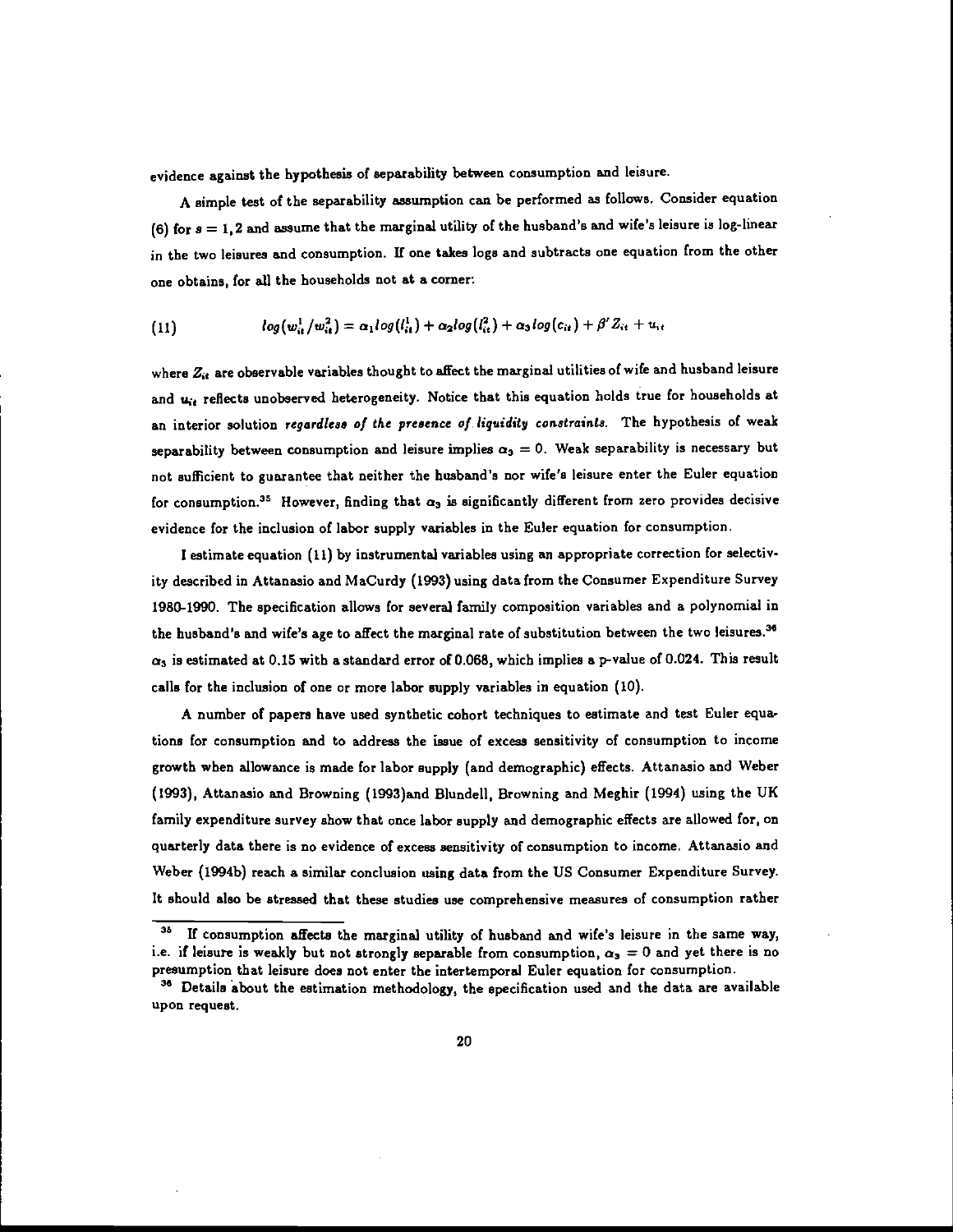than food consumption.<sup>37</sup>

The available evidence on the relationship between consumption and income growth at relatively short frequencies seems to indicate that there is no strong evidence of excess sensitivity of consumption growth to income changes, once one allows for the effects of demographics and labor supply on the marginal utility of consumption. This statement, however, while encouraging for the life cycle model, is not a strong one. It should be stressed once more that the presence of liquidity constraints implies a violation of the Euler equation only when these are binding. Therefore, tests based on Euler equations might not be very powerful against this kind of alternatives. Furthermore, two additional criticisms against this type of evidence might be relevant.

First, it can be argued that introducing in the Euler equation a variety of demographics and labor supply variables might introduce noise that would reduce the power of excess sensitivity tests.38 It is also difficult to gauge whether the estimated parameters on demographic and labor supply variables imply 'plausible' preference specifications. In other words, as stressed in the introduction, it is not easy to identify the presence of excess sensitivity of consumption to income from non separabilities between consumption and leisure.

Second, while the evidence discussed above shows the lack of relationship between changes in the marginal utility of consumption and expected changes in income at high (business cycle) frequencies, liquidity constraints and 'excess sensitivity' might be relevant at low (life cycle) frequencies. Carroll and Summers (1991), for instance, estimate age profiles for consumption and income for different occupational and education groups and different countries and notice that relatively steeper consumption profiles correspond to relatively steeper income profiles. They interpret this evidence as indicating that 'consumption parallels income', therefore contradicting the life cycle model.

However, in constructing their cross section profiles, Carroll and Summers (1991) ignore both demographic and cohort effects.  $39$  Their conclusions are therefore ungranted; while it is true that college educated individuals have steeper income and consumption profiles, it is also true

<sup>&</sup>lt;sup>37</sup> Blundell, Browning and Meghir (1994) and Attanasio and Weber (1994b) address the issue of aggregation over commodities explicitely.

<sup>&</sup>lt;sup>36</sup> In particular, if labor supply (and demographic) variables are less affected by measurement error than income and are correlated with it they might capture most of the correlation between<br>expected consumption growth and expected income growth. expected consumption growth and expected income growth.<br><sup>39</sup> In the presence of strong cohort effects, the cross section profiles that Carroll and Summers

estimate for income and consumption do not correspond to the life cycle profile of any individual and can be extremely misleading,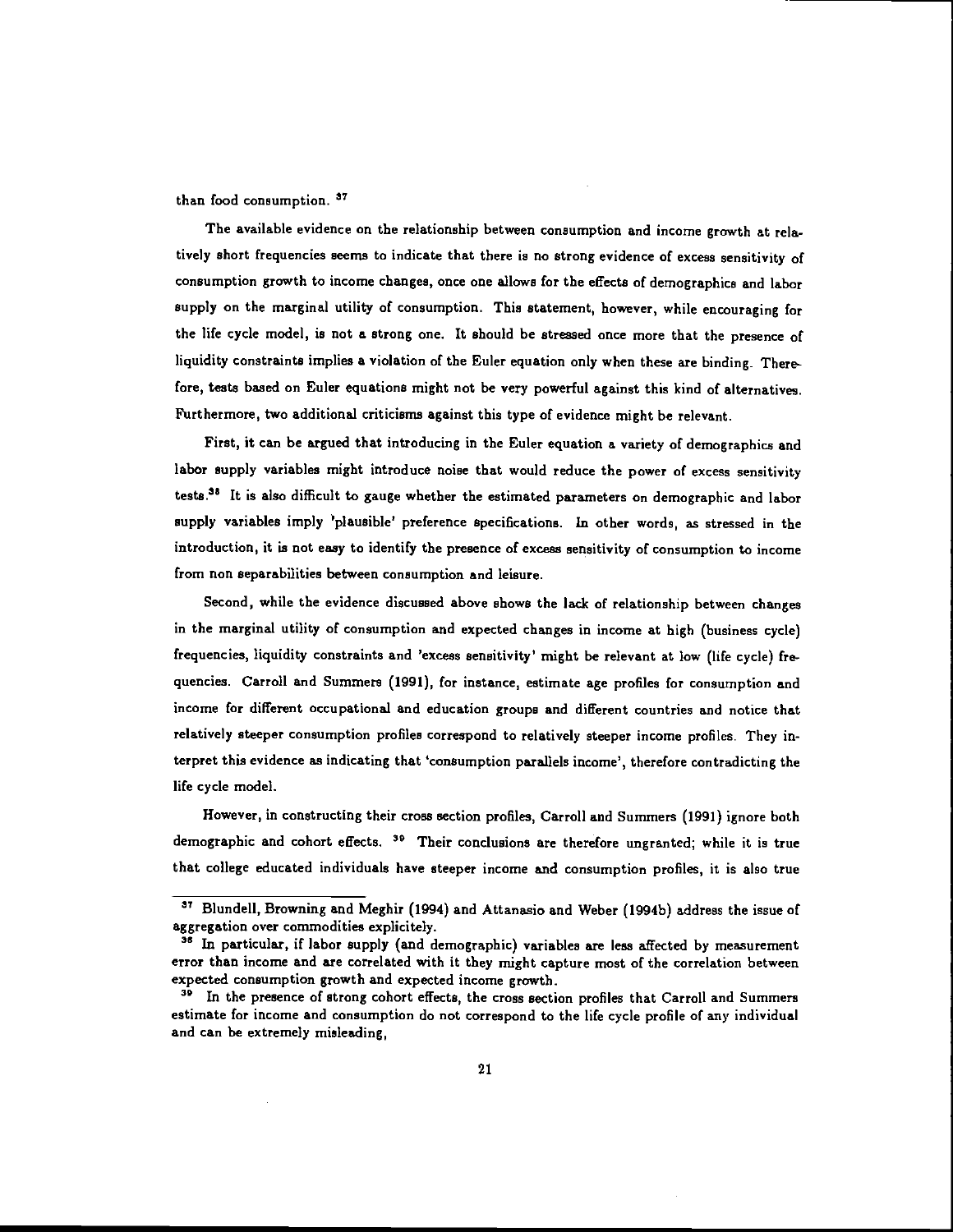that they typically have children later in the life cycle. Attanasio and Browning (1993) show how very simple adult equivalent schemes are able to explain the fact that consumption profiles parallel income profiles. Attanasio et al. (1994) show that preferences estimated on microeconomic data (using the restrictions implied by Euler equations on quarterly movements) and differences in demographic profiles, are able to generate the differences in consumption profiles observed in the actual data across different education groups. Their results are particularly interesting because there is nothing in the estimation procedure that 'fits' the differences in consumption profiles across education groups: preferences parameters are assumed to be the same across groups.

The fact that relatively simple and natural modifications of preferences are able to explain in a very reasonable way one of the alleged implications of liquidity constraints is an example of the difficulty of testing for the presence of such constraints. One can always introduce some simple changes of the basic model which could 'fit' the observed facts. This proposition, however, is not completely empty. For instance, it is not clear that introducing leisure in the expression for the marginal utility of consumption can explain the observed correlation between expected income and consumption. The presence of leisure and demographic variables in the marginal utility does not necessarily rule out the presence of income in the Euler equation for consumption or explain the differences in the shape of the consumption age profiles of different education groups.

#### Distortions to intratemporal first order conditions

The utility function in section I1.B includes two kinds of labor, non durable consumption and services from durables (which are assumed to be proportional to the stock). Such a utility function can be easily generalized to allow for more commodities, in which case additional intratemporal first order conditions should be considered. The important thing to notice, however, is that as long as we consider commodities which are not collateralizable, non durable and at an interior solution, their marginal rate of substitution has to be equal to their relative price in every period, regardless of the presence of liquidity constraints. Indeed, I used this fact above to test for weak separability of consumption and leisure.

However, if one considers commodities that can be used as collateral and that provide services (through durability) or affect utility (through habit formation) slowly over time, the presence of liquidity constraints introduces distortions in the intratemporal first order conditions of the kind discussed above. The question is: can one use these implied distortions to test for the presence of liquidity constraints. Unfortunately, the answer is in general, no.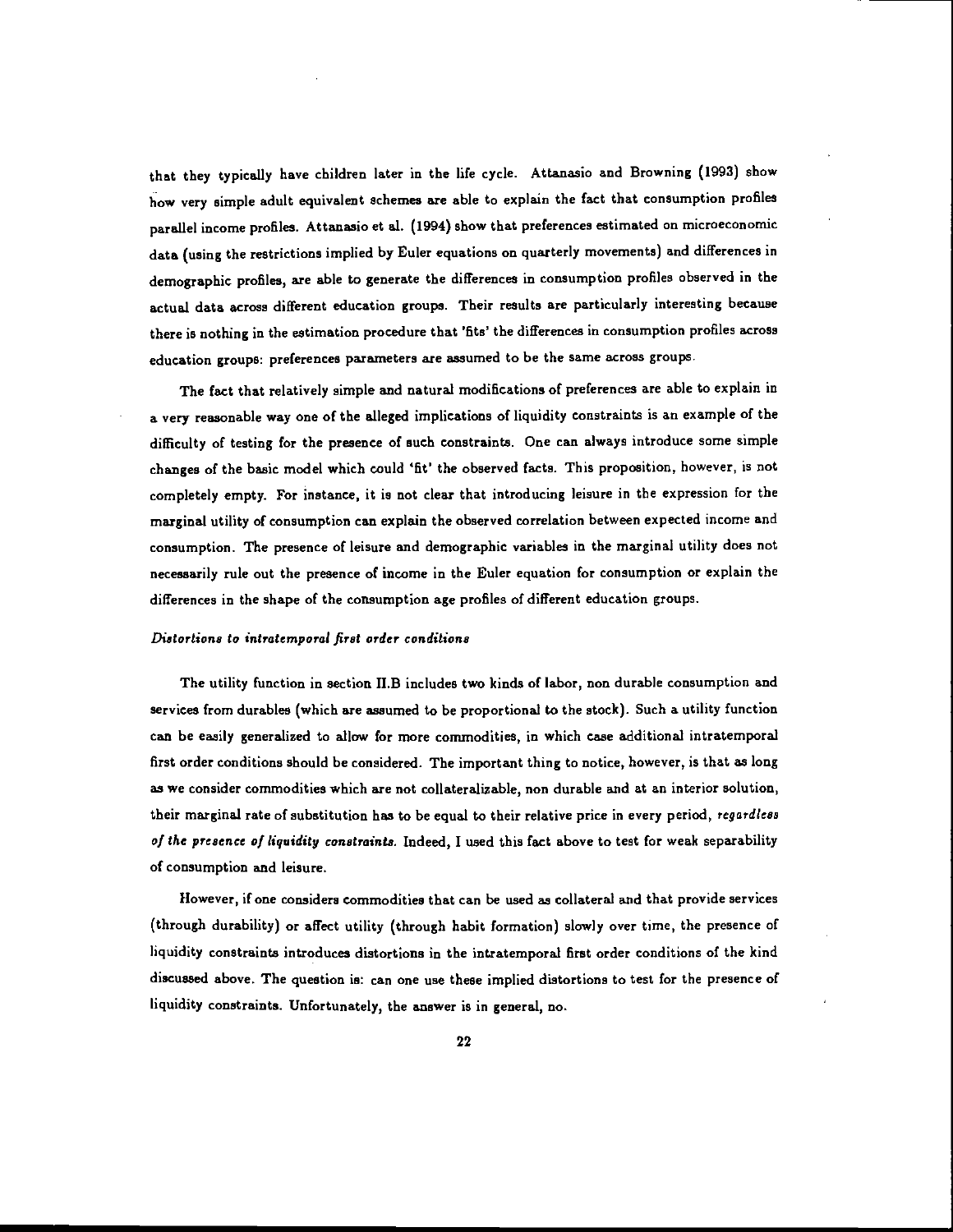Consider, for example, the case of durables. Under the assumption of no transaction costs, Chah et al. (1991) derive an expression for the intratemporal first order condition between durables and non durables which, using the notation of section II, takes the following form:

(10) 
$$
U_{\epsilon,t} = \frac{1}{R_{\epsilon}^{k}}[(1+R_{t+1}^{i})\frac{U_{k,t}}{p^{k,t}} + (\phi(1+R_{t}^{i}) - (1-\delta)(1+\pi_{t+1}))\mu_{t}]
$$

where  $p^k$ t + 1 and  $R_{i+1}^i$  are assumed to be known at time t,  $R_t^k = 1 + R_i^i - (1 - \delta)(1 + \pi_{i+1}),$  $1 + \pi_{t+1} = p_{t+1}^k / p_t^k$ , and  $\phi$  is the fraction of durebles that can be financed.

Equation (10) is the intratemporal first ord  $\tau$  condition between durables and non durables and is derived under the assumption of a perfect market in second hand durable goods- The second term in the square brakets on the right hand side measures the distortion introduced by the liquidity constraint. This equation can be used to solve for  $\mu_t$  and substituted into the Euler equation for non durable consumption (equation (5')). Therefore, binding liquidity constraints imply the presence of some function of durable consumption in the Euler equation for non-durable consumption and the presence of dynamic terms in the intratemporal first order condition between durable and non durables. With a tight parametrization of the utility function, this proposition could be tested. For instance, if the within period utility function is separable between durables and non-durables, one can test the hypothesis that the expected change in the marginal utility of non durable consumption depends on durables. Such tests, however, rely heavily on the functional form assumed for the utility function: in the terms of the example just given, the marginal utility of non durables could be a function of durables and therefore one would not be able to distinguish between the effect of liquidity constraints and non separability between durables and non durables.<sup>40</sup> In other words, an intratemporal first order condition with binding liquidity constraint is observationally equivalent to an Euler equation with non separability between durables and non durables.

Chah and al. (1991) use a specification based on separable preferences and aggregate data to test the proposition that the "long run relationship between durable stocks and non durables flows ha[s] predictive power for future changes in non-durable consumption." Brugiavini and Weber (1992) use micro data and identify liquidity constrained individuals by looking at credit denials. The identification of liquidity constrained and unconstrained individuals from survey questions allows Brugiavini and Weber to study differences in the intratemporal first order conditions in the

<sup>40</sup> The presence of transaction costs in durable expenditure is another difficult and serious issue that should be addressed in empirical studies.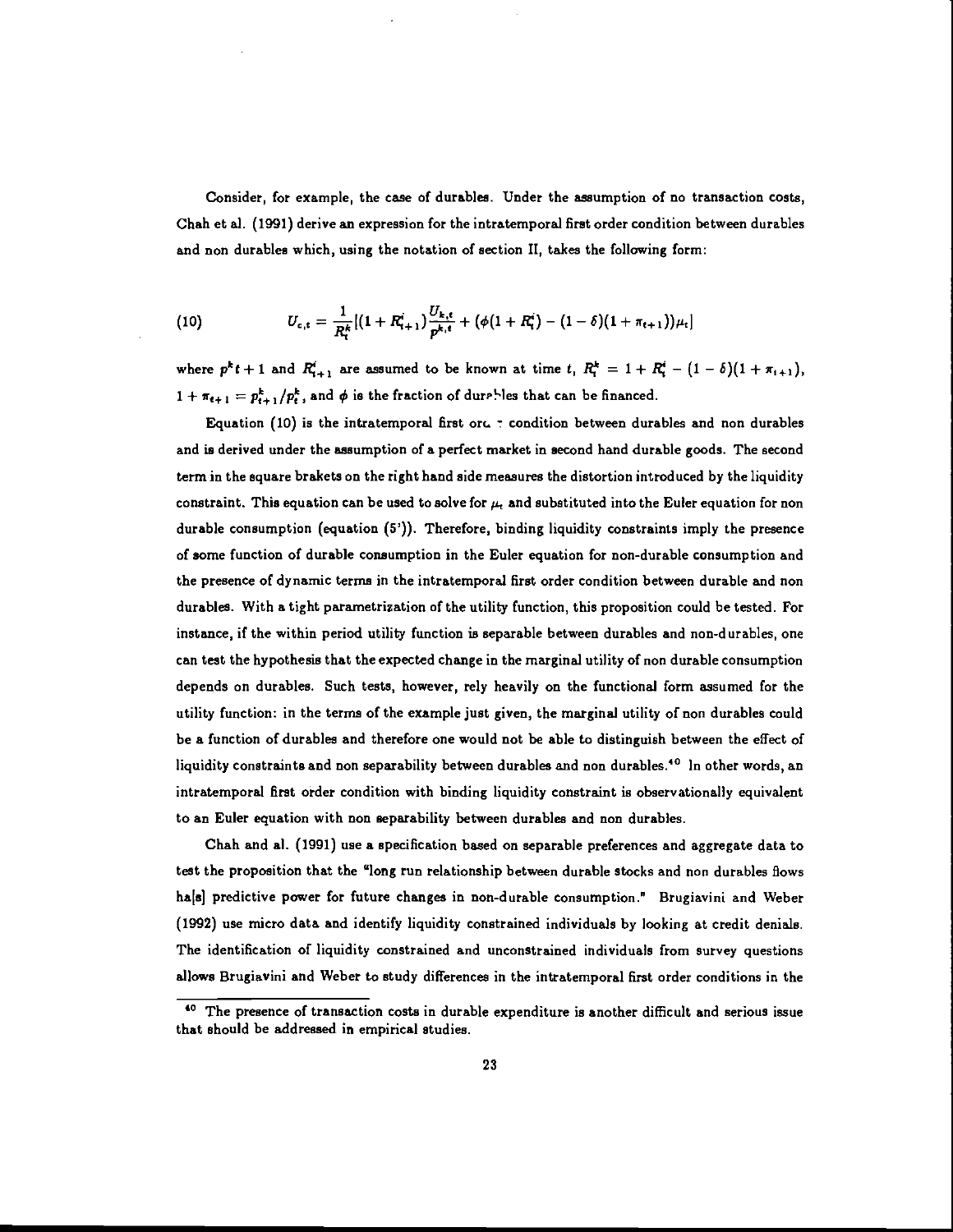two groups. <sup>41</sup>

Similar arguments apply to the relationship between labor force participation and changes in the marginal utility of consumption. As mentioned above, binding liquidity constraints can induce female (or male) labor force participation. In other words, a wife who in the absence of liquidity constraints would choose to be at a corner and not supply labor might be induced to participate in the labor force by the inability to transfer some of her husband's future earnings from the future to the present.<sup>42</sup> Therefore, under liquidity constraints, one should observe a relationship between consumption growth and past female labor force participation. However, the same relationship could be justified by the non separability between female leisure and consumption.

From this discussion, one should conclude that it is very difficult to use the theoretical distortions introduced by the presence of binding tiunidity constraints to intratemporal first order conditions to test for the presence of such constraints and their relevance. These negative conclusions, however, could be mitigated by the consideration that if one has additional information on the likelihood that a household is liquidity constrained (either self reported status, or other proxies based on liquid wealth, likely future earnings and so on) these restrictions could be profitably used.

#### Survey questions

While one can devise ingenious implications of the presence of liquidity constraints for observed consumer behavior, a more direct way to assess the relevance of this phenomenon is to rely on survey questions. This is the direction taken by Jappelli (1990) who uses the 1983 Survey of Consumer Finances. The survey contains some questions on the availability of credit. In particular, consumers are asked whether they were denied credit or if they refrained from demanding it because they felt they would be denied. Jappelli is therefore able to characterize liquidity constrained households in various dimensions.

There are advantages and disadvantages in this approach. First, very few data sets contain the sort of information which is found in the SCF. Furthermore, the SCF, while being extremely detailed in terms of assets and liabilities, does not contain any information on consumption. Therefore, it is not possible to characterize differences in consumption behavior by self-defined liquidity

<sup>41</sup> Lusardi (1992) reports evidence from the Consumer Expenditure Survey in favor of the hypothesis of non-separable preferences between durables and non durables.

<sup>12</sup> O'Brien and Hawley (1986) include a variable that should measure liquidity constraints in a female labor force participation equation and find a significant effect. Their proxy for the severity of liquidity constraints is based on housing wealth and is somewhat ad-hoc.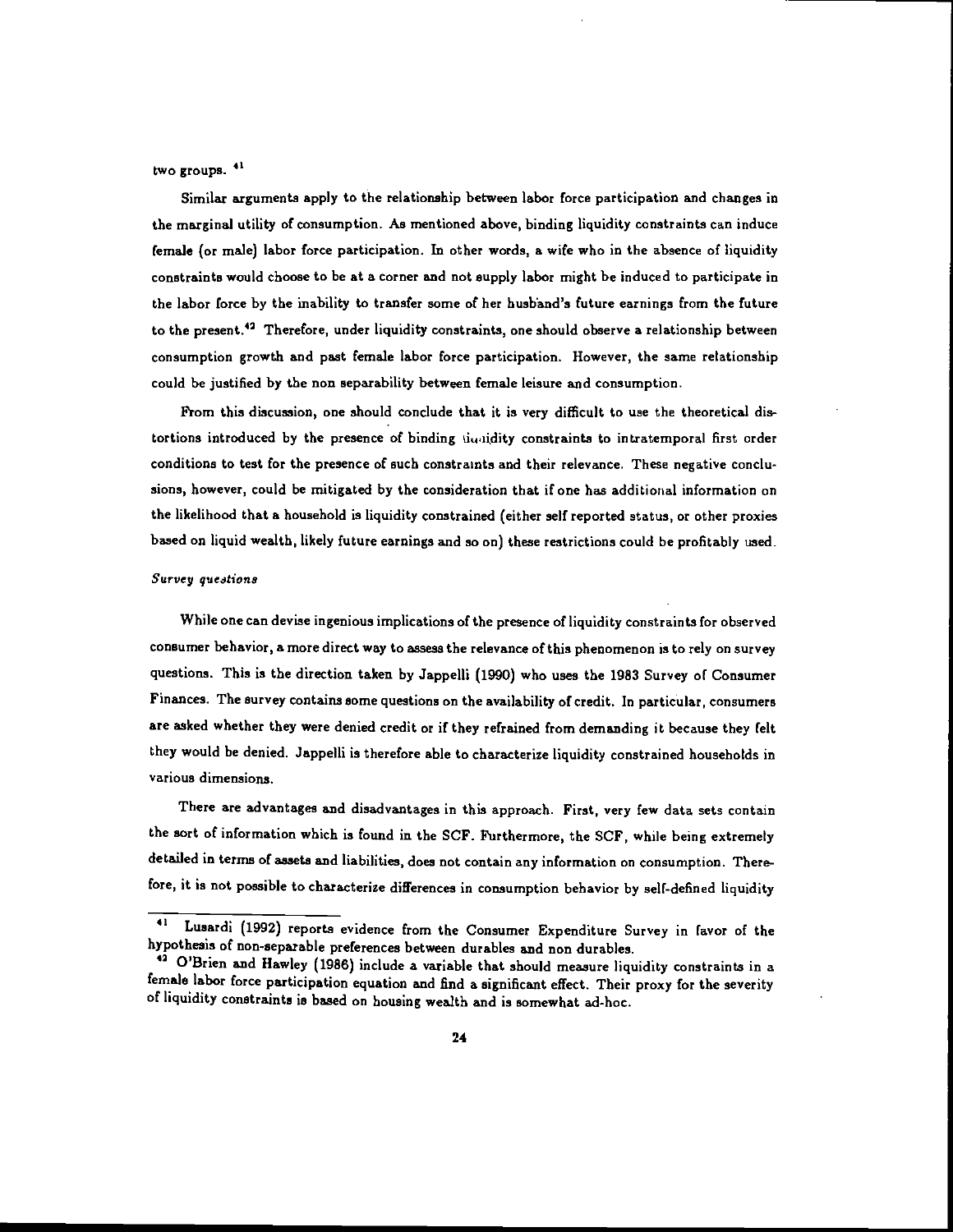constrained individuals. Finally, it is not clear how reliable the answers to these sorts of questions are. On the positive side, one can check (as Jappelli does) whether individuals who are defined as liquidity constrained (or likely to be so) according to some easily observed variable (as is done in the papers by Juster and Shay (1964), Zeldes (1989) and Runkle (1991)) declare themselves as constrained and vice-versa.

### Time series variation of cross sectional moments.

In a recent paper, Deaton and Paxson (1993) consider the implications of the life cycle model and of liquidity constraints for the time series evolution of the cross sectional variance of consumption and income. The idea is simple and clever: given a simple model of intertemporal optimization and a process generating individual income, they derive the implications for the evolution of the cross sectional variability of consumption and income over the life cycle. In their empirical exercise they analyze data from the US, the UK and Taiwan and they conclude that consumption inequality does increase with age, as predicted by the life cycle model. They also notice that there is '...a good deal of similarity in the life-cycle evolution of inequality in total income and consumption. While such a result is consistent with the theory, it also would occurr if consumption were closely tied to income, as in a model with liquidity constrained consumers"

Two aspects of this approach can be criticized. First, as the authors acknowledge, it is only possible to derive strong implications for the cross sectional variability for very simple models. Once one introduces a few complications, such as demographic variables, these implications are lost. Second, the analysis takes labor supply, and therefore total income, as exogenous. Obviously, matters are greatly complicated if one considers labor supply behavior.

#### Borrowing behavior

The presence of liquidity constraints, either as a limit to the amount which is possible to borrow or as a difference between lending and borrowing rates, obviously affects borrowing behavior. It seems, therefore, natural to look at data on loans of various kinds (when available) to shed some light on this issue. Unfortunately, even when this data are indeed available, it is very difficult to derive from them any inference on the presence of liquidity constraints. The reason is obvious. The fact that somebody is not borrowing could be because he/she is liquidity constrained or because he/she does not want to borrow.

Some indirect inference, however, can be drawn if one characterizes borrowers and identifies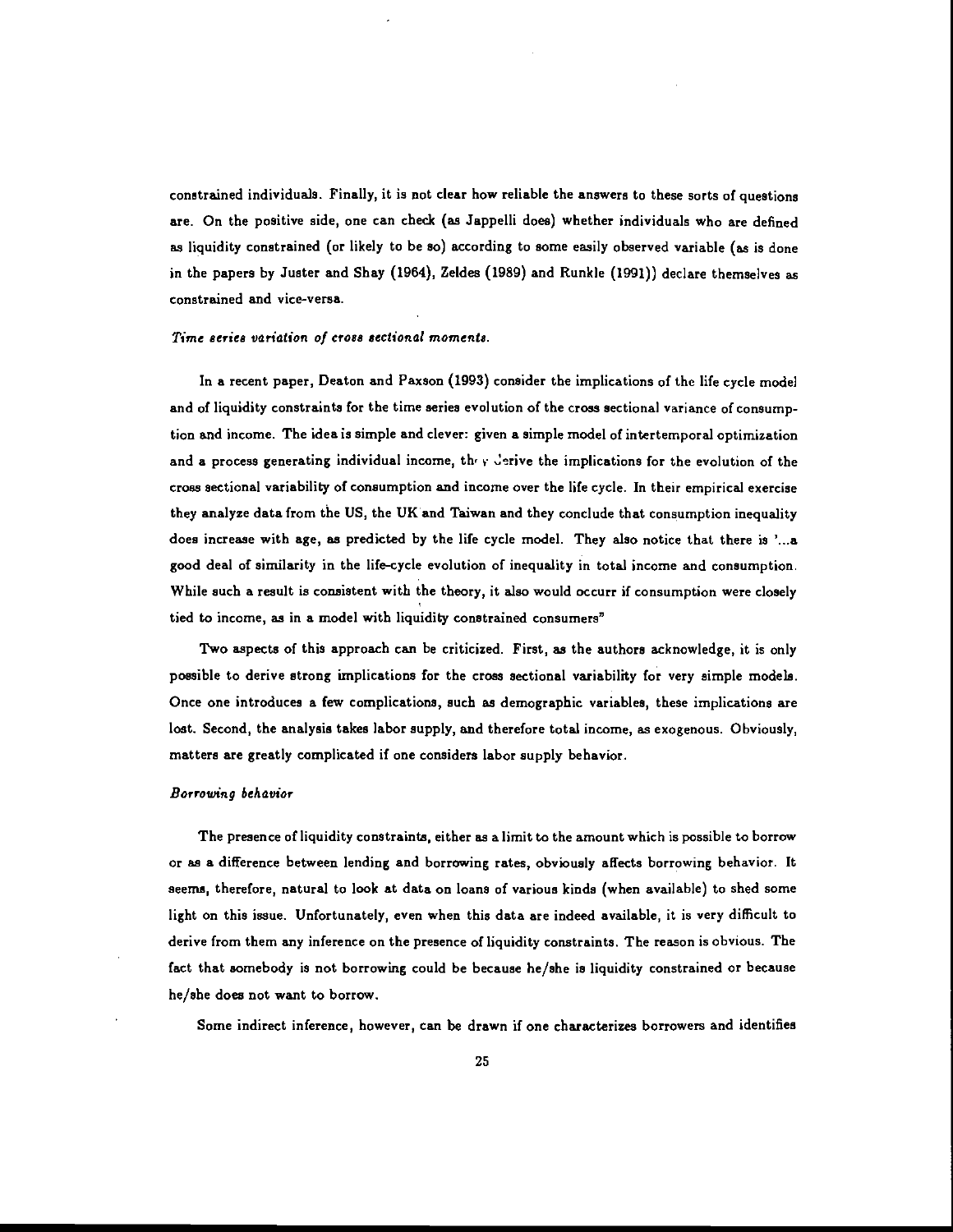the likely reasons for holding debt. Liquidity constrained individuals are prevented from smoothing consumption; a necessary condition for a binding liquidity constraint is the desire to move resources from the future to the present. Therefore, the only households susceptible to liquidity constraints are those facing a steeply increasing income profile (the young) or those affected by a transitory and negative shock to earnings.<sup>43</sup> However, these are only necessary and by no means sufficient conditions to observe binding liquidity constraints. It is conceivable, and perhaps plausible, that young households facing a steeply increasing but highly variable and uncertain earnings profile might not wish to borrow. Analogously, negative shocks hitting individuals over a business cycle might be perceived as permanent or, at least, very persistent. Furthermore, these negative shocks could conceivably increase the conditional variance of future earnings.

Having said this, however, it would be interesting to establish whether the individuals actually using credit are those that are more likely to use it to smooth consumption, either over the life cycle or over the business cycle. In this section, 1 provide some descriptive evidence on borrowing behavior.

In the three panels of Table 1, I report the percentage of households in the CES paying positive interest charges on three different types of loans. The loans considered are mortgages, vehicle loans and 'other loans' which include credit cards, bank loans and so on. In the top panel, households are divided according to the educational attainment of the household head, in the middle one according to the age of the household head, while in the bottom one according to race of the household head. From the table, significant and interesting differences emerge. There seems to be a strong positive correlation between educational attainment and use of loans. In terms of age composition, notice that the proportion of households with 'other loans' increases sharply during the first age periods and declines subsequently. A similar pattern is evident for mortgages and (to a lesser extent) for vehicle loans. Finally, from the third panel it is evident that blacks borrow less often than whites and other races. To summarize: in my sample lower educated, younger, black households are less likely, to borrow in any form than educated, middle aged, white families. This result, obviously, does not necessarily imply that lower educated individuals are liquidity constrained.

In Table 2.1, I consider the joint effects of these covariates by estimating a Probit model for each of the three loans categories considered. Besides the variables whose coefficients are reported in the table the equations include time dummies.44 These results confirm the evidence presented

<sup>&</sup>lt;sup>43</sup> These shocks have to be large (in absolute value) relative to the savings of liquidity constrained individuals.

The incentives to hold loans changed substantially over the sample period as a consequence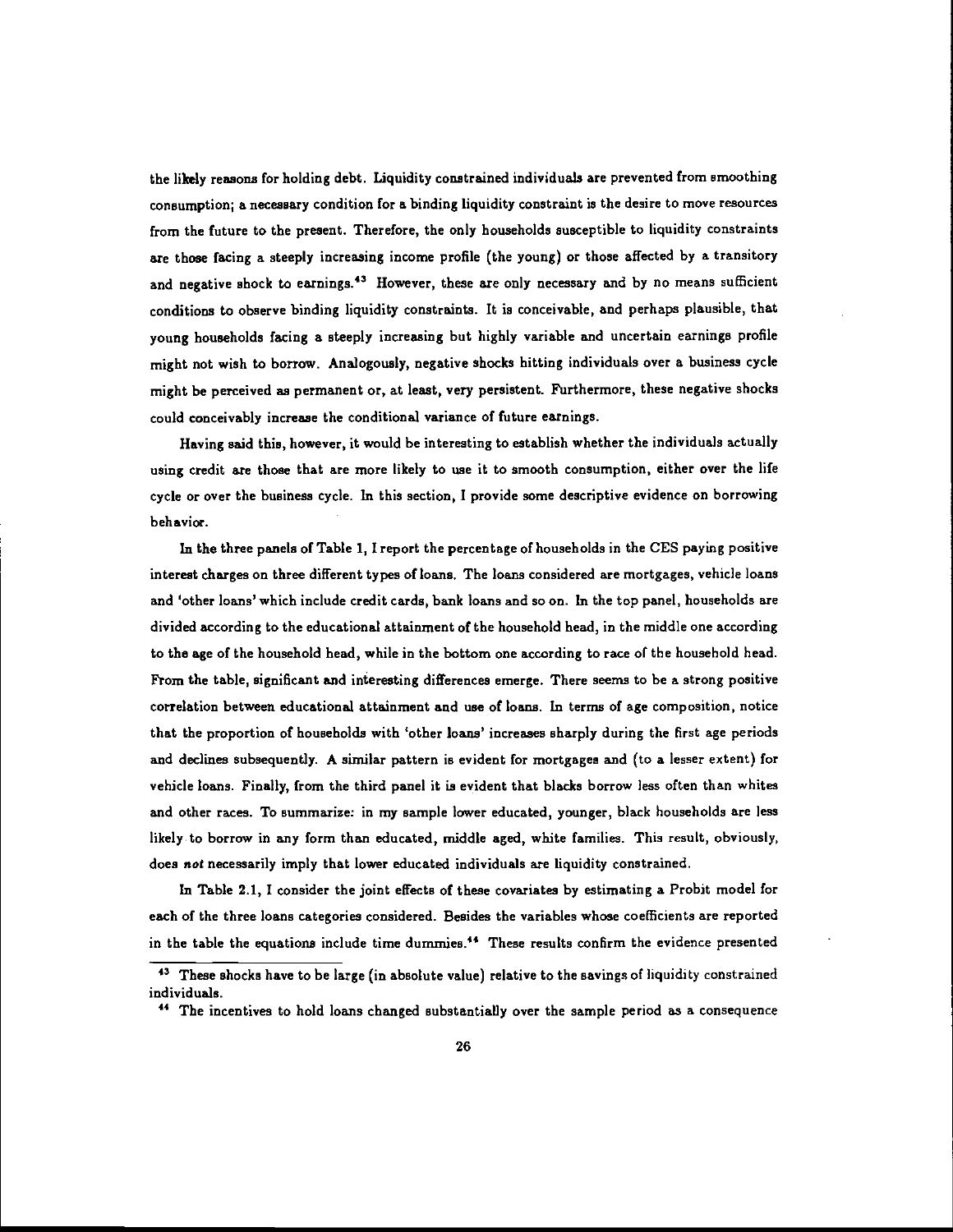in Table 1. Even when considered simultaneously (and with other controls), the variables discussed above have the same effect on the likelihood that a household uses credit. In Table 2.2, 1 introduce variables meant to measure business cycle fluctuations, In particular, I consider the change in annual household income <sup>45</sup> and two dummies that indicate that the reference person or his spouse were unemployed in the year preceding the interview. <sup>46</sup> These unemployment dummies are negative and strongly significant, while the income decline dummy is positive and significant.

The evidence presented in this section seems to indicate that loans are used more by wealthier individuals  $17$ . This evidence is consistent with the hypothesis of liquidity constraints, but is not inconsistent with the view that poorer individuals might not want to borrow, rather than their being denied access.

#### Liquidity constraints: some evidence on vehicle loans

#### Introduction

While the descriptive evidence presented at the end of the previous section is not very informative about the presence of liquidity constraints, data on borrowing behavior and on the interest paid by borrowers can be used to shed some light on the hypothesis that liquidity constraints are more likely to be binding for some groups of the population than for others.

if one defines an individual to be liquidity constrained if he/she would like to borrow, at the current interest rate, more than what he/she is currently borrowing (which might be zero), that individual's demand for loans should be relatively less sensitive to changes in the interest rate than for unconstrained individuals. This is because liquidity constrained individuals are at a kink or, if they face a difference between borrowing and lending rates, on a particularly steep region of an intertemporal budget constraint. At the same time, they should be more sensitive to the

of the 1986 Tax Reform Act. The deductibility of all interest payments with the exception of mortgage payments was removed. This created strong incentives, especially for taxpayers in the highest tax brackets, to switch from other sources of debt to mortgages. Maki (1994a) shows that these effects were substantial for high income households.

No attempt is made to distinguish between expected and unexpected income changes. " Unfortunately, the survey classifies as 'unemployed' only someone who has been out of work for 52 consecutive weeks. As a consequence the percentage of unemployed individuals is very low.<br><sup>47</sup> I also introduced consumption quantiles dummies in the probit equations of Tables 2.1 and

<sup>2.2.</sup> The relationship between the level of consumption and the probability of having a loan is strongly positive. Finally, households which have recently acquired durable commodities are more likely to use credit.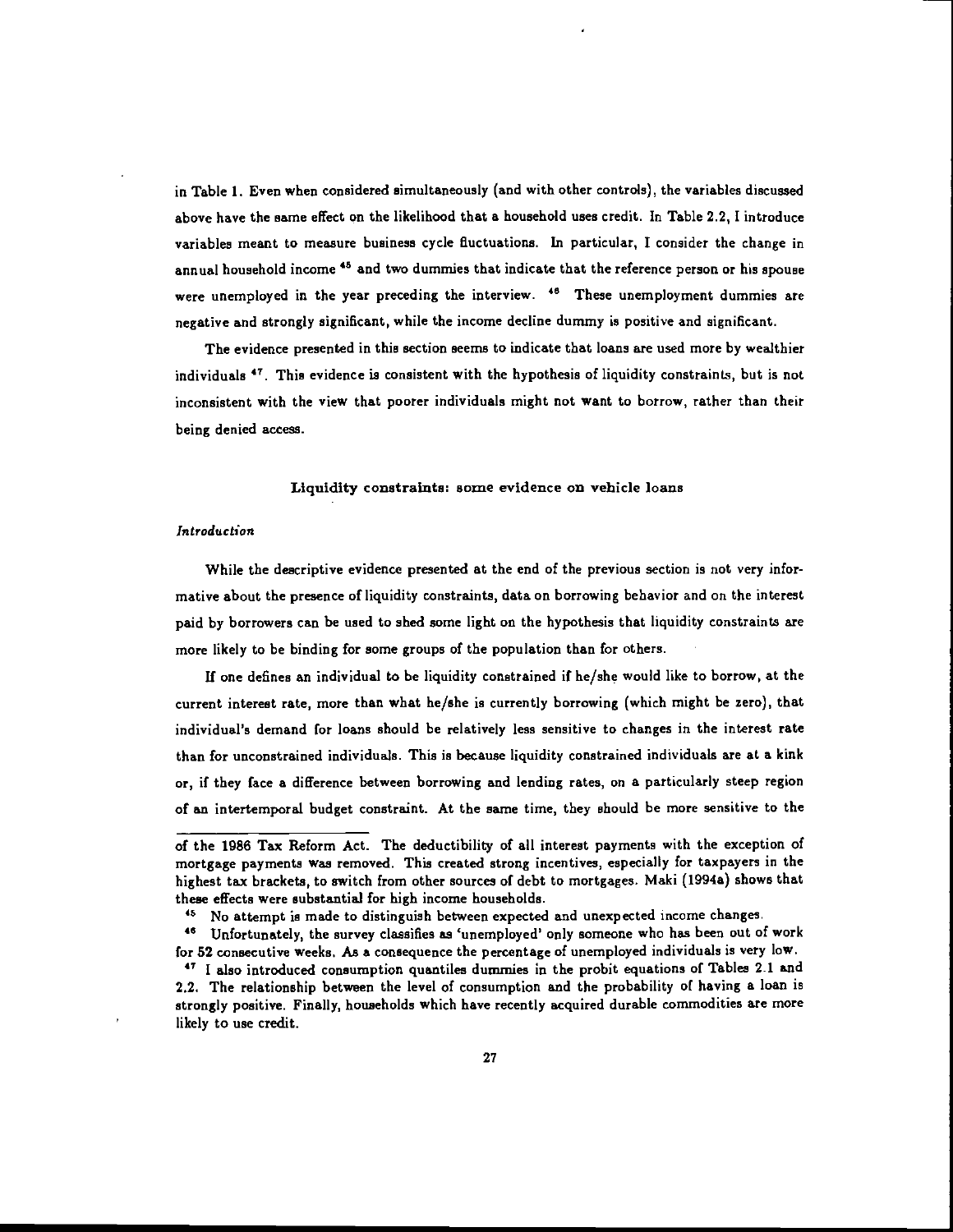availability of loans. Increases in maturity for a liquidity constrained individual who is borrowing the maximum is equivalent to an increase in the amount that is possible to borrow and, therefore, would have larger effects than on unconstrained individuals.

Ideally, one would like to test such a proposition by measuring how interest rate and maturity variations are reflected, keeping other things constant, in the amount borrowed by different groups of individuals. These ideas are far from new; they are discussed and implemented by Juster and Shay (1964). They construct a survey designed to measure the elasticity of the demand for loans to interest rate and maturity. Different groups of individuals were confronted with financing packages (they could either accept or refuse) which differed in interest rate and maturity.

Unfortunately, such a simple scheme is not available for the present investigation. The first and most important reason is that we do not observe the interest rate and maturity faced by individuals who do not finance their vehicles, This problem is analogous to participation in a labor supply equation; typically one does not observe the real wage for non participants. Furthermore, even restricting the sample to car buyers can introduce biases. It is conceivable that some individuals faced with a particularly high cost of financing will decide to postpone or forgo the idea of buying a new vehicle.

In addition, it is likely that the interest rate and the maturity of a financing contract are endogenous. The terms of a financing contract can depend on the size of the amount borrowed and different groups might face (maybe because of discrimination from lending institutions) different interest rates. Furthermore, households with a particular taste for borrowing might be willing to accept particularly high borrowing rates (or short maturity). Finally, the availability and the terms of vehicle loans probably depend on various features of which only few are observable by the econometrician. The ownership of other assets is an example of an observable variable which is bound to be relevant, while credit history is a relevant variable which is not observable. In what follows, these endogeneity problems are tackled by the use of instrumental variables techniques.

Portfolio choices for both constrained and unconstrained individuals cannot be described by simple models. In reality, one observes individuals holding sizable amounts in both liquid and non liquid assets and, at the same time, liabilities with interest rates well above those earned by those assets. Besides irrationality, these observations can probably be explained by the liquidity services provided by the former and by the transaction costs connected with changes in the latter. Of course these incentives will vary across individuals and over time as a function of the various interest rates.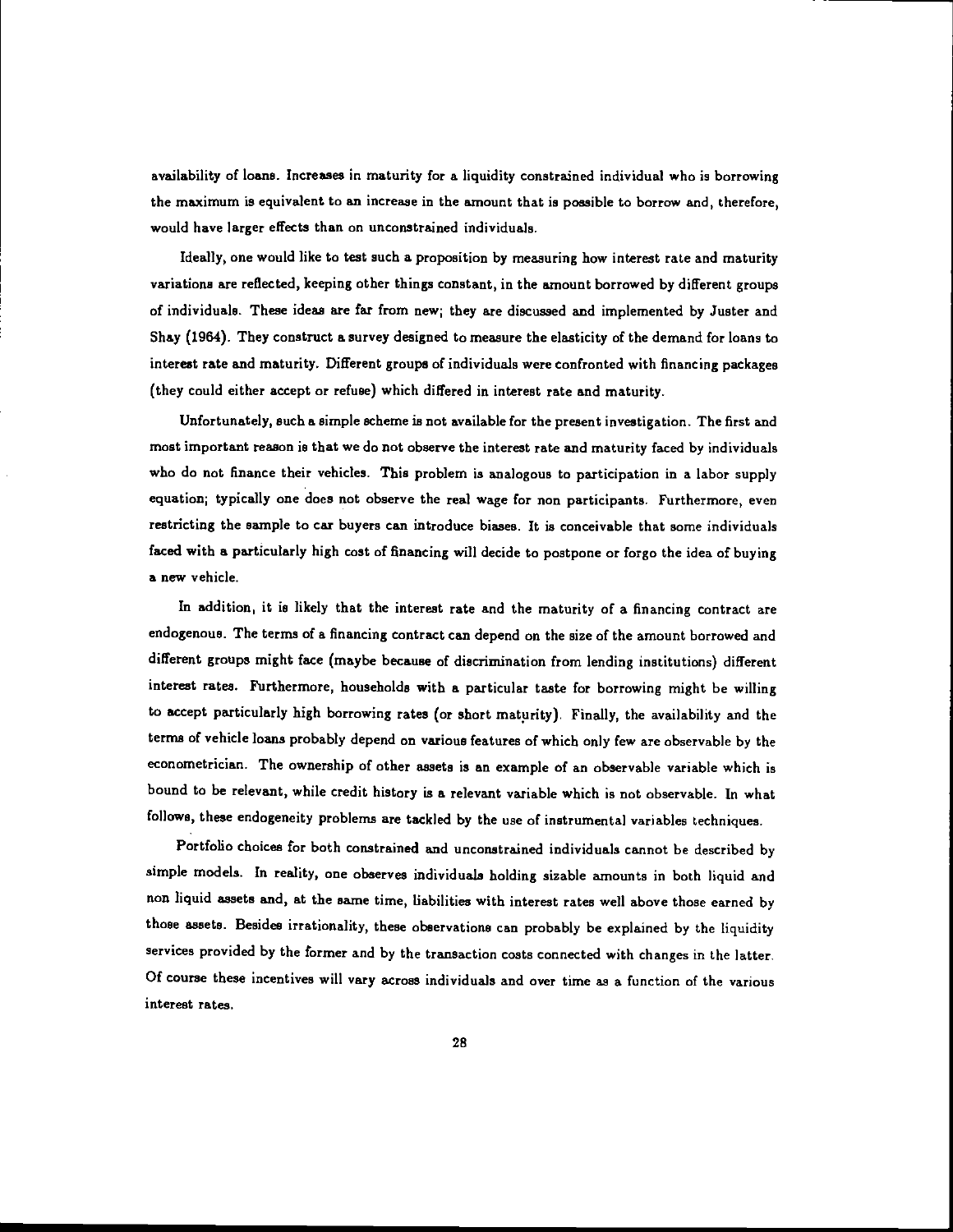In what follows, rather than specifying a structural model, I estimate a simple statistical model that takes into account the problems discussed above and allows me to measure some of the parameters of interest.

# A statistical model of vehicle deôt

Because the problem is conceptually similar to a labor supply problem with the possibility of non participation, I use a similar methodology. As a first approximation I neglect the effect that the lack of credit availability may have on the decision of purchasing a car and focus on the subsample of cars buyers. The statistical model I consider is made of two equations. The first refers to the decision to finance and the second to the amount of the car purchase that is financed.

$$
(11) \t\t\t I_t = \delta' x_t + \epsilon_t
$$

(14) 
$$
B_{\epsilon}^{i} = \beta' z_{i}^{i} + \gamma_{1} r_{i}^{i} + \gamma_{2} m_{\epsilon}^{i} + E[v_{\epsilon} | \epsilon_{\epsilon} > -\delta' x_{\epsilon}] + u_{\epsilon}
$$

where  $I_t$  in equation (13) is a latent variable which is positive for consumers who decide to finance and non positive for those who do not finance,  $B_i^i$  is the share of the car purchase that is financed,  $r_i^i$ and  $m_i$  are the interest rate and the maturity of the loan and  $z_i$  is a vector of observable variables. The vector of observable variables  $x_t$  includes the exogenous determinants of the decision whether to finance or not. It includes variables such as time and region dummies, demographics and so on. The dimension of  $x$  is greater than or equal to two plus the dimension of  $z$ .

Equation (14) models the proportion of a car purchase that is financed (the financing ratio) conditional on financing. The selection term  $E[v_i | \epsilon_i > -\delta' x_i]$  term can be modeled in a fairly flexible way as in Attanasio and MaCurdy (1993). I assume that the  $E[v_i | \epsilon_i] = \sum_{j=1}^{4} \alpha_j \epsilon_i^j$ . The conditional moments in (14) are then estimated consistently using the formulae for the truncated normal.

As discussed above, it is necessary to instrument the interest rate and maturity. (Over-) identification is achieved using the assumption that time dummies interacted with regional dummies affect the financing ratio only through the interest rate and the maturity of the loan. It should be understood, however, that one identifies interest rate and maturity effects only off temporal and regional variation, which is potentially limited (see Table 3 below).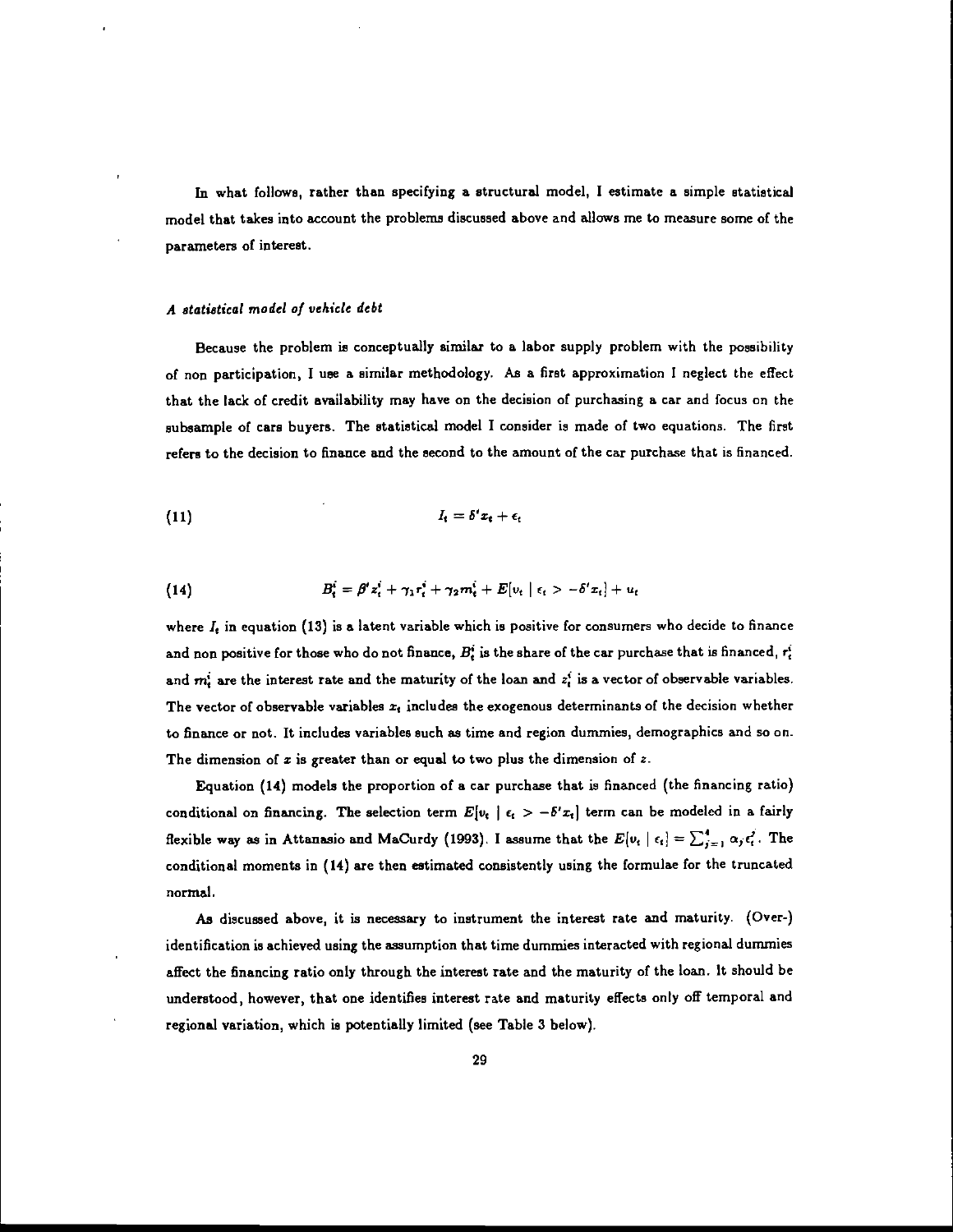I estimate equations (13) and (14) for different groups in the population. While this limits the variability in interest rates (and therefore the potential efficiency of the estimates) it is fundamental for our test. It is likely that less educated, younger individuals will be liquidity constraints so that one should get stronger effects on the interest rate for the more educated, older households and stronger effects of maturity for younger less educated families.

Several extensions and considerations are possible and/or desirable. First, one should consider the effects that the lack of borrowing opportunities would have on the decision to buy a car. Second, it is desirable to control for the effects of variables such as liquid and non liquid (housing) assets availability both on the decision to borrow and on the amount borrowed. It should be considered that these variables are endogenous and (especially in the case of liquid assets) determined jointly with the amount borrowed. A similar argument can be made for other forms of borrowing such as consumer loans and mortgages. Finally, it is worth investigating the possibility of taking into account differences in marginal tax rates for different individuals. <sup>48</sup>

### Empirical evidence

In what follows, I use data on vehicle transactions and on whether a particular purchase has been financed or not. I also know the terms of the loan (interest rate and maturity), the amount borrowed, the source of financing and the cost of the vehicle. In addition, I have a substantial amount of information on family background and on consumption.

focus on the sample of households who have bought an automobile in the twelve months preceding the last interview. To avoid biasing the sample of borrowers in favor of households with relatively longer maturity loans, I do not consider purchases made more than twelve months before the interview and currently financed.

The variable I model is the fraction of the car value which is financed. Some households purchased more than one automobile within the last twelve months, in this case I consider the total value of the cars bought and the total amount financed, if more than one car was financed, the interest rate is a weighted average of the interest rates with weights given by the size of each loan (as is the maturity of the loan).

The total sample of car buyers is made of 5,242 households of which as many as 12% have bought more than one car in the year preceding the interview. About 58% of all the households in

Maki (1994b) presents some evidence along these lines. The interest deductibility has been progressively eliminated, starting with the 1986 tax act.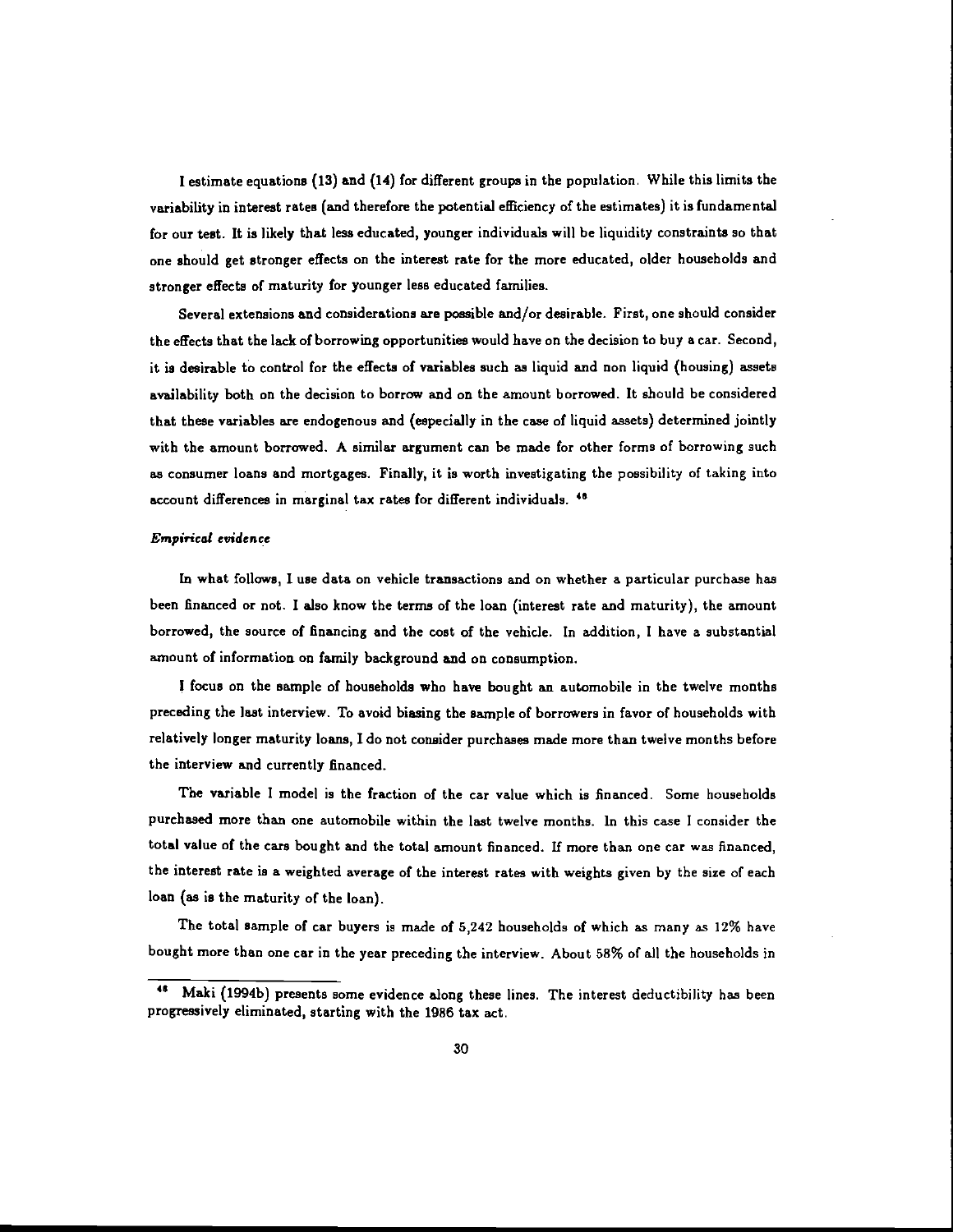the sample have financed their car purchases. The mean value of the ratio of the loan to the value of the car is, for households who finance, 075 (standard deviation 0.20), while the median of the same ratio is 0.78.

There is a considerable amount of heterogeneity in the interest rate and in the maturity of loan contracts, even within a single year. The effective interest rate, computed by the BLS on the basis of the terms of the contract, averages 0.1348. Over time, the evolution of the average interest rate in the sample matches that of the average interest rate on car loans published by the Fed reasonably well; the correlation coefficient between the two quarterly series is 0.75. Loan maturity averages at just over 40 months, while the median is 42 months.

In Table 3, 1 report the results of simple regression equations which relate interest rates and maturity to several household specific variables and to time dummies. <sup>49</sup> In the first and third column, the variables included are those that in the next sub-section are treated as exogenous and included in the instrument set: regional dummies (northeast, midwest, south and west) race dummies (black and non-black), educational attainment of the household head (high school dropouts, high school graduates, some college and college graduates) and age groups (20-40, 40-55 and 55- 70). In the second and fourth column, I add dummies for the financing source: dealers, financial institutions, banks, credit unions and others (which include insurance companies, individuals and others). Because this variable is bound to be endogenous, is not used in the instrument set. The reference groups are non black, high school dropouts, residing in the west and aged between 20 and 40. The excluded financial institution is the last one ('others').

The interest rates on car loans paid by college graduates seem significantly lower than those paid by high school dropouts. The difference (in nominal terms) is more than a percentage point. The dummies for the other two education groups are only marginally significant and are one third in size. The dummy for black households is not statistically significant. The south and the northeast dummies are statistically significant and negative.

Interest rates depend strongly on the financing source. In particular, loans from credit unions and 'other sources' are significantly cheaper. The most expensive are those from financial institutions followed by those offered by banks and by dealers. <sup>50</sup> The introduction of the dummies for the financing source do not change significantly the coefficients on the other variables.

There are no visible regional and age effects on maturity. On the other hand, maturity

I do not report the coefficients on the time dummies.

It is possible that dealers offer better terms on interest rates, but worse ones in terms of prices.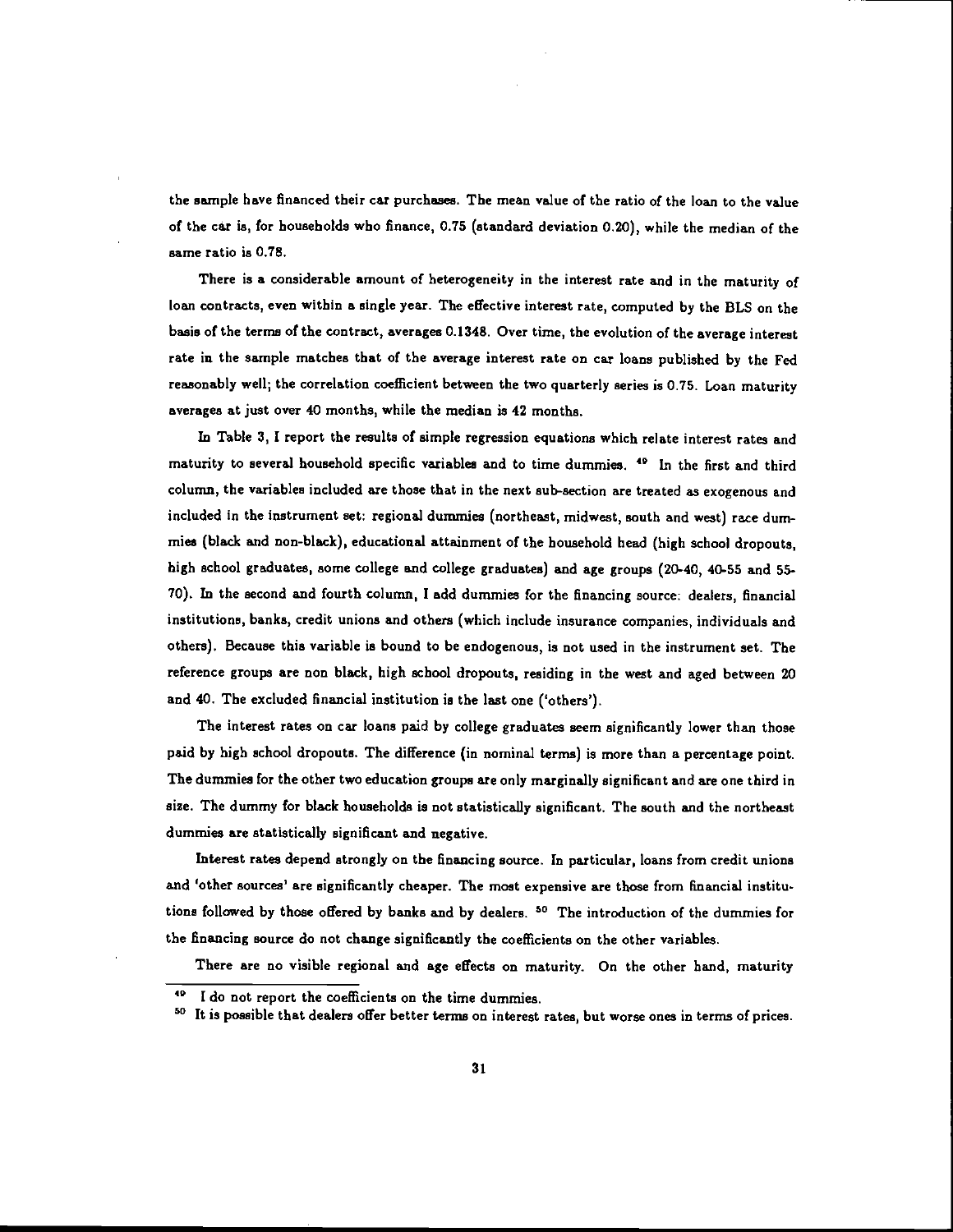increases with the educational attainment of the household head; the average maturity of the loan of a household headed by college educated individuals is eight months longer than that of household beaded by high school dropouts. The maturity of loans originated from 'other' sources is significantly lower than that from banks, dealers, credit unions or financial institutions. However, there are no large differences in maturity among these latter sources.

In Table 4, I describe the main features of the sample of the households who financed compared to those who do not finance. In particular, the table compares educational attainments, assets, and race composition. The sample of households who finance is slightly better educated, contains less blacks and is slightly younger. The mean assets of those who finance are lower but, interestingly enough, the median is higher.

I can now turn to the results obtained estimating equations (13) and (14). For the sake of brevity I only report the estimates of the key parameters of equation (14), the others are available upon request.

I estimated equation (14) twice, first with the coefficients on the interest rate and on maturity contsrained to be the same for all observations and then allowing them to be different for different age groups. In equation (14) I introduce several variables that should control for life cycle effects on the borrowing decision. These include age, education, and race dummies. As discussed above, interest rates and maturity are instrumented by means of time dummies interacted with regional dummies. The interest rate is given by the nominal interest rate payed by the household minus the inflation rate in the CPI at the moment the loan was contracted. All the exogenous variables are used in the selection equation.

In the first line of Table 5, 1 report the estimates of the coefficients on the real interest rate and maturity for the restricted equation. The coefficient on maturity is estimated quite precisely and has the positive sign one would expect under the hypothesis of binding liquidity constraints. The estimate of the coefficient on the interest rate, on the other hand, is quite imprecise. The coefficient is negative, but not statistically different from zero. This could be due to a low elasticity of the demand for loans to the interest rate or to the lack of good instruments.

In the second, third and fourth line of the table, I report the coefficients on the interest rate and the maturity that one obtains if these variables are interacted with dummies for three age groups. The groups I consider are: individuals aged between 20 and 40, 41 and 54 and 55 and 70.51 The coefficient on the interest rate for the second and third group is negative and, in the '

I tried finer age groups, but the limited size of the sample makes the estimates extremely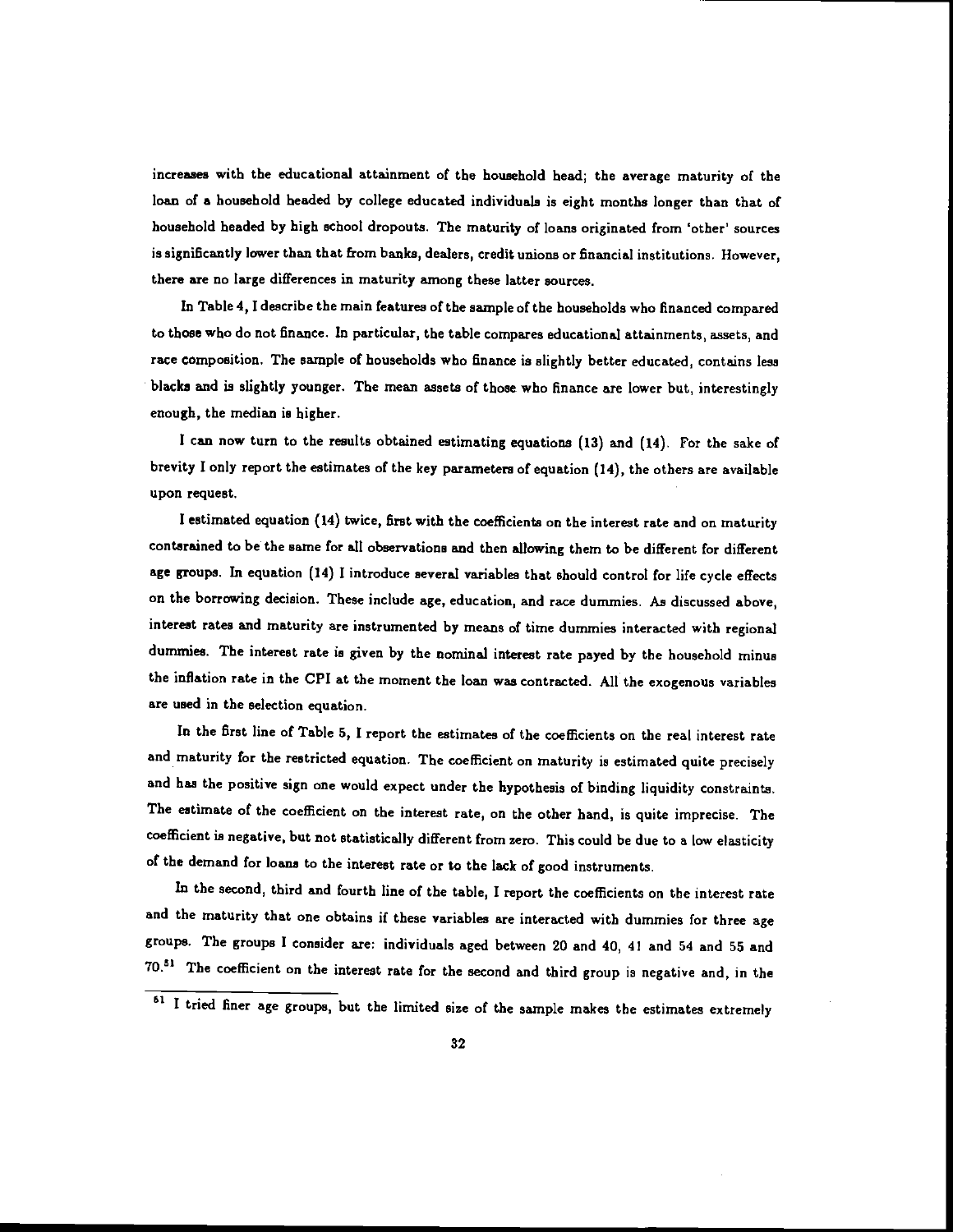case of the second group, marginally significant. <sup>62</sup> Furthermore, the coefficient on maturity for the middle group is not statistically different from zero. Notice that the middle group is, because of their position in the life cycle, the least likely to be liquidity constrained.

I redo the same exercise splitting the sample using different criteria, such as the amount of liquid assets, the educational attainment, and the race of the household heads as well as various interactions of these variables with the age dummies. Unfortunately all these criteria produced extremely unprecise results, especially in terms of estimates of the interest rate elasticities. These results are not reported but are available upn request.

Overall I conclude that there is some indication that the demand for loans of the middle aged group is more sensitive to changes in the interest rate than that of the other groups and, in particular, of the youngest. Furthermore, there is some evidence that this same group is much less sensitive to changes in the maturity of the loan.

These results constitute a first step in understanding the possible role of liquidity constraints and in the use of debt data to assess their importance. There is, however, much room for improvmerit. Several issues are important. First, it is important to find more efficient instruments and/or larger samples so as to measure with greater precision the interest rate elasticity of the demand for loans. Second, the exercise performed above controls for, but does not model, a substantial part of the effect that interest rates have on the demand for loans; i.e. the effect on the decision to finance or not. The selection equation (13) is a reduced form equation in which the interest rate has been substituted out. Without a structural model and an interest rate equation, the effect that the interest rate has on the decision to finance cannot be measured. Finally, I have analyzed only loans linked to the purchase of vehicles, which are highly collateralized. It would be interesting to study other forms of consumer debts.

### Conclusions

In this paper I have analyzed the issue of liquidity constraints and their relevance for consumption behavior. The first message of the paper is a negative one; one cannot use macroeconomic data to establish the relevance of liquidity constraints. Furthermore, the implications of binding liquidity constraints for the behavior of aggregate data are far from straightforward

noisy.<br><sup>62</sup> A formal test rejects (marginally) the hypothesis that the coefficient on the interest rate in the first and second group are the same.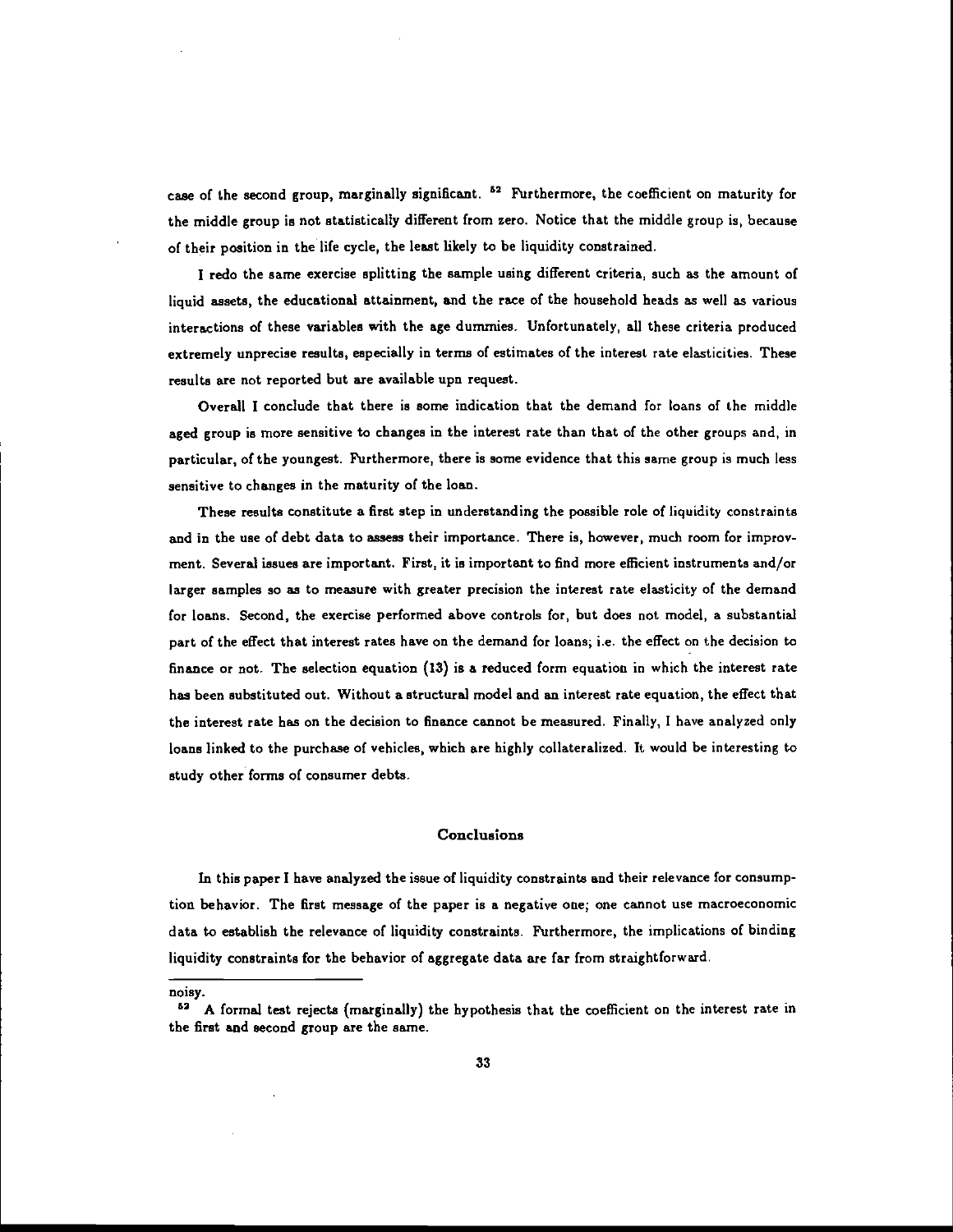Establishing the empirical relevance of liquidity constraints is equivalent to determining the opportunity set available to an individual in an intertemporal optimization problem. It is extremely hard to distinguish hypotheses on opportunity sets from hypotheses on preferences without strong identifying and, therefore, untestable assumptions. Many of the implications that one can derive from the presence of binding liquidity constraints are also consistent with somewhat plausible preference specifications. The most obvious example is the correlation between expected consumption and income growth. This could be an indication of binding liquidity constraints or of non-separability between consumption and leisure in the utility function. On the other hand, it is possible that the only preference specifications consistent with the observed data implies highly implausible parameter values so that they could be ruled out on an a priori basis

These difficulties apply to the study of both intertemporal and intratemporal first-order conditions. Intratemporal first-order conditions are unaffected by the presence of liqudity constraints as long as they involve commodities whose contribution to utility is intertemporally separable and for which an interior solution is relevant. On the other hand, the presence of liquidity constraints distorts the intratemporaj first-order conditions for commodities (such as leisure or durables) for which corners and some form of intertemporal non separability are relevant. However, the implications that one can derive from this kind of analysis can also be rationalized by some form of non-separability in preferences.

The nature of the difficulties discussed so far make additional information, such as the self reported status contained in some surveys, extremely helpful. The caveat, of course, is the availability and reliability of such questions concerning liquidity constraints.

The conclusion that one can draw from the discussion on the use of micro data is that, without a priori information on the structure of preferences (and/or opportunity sets), it is extremely difficult to use data on household consumption behavior to detect the presence of liquidity constraints.

In the last part of the paper, I argue that data on debt can be useful to establish the empirical relevance of liquidity constraints. This is not an easy task. In the last section, 1 propose a simple exercise that can shed some light on the issue. More can be learned by specifying a structural model, possibly to be estimated using similar data.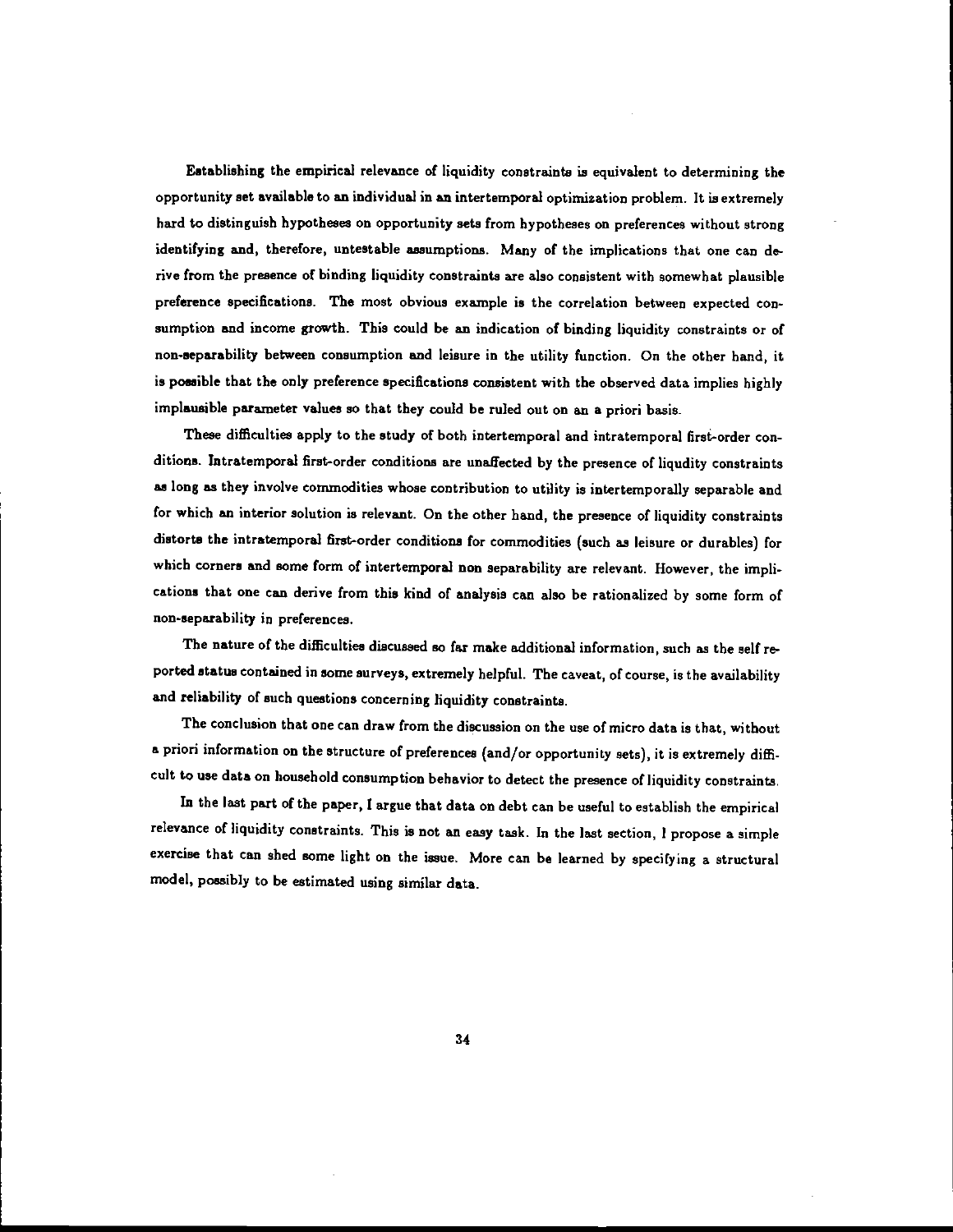# References

- Abowd, J. and D. Card (1989): "On the Covariance Structure of Earnings and Hours Changes," Econometrica , 57, 411-45.
- Alessie, R., Melenberg, B. and G. Weber (1989): "Consumption, Leisure and Earnings Related Liquidity Constraints: A Note," Economics Letters, 27, 101-4.
- Alessie, H., Devereux, M. and G. Weber (1993): "Intertemporal Consumption Durables and Liquidity Constraints: A Cohort Analysis," CentER Progress Report No. 12.
- Altonji, J.G. and A. Slow, (1987): "Testing the Response of Consumption to Income Changes with (Noisy) Panel Data," Quarterly Journal of Economics , 102, 293-328.
- Arrellano, M. and C. Meghir (1992): "Female Labour Supply and On The Job Search. An Empirical Model Estimated Using Complementary Data Sets" Review of Economic Studies, 59, 537-57.
- Attanasio, O., Banks, J., Meghir, C. and G. Weber (1994): "Dynamic Consumption in the US and the UK," Mimeo, Stanford University.
- Attanasio, O. P. and M. Browning, (1993): "Consumption over the Life Cycle and over the Business Cycle," NBER working paper no. 4453.
- Attanasio, 0. and T.E. MaCurdy (1993): "Household Consumption and Labor Supply," Mirneo, Stanford University.
- Attanasio, 0, and C. Weber, (1993): "Consumption Growth, the Interest Rate and Aggregation," Review of Economic Studies, 60, 631-49.
- Attanasio. O. and G. Weber, (1994a): "The UK Consumption Boom of the Late 1980s : Aggregate Implications of Microeconomic Evidence", Economic Journal, forthcoming
- Attanasio, O.P. and G. Weber, (1994b): "Is Consumption Growth Consistent with Intertemporal Optimization? Evidence from the Consumer Expenditure Survey," manuscript, Stanford University.
- Avery, R.B. (1981): "Estimating Credit Constraints by Switching Regressions," in CF. Manski and D. McFadden (eds.) Structural Analysis of Discrete Data with Econometric Applications, MIT Press, Cambridge, Mass.
- Barro, R. (1974): "Are Government Bonds Net Wealth?," Journal of Political Economy, 81, 1095-117.
- Bean, CR., (1986): "The Estimation of 'Surprise' Models and the 'Surprise' Consumption Function," Review of Economic Studies, 53, 497-516.
- Blinder A. and A. Deaton (1985): " The Time-Series Consumption Revisited," Brookings Papers on Economic Activity, 465-521.
- Blundell, R., Browning, M. and C. Meghir, (1994):"Consumer Demand and the Lifetime Allocation of Consumption," Review of Economic Studies, forthcoming.
- Browning, M., Deaton, A. and M. Irish, (1985): "A Profitable Approach to Labor Supply and Commodity Demand over the Life Cycle", Econometrica , 53, 503-44.
- Browning, M. and C. Meghir (1991): "The Effect of Male and Female Labor Supply on Commodity Demands," Econometrica , 59, 925-51.
- Brugiavini, A. and C. Weber (1992): "Durable and Non Durable Consumption: Evidence from Household Italian Data," IFS Working Paper 92/13.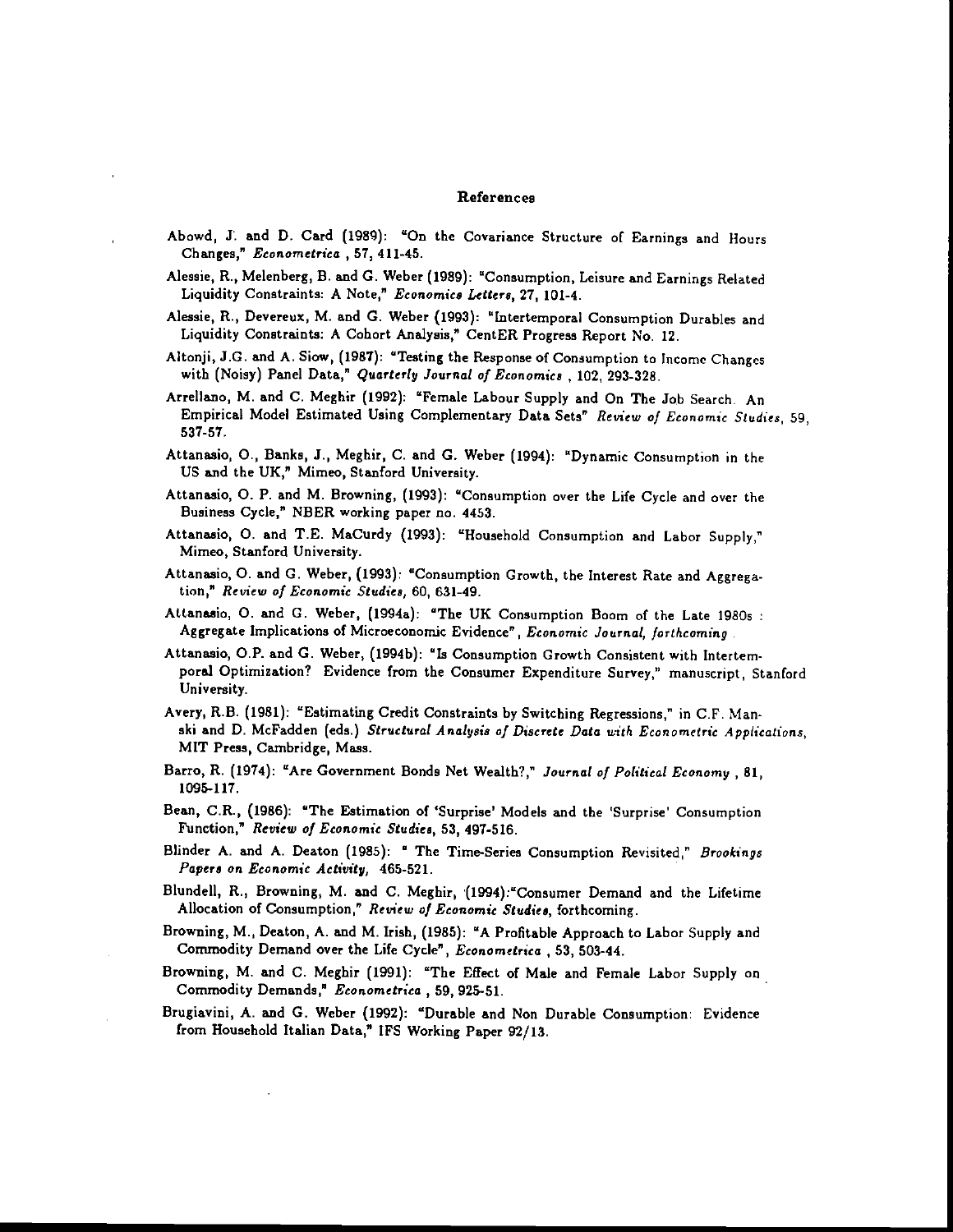- Campbell, J.Y. (1987): "Does Saving Anticipate Declining Labor Income? An Alternative Test of the Permanent Income Hypothesis," Econometrica, 55, 1249-73.
- Campbell, J.Y. and N.G. Mankiw (1989): "Consumption, Income and Interest Rates: Reinterpreting the Time Series Evidence," in O.J. Blanchard and S. Fischer (eds.) NBER Macroeconomics Annual 1989, MIT Press, Cambridge, Mass., 185-216.
- Carroll, C. (1992): "Buffer Stock Saving and the Permanent Income Hypothesis," Mimeo,
- Carroll C. and L.H. Summers (1991): "Consumption Growth Parallels Income Growth: Some New Evidence," in B.D. Bernheim and J.B. Shoven (eds.), National Saving and Economic Performance, Chicago University Press for NBER, Chicago, 305-43.
- Chah, E.Y., Ramey, V.A. and R.M. Starr (1991) : "Liquidity Constraints and intertempora] Consumer Optimization: Theory and Evidence from Durable Goods," NBER working paper no. 3907.
- Chamberlain, G. (1984): "Panel Data," in Z. Griliches and M.D. Intriligator (eds.), Handbook of Econometrics, Vol. II, North Holland, Amsterdam, 1247-318.
- Davidson, J., Hendry, D., Srba, F. and S. Yeo (1978): "Econometric Modelling of the Aggregate Time-Series Relationship Between Consumers' Expenditure and Income in the UK," Economic Journal, 88, 661-92.
- Deaton, A. (1985): "Panel Data from Time Series of Cross Sections," Journal of Econometrics, 30, 109-26.
- Deaton, A. (1991): "Saving and Liquidity Constraints," Econometrica, 59, 1221-48.
- Deaton, A. (1992): Understanding Consumption, Oxford University Press, Oxford.
- Deaton, A. and C. Paxson (1993): "Intertemporal Choice and Inequality," NBER working paper no. 4328.
- Flavin, M. (1981): "The Adjustment of Consumption to Changing Expectations About Future Income," Journal of Political Economy ,89, 974-1009.
- Flemming, 3.5. (1973): "The Consumption Function when Capital Markets are Imperfect, The Permanent Income Hypothesis Reconsidered," Oxford Economic Papers, 25, 160-72.
- Friedman, M. (1957): A Theory of the Consumption Function, Princeton University Press, Princeton.
- Guiso, L., Jappelli, T. and D. Terlizzese (1991): "Why is Italy's Saving So High?" CEPR D.P. No.572.
- Hall, R.E., (1978): "The Stochastic Implications of the Life Cycle- Permanent Income Hypothesis: Theory and Evidence," Journal of Political Economy, 86, 971-87.
- Hall, R.E., (1988): "Intertemporal Substitution in Consumption," Journal of Political Economy , 96, 339-57.
- Hall, R.E. and F. Mishkin, (1982): "The Sensitivity of Consumption to Transitory Income: Estimate from Panel Data on Households," Econometrica, 50, 461-81.
- Hansen, G. and A. Imrohoroglu (1992): "The Role of Unemployment Insurance in an Economy with Liquidity Constraints and Moral Hazard," Journal of Political Economy , 100, 118-42.
- Hansen, L. and K. Singleton (1982): "Generalized instrumental variables estimation of nonlinear rational expectation models," Econometrica, 50, 1269-86.
- Haysahi, F. (1982): "The Permanent Income Hypothesis: Estimation and Testing by instrumental Variables," Journal of Political Economy , 90, 895-916.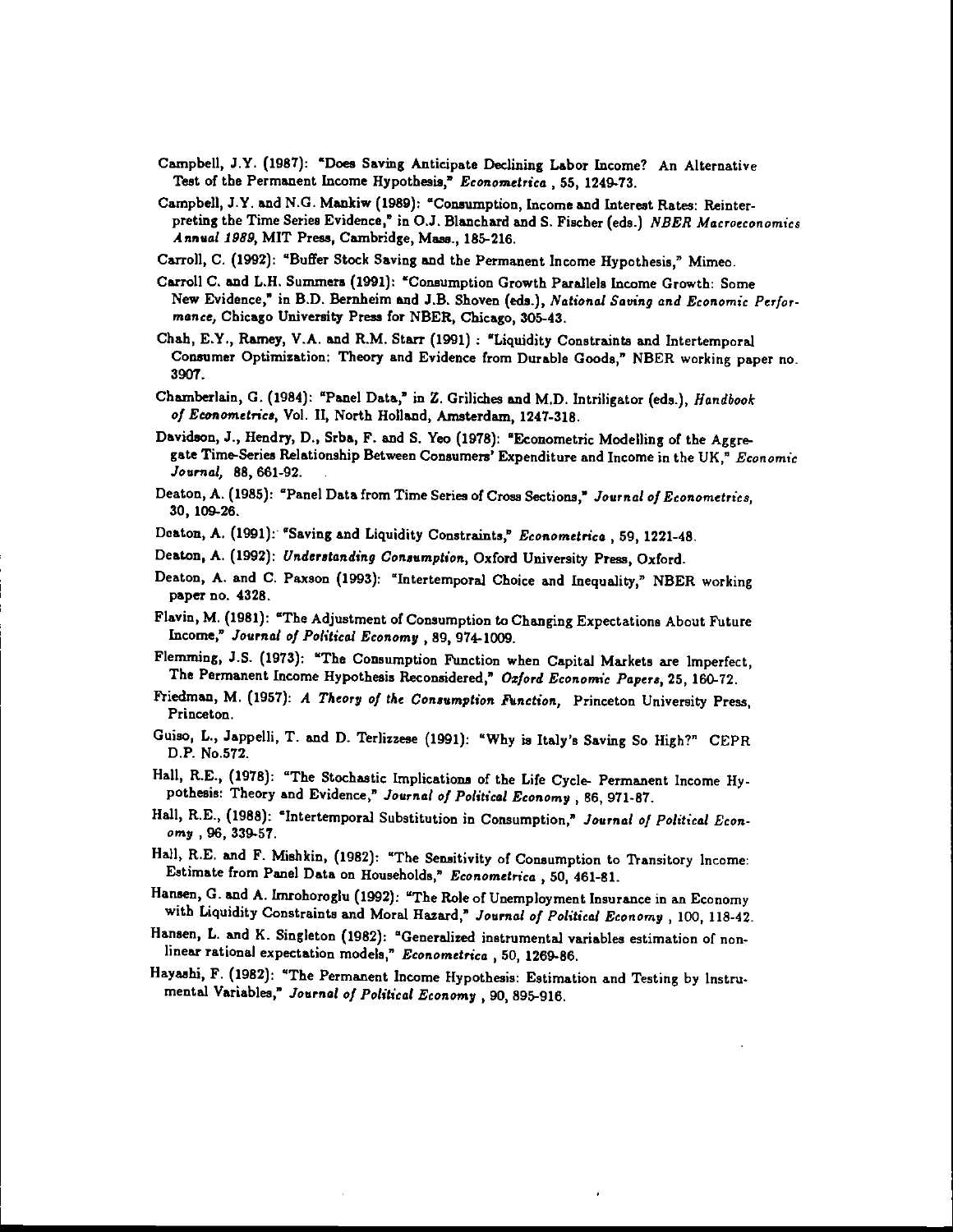Hayashi, F. (1985): "The Effects of Liquidity Constraints on Consumption: A. Cross Section Analysis," Quarterly Journal of Economics , 100, 183-206.

Hayashi, F.(1987): "Tests for Liquidity Constraints: A Critical Survey and Some New Observations," in T.F. Bewley (ed), Advances in Econometrics: Fifth World Congress, Vol II, 91-120.

Heckman, J.J. (1974): "Life-cycle Consumption and Labor Supply: An Exploration of the Relationship Between Income and Consumption Over the Life Cycle," American Economic Review, 64, 188-94.

Heckman, J.J. and T. MaCurdy (1988): "Empirical Tests of Labor Market Equilibrium: An Evaluation'," Carnegie Rochester Conference Series, 28, 231-58.

- Hubbard, C. and K. Judd (1986): "Liquidity Constraints Fiscal Policy, and Consumption," Brookings Papers on Economic Activity, 1-50.
- Hubbard, C., Skinner, J. and S. Zeldes, (1993): "The Importance of Precautionary Motives in Explaining Individual and Aggregate Saving", NBER WP. No. 4516.
- lmrohoroglu, A. (1989): "Cost of Business Cycle with Indivisibilities and Liquidity Constraints," Journal of Political Economy , 100, 118-42.
- Imrohoroglu, A., Imrohoroglu, S. and D.H. Joines (1993): "A Numerical Algorithm for Solving Models with Incomplete Markets," The International Journal of Supercomputer Applications, 7, 212-30.
- Jackman R. and J. Sutton (1982): "Imperfect Capital Markets and the Monetarist Black Box: Liquidity Constraints and the Assymetric Effects of Interest Rate Policy," Economic Journal, 92, 108-28.
- Jappelli, T. (1990): "Who is Credit Constrained in the US Economy?" Quarterly Journal of Economics , 105, 219-34.
- Jappelli, T. and M. Pagano (1989): "Consumption and Capital Market Imperfections: An International Comparison," American Economic Review , 79, 1088-1105.
- Jappelli, T. and M. Pagano (1994): "Saving, Growth and Liquidity Constraints" Quarterly Journal of Economics , 109, 83-110.
- Juster, FT. and R.P. Shay (1964): "Consumer Sensitivity to Finance Rates: An Empirical and Analytical Investigation," NBER Occasional Paper No. 88.
- Keane, M. and D. Runkle (1992): "On the Estimation of Panel-Data Models with Serial Correlation when Instruments are not Strictly Exogenous," Journal of Busincss and Economic Statistics, 10, 1-9.
- Lucas, R. (1976): "Econometric Policy Evaluation: A Critique," in K. Brunner and A. Meltrer (eds.) The Phillips Curve and Labor Markets, Carnegie-Rochester Conference Series on Public Policy, Vol. I, North-Holland, Amsterdam, 19-46.
- Lusardi, A. (1992): "Permanent Income, Current Income and Consumption: Evidence from Panel Data," CentER Discussion Paper No. 9253, Tilburg.
- MaCurdy , T.E. (1981): "An Intertemporal Model of Portfolio Choice and Human Capital Accumulation Under Uncertainty with Extentions Incorporating Taxes, Consumer Durables, Imperfections in Capital Markets and Non Separable Preferences" , Hoover Institution WP E-81-18,
- MaCurdy, T.E. (1982): "The Use of Time Series Processes to Model the Error Structure of Earnings in Longitudinal Data Analysis," Journal of Econometrics, 18, 83-114.
- MaCurdy, T.E. (1983): "A Simple Scheme for Estimating an Intertempral Model of Labor Supply and Consumption in the Presence of Taxes and Uncertainty," International Economic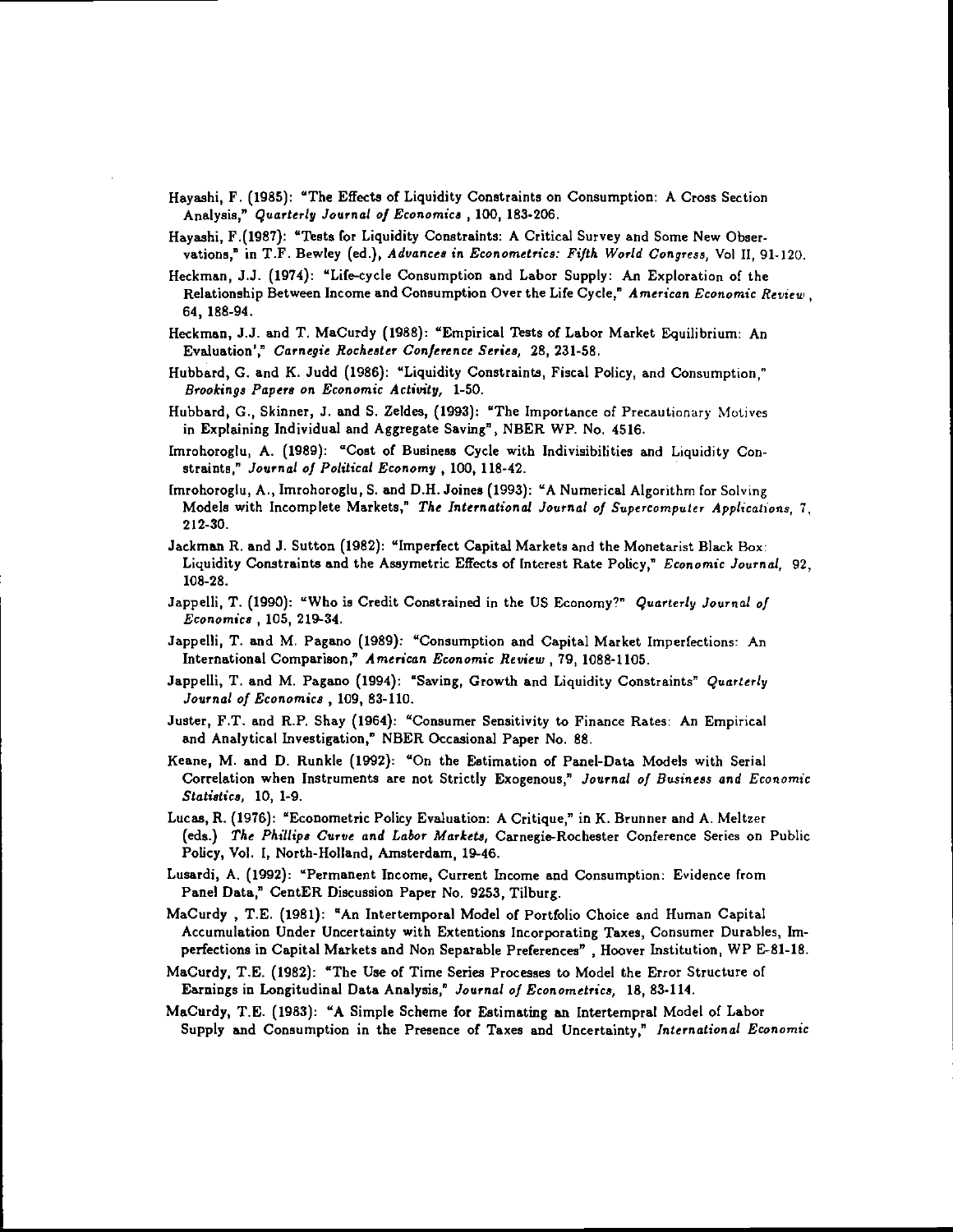Review, 24, 265-89.

- Maki, D. (1994a): "Consumer Debt and the Tax Reform Act of 1986," Mimeo, Stanford University.
- Maki, D. (1994b) : "Consumer Sensitivity to Debt Interest Rates," In progress, Stanford University.
- Mankiw, N.G., Rotemberg, J.J., and L.H. Summers (1985): "Intertemporal Substitution in Macroeconomics," Quarterly Journal of Economics , 100, 225-53.
- Meghir, C. and G. Weber (1993): "Intertemporal Non-Separability or Borrowing Restrictions? A disaggregated analysis using a US Panel," Mimeo, IFS.
- Miles D. (1992): "Housing Markets, Consumption, and Financial Liberalisation in the Major Economies," Euroepan Economic Review, 36, 1093-1127.
- Modigliani, F. and K. Brumberg (1954): "Utility Analysis and the Consumption Function: An Interpretation of Cross-Section Data," in K.K. Kurihara (ed.), Post-Keynesian Economics, Rutgers University Press, New Brunswick, N.J., 128-97.
- Moffitt, R. (1993) : "Identification and Estimation of Dynamic Models with a Time Series of Repeated Cross-Sections", Journal of Econometrics, 59, 99-124.
- Muellbauer, J. (1988): "Habits, Rationality and Myopia in the Life Cycle Consumption Function," Annales d'Economie et de Statistique, 9, 47-70.
- Muellbauer, J. and A. Murphy (1990): "Is the U.K. Balance of Payments Sustainable?" Economic Policy, 5, 347-95.
- O'Brien A.M. and C.B Hawley (1986): "The Labor Force Participation Behavior of Married Women Under Conditions of Constraints on Borrowing," The Journal of Human Resources, 21, 267-78.
- Pencavel, J. (1986): "Labor Supply of Men: A Survey," in O.C. Ashenfelter and R. Layard (eds.), Handbook of Labor Economics, Vol I, Elsevier Science Publishers, Amsterdam, 1-102.
- Pissarides, C. (1978): "Liquidity Considerations in the Theory of Consumption," Quarterly Journal of Economics , 92, 279-296.
- Runkle, D. (1991): "Liquidity Constraints and the Permanent income Hypothesis," Journal of Monetary Economics , 27, 73-98.
- Scheinkman, 3. and A. Weiss (1986): "Borrowing Constraints and Aggregate Economic Activity," Econometrica , 54, 23—45.
- Stiglitz, J. and A. Weiss (1981): "Credit Rationing in Markets with Imperfect Information," American Economic Review ,71, 393-410.
- Stoker, T. (1993): "Empirical Approaches to the Problem of Aggregation over Individuals", Journal of Economic Literature, 31, 1827-74.
- Thurow, L. (1969): "The Optimum Lifetime Distribution of Consumption Expenditures," American Economic Review , 59, 371-96.
- Tobin , 3. (1980): Asset Accumulation and Economic Activity, Basil Blackwetl, Oxford.
- Tobin, 3. and W. C. Dolde (1971): "Wealth, Liquidity and Consumption," in Reserve Bank of Boston, Monetary Conference Series No. 5.
- Weber, G. (1993): "Earnings Related Borrowing Restrictions: Empirical Evidence from a Pseudo Panel for the UK," Annales d' Economie et de Statistique, 29, 157-173.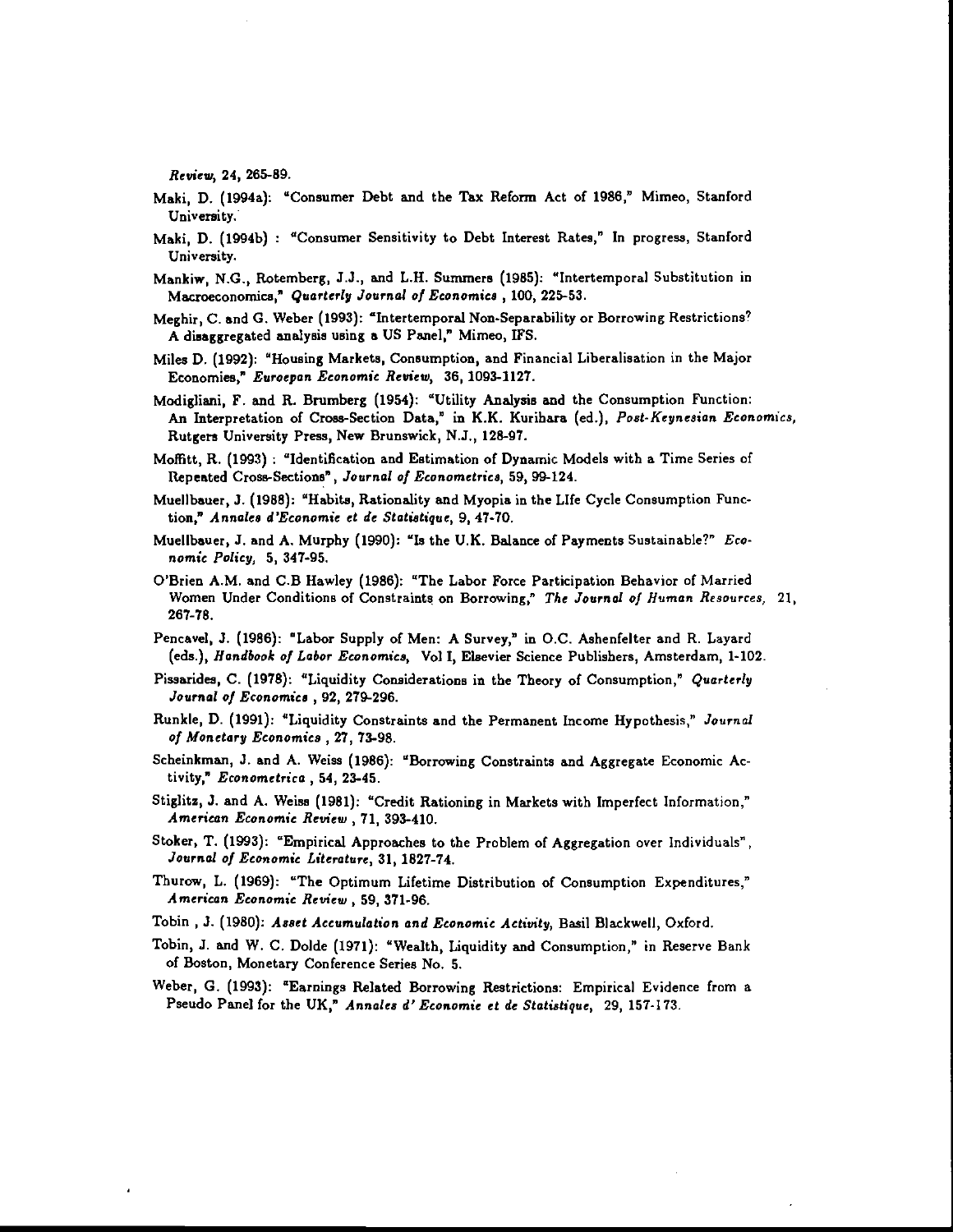Zeldes, S. (1989): Consumption and Liquidity Constraints: An Empirical Analysis," Journal of Political Economy , 97, 305-46.

 $\bar{A}$ 

 $\sim$ 

 $\bar{z}$ 

 $\bar{z}$ 

 $\hat{\boldsymbol{\epsilon}}$ 

 $\ddot{\phantom{a}}$ 

i,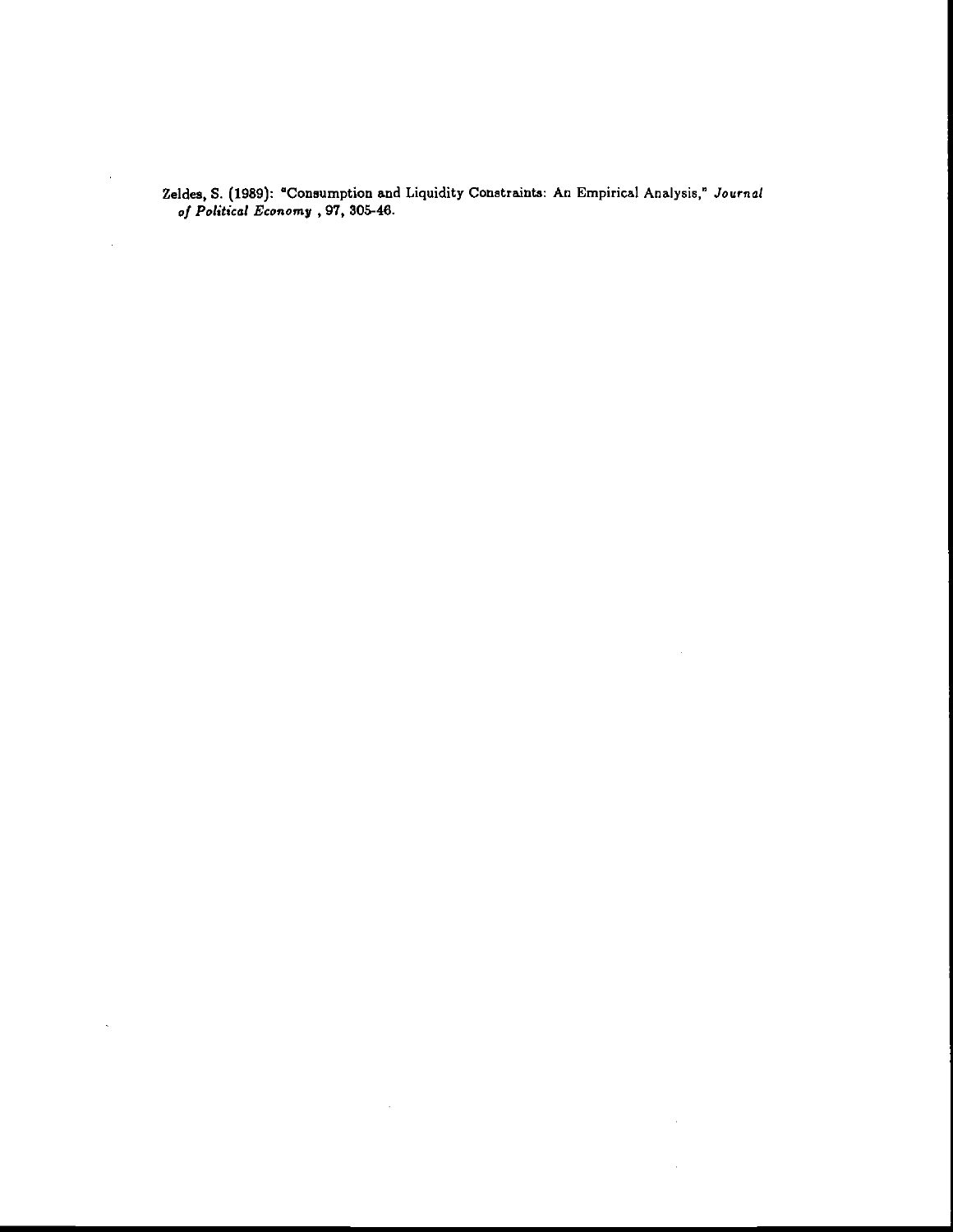| by education attainment |               |              |             |
|-------------------------|---------------|--------------|-------------|
|                         | Vehicle loans | Mortgages    | Other Loans |
| High School Dropouts    | 0.243         | 0.320        | 0.408       |
| High School Graduates   | 0.344         | 0.486        | 0.561       |
| Some College            | 0.380         | 0.561        | 0.652       |
| College Graduate        | 0.391         | 0.645        | 0.637       |
|                         |               |              |             |
|                         |               | by age group |             |
| < 25                    | 0.354         | 0.226        | 0.543       |
| 25-30                   | 0.396         | 0.435        | 0.631       |
| $31 - 35$               | 0.381         | 0.587        | 0.671       |
| $36 - 40$               | 0.372         | 0.661        | 0.666       |
| $41 - 45$               | 0.397         | 0.698        | 0.665       |
| 46-50                   | 0.418         | 0.634        | 0.616       |
| $51 - 55$               | 0.361         | 0.580        | 0.586       |
| 56-60                   | 0.316         | 0.458        | 0.471       |
| 61-65                   | 0.227         | 0.310        | 0.385       |
| 66-70                   | 0.146         | 0.220        | 0.297       |
| by race                 |               |              |             |
| white                   | 0.350         | 0.530        | 0.580       |
| black                   | 0.283         | 0.357        | 0.506       |
| other                   | 0.367         | 0.506        | 0.532       |

 $\sim$   $\sim$ 

 $\mathbb{R}^2$ 

 $\mathcal{L}$ 

# Table 1 Proportion of households paying positive Interest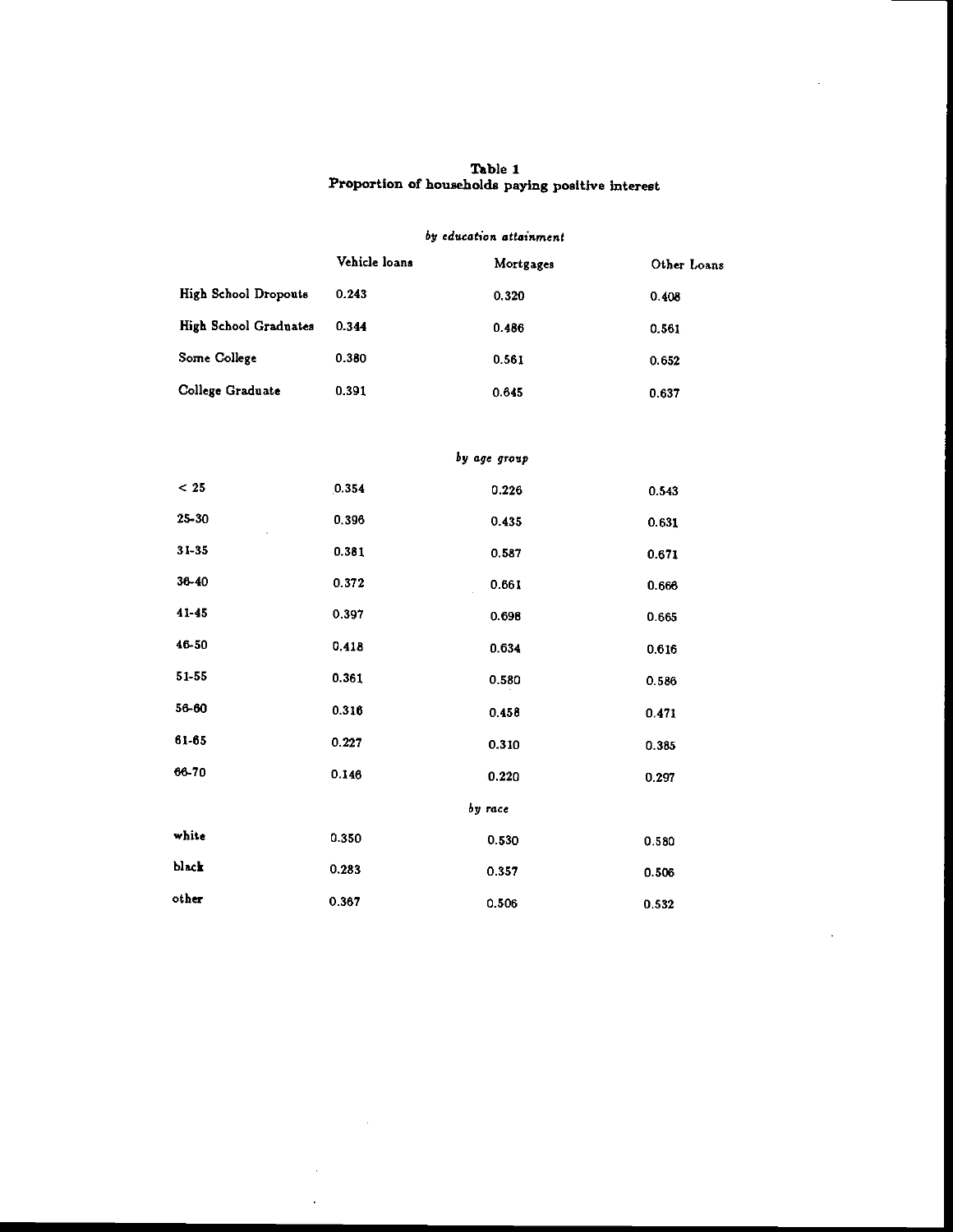|                       | Car Interest | Mortagage | Other   |
|-----------------------|--------------|-----------|---------|
| High School Dropouts  | $-.267$      | $-.661$   | $-377$  |
|                       | (.029)       | (.028)    | (.027)  |
| High School Graduates | $-.065$      | $-324$    | $-109$  |
|                       | (.024)       | (.024)    | (024)   |
| Some College          | $-0.010$     | $-.170$   | .064    |
|                       | (.025)       | (.026)    | (.064)  |
| 25-30                 | .088         | .557      | .215    |
|                       | (.050)       | (.053)    | (.049)  |
| 31 35                 | .044         | .942      | .322    |
|                       | (.049)       | (.052)    | (0.018) |
| $36 - 40$             | .020         | 1.156     | .318    |
|                       | (.049)       | (.053)    | (.049)  |
| 41-45                 | .093         | 1.273     | .328    |
|                       | (.050)       | (.054)    | (.050)  |
| 46-50                 | .167         | 1.140     | .225    |
|                       | (.051)       | (.055)    | (0.51)  |
| 51-55                 | .025         | 1.011     | .153    |
|                       | (.052)       | (.055)    | (.051)  |
| 56-60                 | $-.076$      | .745      | $-104$  |
|                       | (.052)       | (.055)    | (.051)  |
| 61-65                 | $-.341$      | .358      | $-315$  |
|                       | (.053)       | (.055)    | (.051)  |
| 66-70                 | $-.634$      | .112      | $-535$  |
|                       | (.056)       | (.057)    | (052)   |
| black                 | $-.156$      | $-.373$   | $-.133$ |
|                       | (.030)       | (.030)    | (.029)  |
| other                 | .011         | $-137$    | $-167$  |
|                       | (.048)       | (.049)    | (.048)  |

 $\sim$ 

 $\sim$ 

 $\sim$ 

 $\bar{z}$ 

 $\sim 10^7$ 

 $\ddot{\phantom{0}}$ 

Table 2.1 Probit model for positive interest payments

 $\mathcal{L}^{\text{max}}_{\text{max}}$  , where  $\mathcal{L}^{\text{max}}_{\text{max}}$ 

 $\sim$ 

Note: Standard errors in parentheses.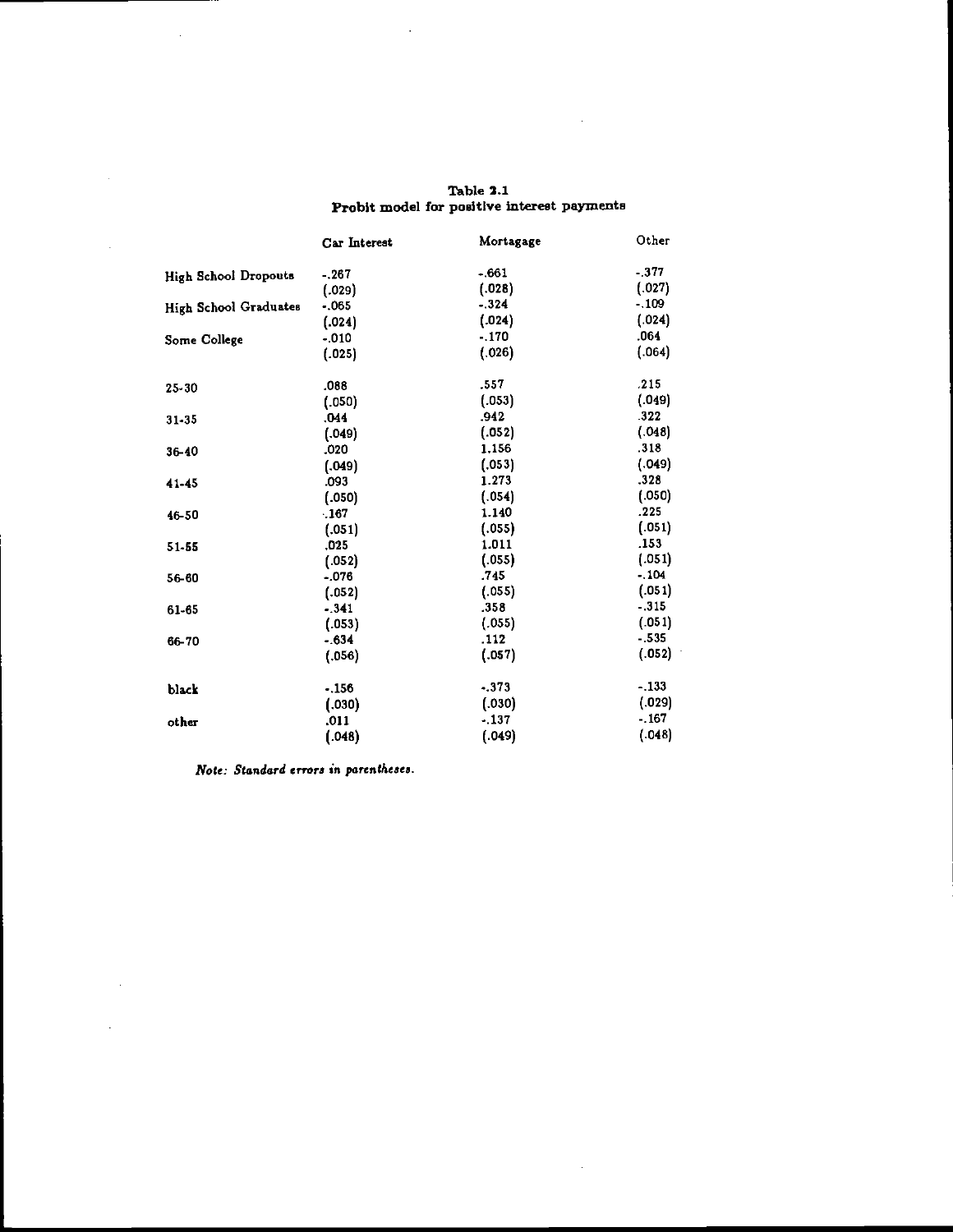|                               | Car Interest | Mortagage | Other   |
|-------------------------------|--------------|-----------|---------|
| High School Dropouts          | $-312$       | $-.735$   | $-.339$ |
|                               | (.018)       | (.017)    | (.024)  |
| High School Graduates         | $-052$       | $-.284$   | $-.084$ |
|                               | (.024)       | (.013)    | (.014)  |
| Some College                  | $-011$       | $-.164.$  | .023    |
|                               | (.014)       | (.014)    | (.022)  |
| $31 - 35$                     | $-.043$      | .428      | .061    |
|                               | (.016)       | (.016)    | (.026)  |
| 36-40                         | $-039$       | .632      | .065    |
|                               | (.017)       | (.017)    | (.026)  |
| 41-45                         | .042         | .754      | .056    |
|                               | (.018)       | (.018)    | (.027)  |
| 46-50                         | .077         | .606      | $-018$  |
|                               | (.019)       | (.019)    | (.028)  |
| 51-55                         | $-0.30$      | .502      | $-.055$ |
|                               | (.019)       | (.019)    | (.028)  |
| black                         | $-168$       | $-.488$   | $-.166$ |
|                               | (.018)       | (.017)    | (.025)  |
| other                         | $-.014$      | $-.245$   | $-.171$ |
|                               | (.028)       | (.028)    | (.040)  |
| Reference Person              | $-294$       | $-.228$   | $-.133$ |
| Unemployed in                 | (.025)       | (.021)    | (.022)  |
| Last 12 Months                |              |           |         |
| Spouse                        | $-049$       | .028      | $-.129$ |
| Unemployed in                 | (.039)       | (.036)    | (.045)  |
| Last 12 Months                |              |           |         |
| Drop in Family                | $-.047$      | 0.006     | 1.266   |
| Income over Last<br>12 Months | (.014)       | (.015)    | (.017)  |

| Table 2.2                                   |
|---------------------------------------------|
| Probit model for positive interest payments |

Note: Standard errors in parentheses.

 $\alpha$ 

 $\mathcal{A}$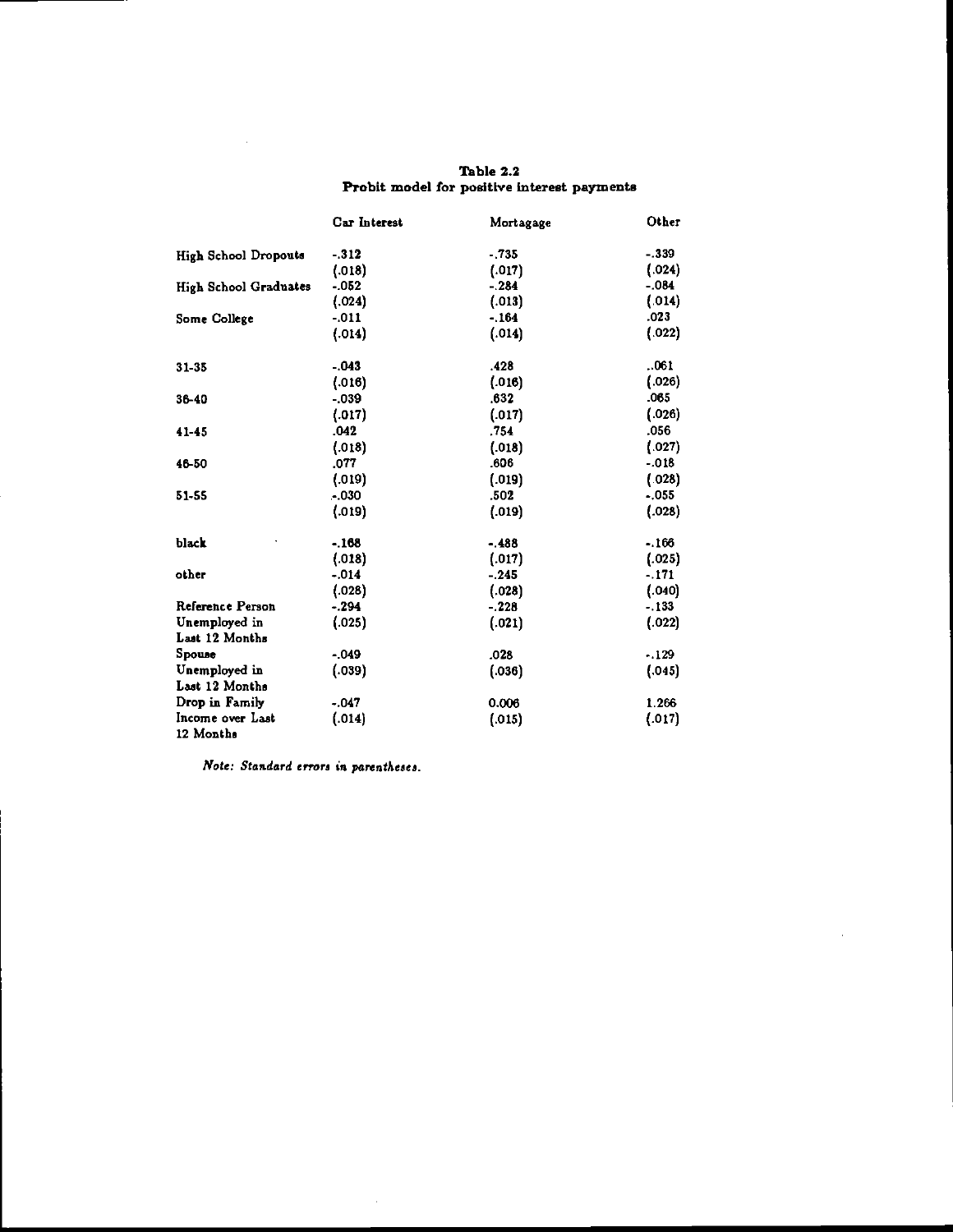| Dep. Var.    | Int. Rate | Int. rate             | maturity                 | maturity              |  |
|--------------|-----------|-----------------------|--------------------------|-----------------------|--|
| black        | 0.0018    | 0.0015<br>(0.0030)    | $-1.4726$<br>(1.0147)    | $-1.7940$<br>(0.9990) |  |
|              | (0.0030)  |                       |                          |                       |  |
| high sc.     | $-0.0048$ | $-0.0047$<br>(0.0025) | 4.2850<br>(0.8707)       | 4.0217<br>(0.8567)    |  |
|              | (0.0025)  |                       |                          |                       |  |
| some coll.   | $-0.0048$ | $-0.0046$             | 6.4398                   | 6.2113                |  |
|              | (0.0026)  | (0.0026)              | (0.9100)                 | (0.8959)              |  |
| college      | $-0.0131$ | $-0.0128$             | 8.1335                   | 7.8137                |  |
|              | (0.0027)  | (0.0027)              | (0.9177)                 | (0.9071)              |  |
| northeast    | $-0.0047$ | $-0.0063$             | 0.2888                   | $-0.6537$             |  |
|              | (0.0026)  | (0.0026)              | (0.8809)                 | (0.8725)              |  |
| midwest      | 0.0001    | -0.0010               | $-0.5800$                | -1.2102               |  |
|              | (0.0023)  | (0.0023)              | (0.7991)                 | (0.7891)              |  |
| south        | $-0.0049$ | $-0.0058$             | $-1.1038$                | -1.4559               |  |
|              | (0.0022)  | (0.0022)              | (0.7688)                 | (0.7578)              |  |
|              | 0.0009    | 0.0010                | $-0.6631$                | $-0.7352$             |  |
| 40-55        | (0.0018)  | (0.0018)              | (0.6264)                 | (0.6160)              |  |
| 55-75        | $-0.0026$ | $-0.0024$             | $-0.1088$                | $-0.1589$             |  |
|              | (0.0024)  | (0.0024)              | (0.8240)                 | (0.8098)              |  |
| dealers      |           | 0.0097                |                          | 11.084                |  |
|              |           | (0.0035)              |                          | (1.1911)              |  |
| financial    |           | 0.0135                |                          | 11.506                |  |
| institut.    | ۰.        | (0.0040)              | $\overline{\phantom{0}}$ | (1.3690)              |  |
| banks        |           | 0.0118                |                          | 11.475                |  |
|              | ۰         | (0.0033)              | -                        | (1.1324)              |  |
| credit       | ۰         | 0.0029                | ٠                        | 9.503                 |  |
| unions       | -         | (0.0036)              | $\overline{a}$           | (1.2311)              |  |
|              |           |                       |                          |                       |  |
| adj $R^2$    | 0.055     | 0.0625                | 0.0487                   | 0.0829                |  |
| s.e.         | 0.0432    | 0.0430                | 14.86                    | 14.59                 |  |
| Mean         | 0.1356    | 0.1356                | 39.75                    | 39.75                 |  |
| Observations | 2878      | 2878                  | 2878                     | 2878                  |  |

Table 3 Interest rate and maturity of car loans

Note : Standard errors in parenthesis.

÷,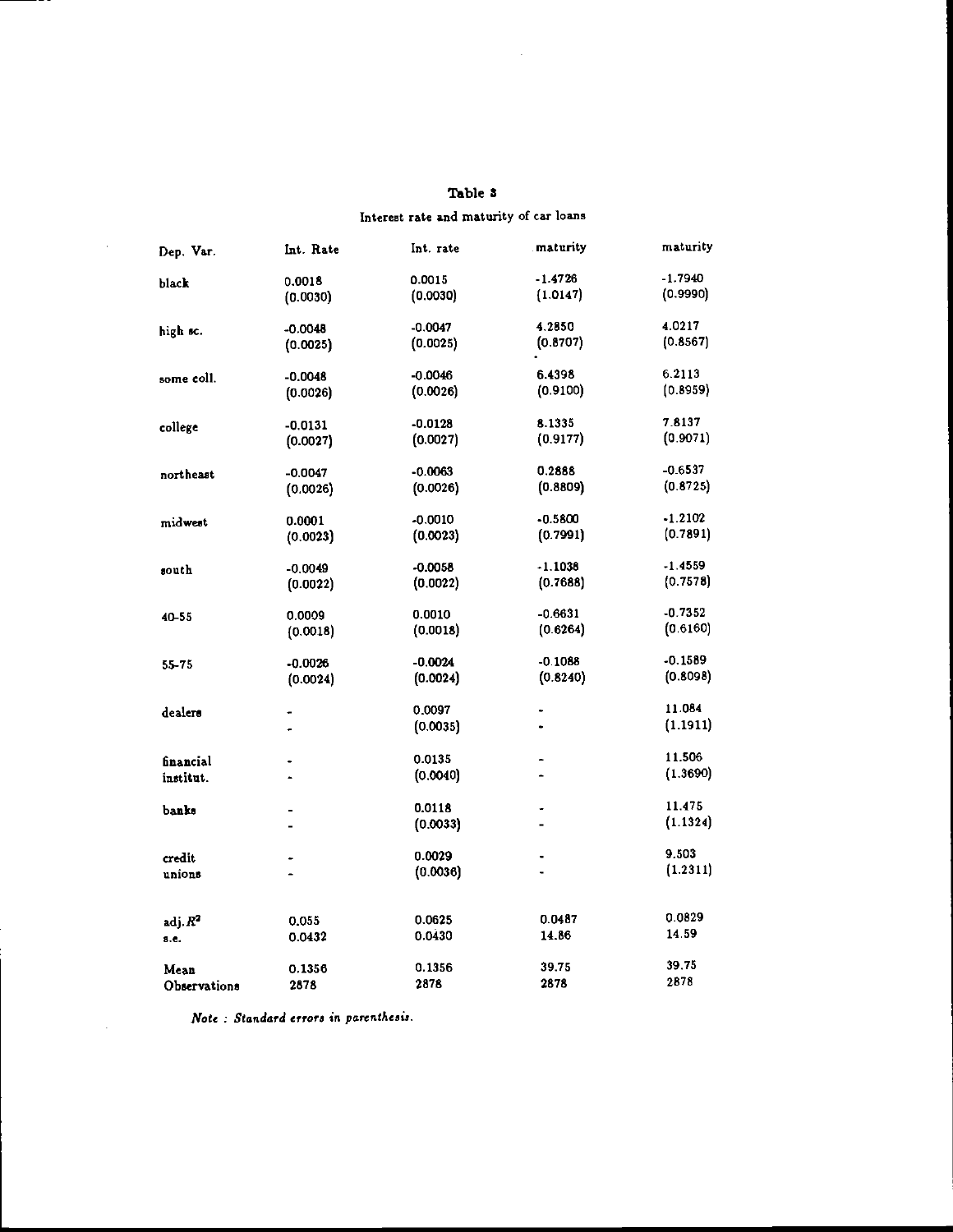# Table 4

Main features of household financing and not financing

|                        | financing  | not financing      |
|------------------------|------------|--------------------|
| age                    | 41<br>(13) | 43<br>(15)         |
| median age             | 40         | 42                 |
| median<br>fin. assets  | 1310       | 677                |
| теад                   | 9324       | 13535<br>$\bar{ }$ |
| fin. assets            | (23587)    | (35535)            |
| black                  | 0.08       | 0.060              |
| HighSchool<br>Dropouts | 0.17       | 0.23               |
| HighSchool             | 0.33       | 0.33               |
| Some coll.             | 0.26       | 0.23               |
| College                | 0.24       | 0.21               |

Note: standard errors in parenthesis

# Table 5

Interest rate and maturity elasticity of financing ratios

|                              | Real<br>Interest Rate | Maturity |
|------------------------------|-----------------------|----------|
| Whole Sample                 | $-0.146$              | 0.0035   |
|                              | (0.286)               | (0.0010) |
| $21 \leq age \leq 40$        | 0.674                 | 0.0037   |
|                              | (0.518)               | (0.0016) |
| $41 \leq \text{age} \leq 54$ | $-1135$               | 0.0026   |
|                              | (0.655)               | (0.0021) |
| $55 \leq age \leq 70$        | $-0.481$              | 0.0060   |
|                              | (1.142)               | (0.0035) |

Note: standard errors in parentheses.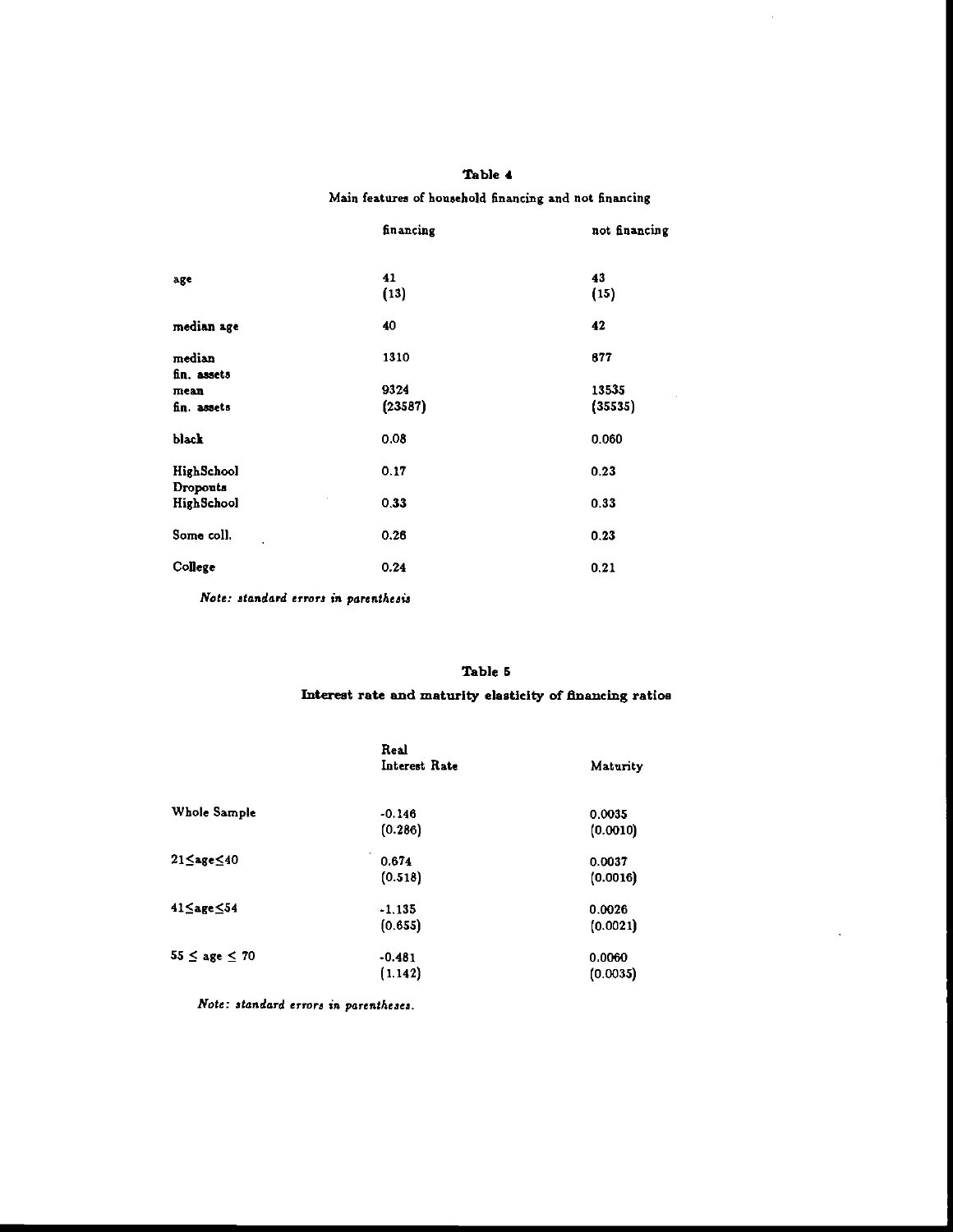

 $\bar{\beta}$ 

 $\mathcal{L}_{\text{max}}$  and  $\mathcal{L}_{\text{max}}$  and  $\mathcal{L}_{\text{max}}$ 

 $\bar{z}$ 

 $\bar{\gamma}$ 

 $\bar{t}$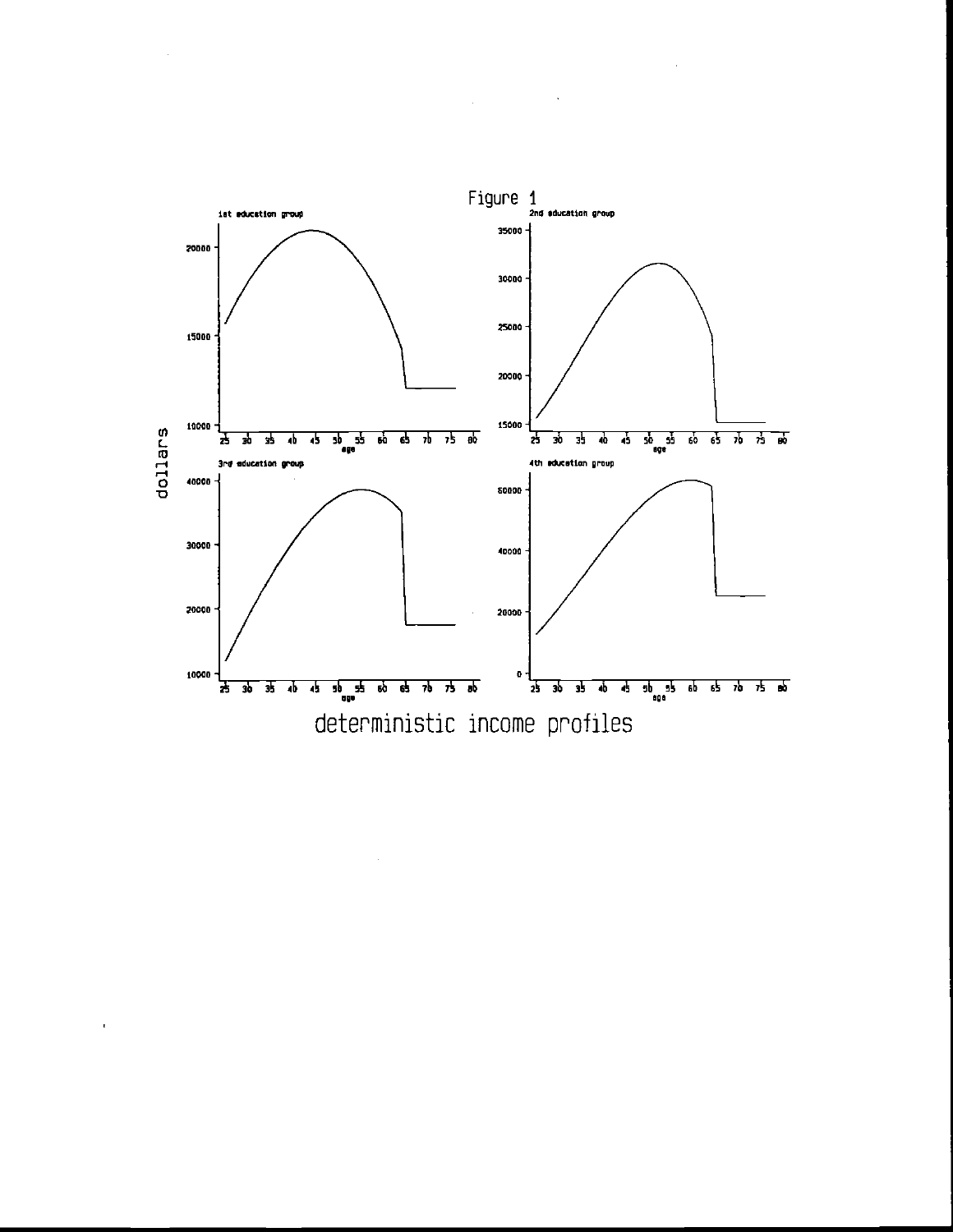

 $\hat{\mathcal{A}}$ 

 $\bar{z}$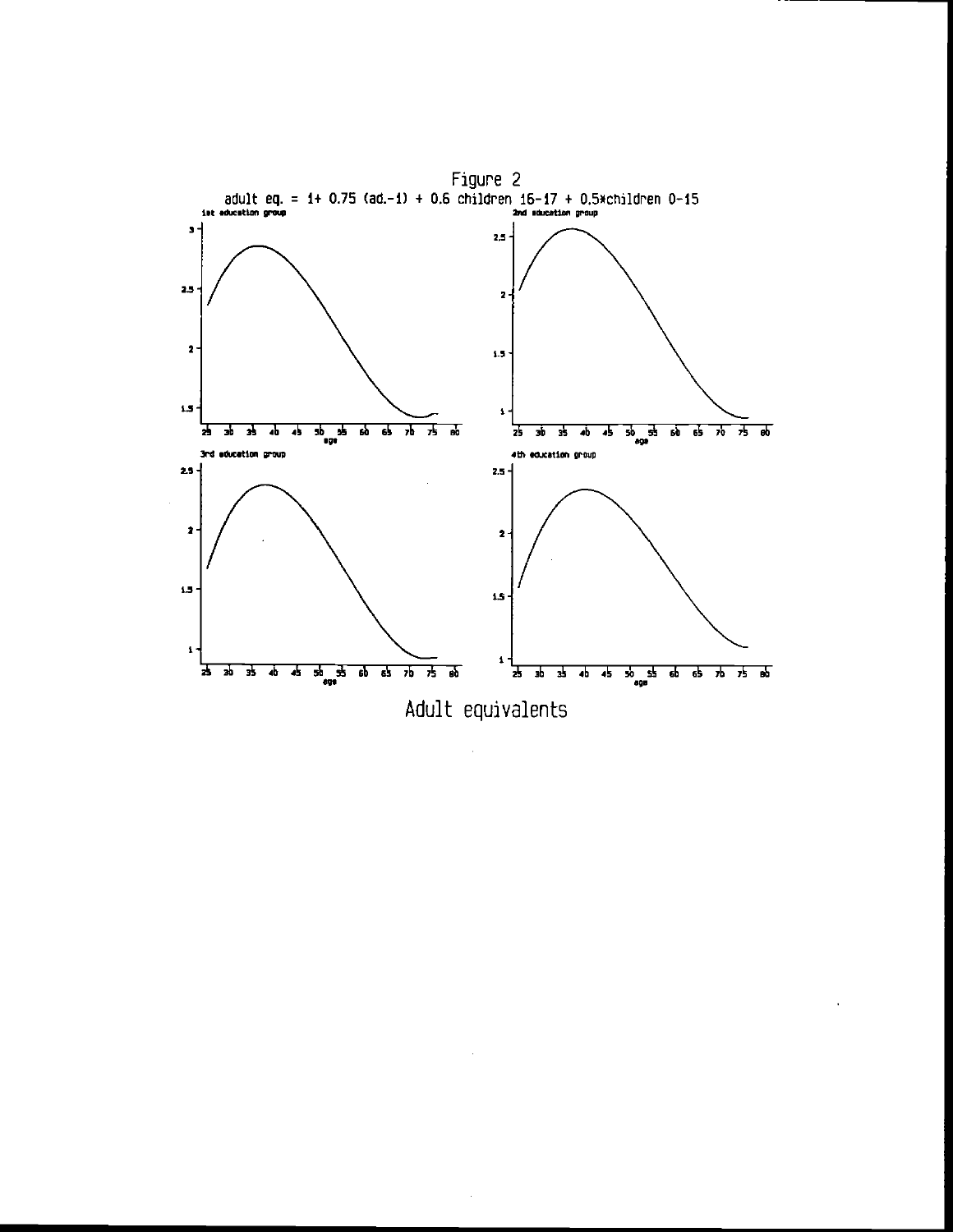